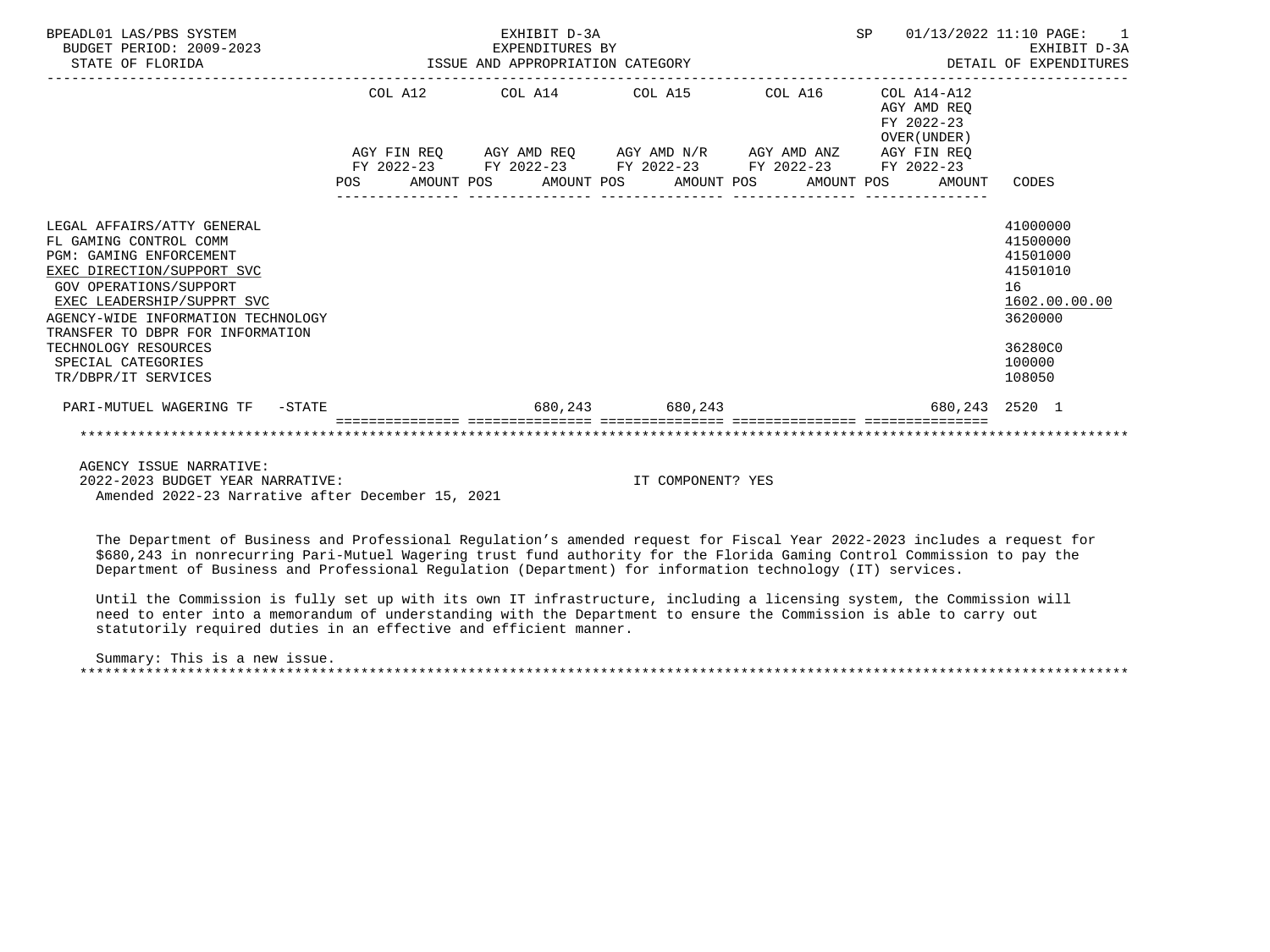| BPEADL01 LAS/PBS SYSTEM<br>BUDGET PERIOD: 2009-2023<br>STATE OF FLORIDA                                                                                                                                                                                                                                                        |                                           | EXHIBIT D-3A<br>EXPENDITURES BY<br>ISSUE AND APPROPRIATION CATEGORY | -------------------                                                                                                                 | SP 01/13/2022 11:10 PAGE: | -2<br>EXHIBIT D-3A<br>DETAIL OF EXPENDITURES             |                                                                                                     |
|--------------------------------------------------------------------------------------------------------------------------------------------------------------------------------------------------------------------------------------------------------------------------------------------------------------------------------|-------------------------------------------|---------------------------------------------------------------------|-------------------------------------------------------------------------------------------------------------------------------------|---------------------------|----------------------------------------------------------|-----------------------------------------------------------------------------------------------------|
|                                                                                                                                                                                                                                                                                                                                | COL A12                                   | COL A14                                                             | COL A15                                                                                                                             | COL A16                   | COL A14-A12<br>AGY AMD REO<br>FY 2022-23<br>OVER (UNDER) |                                                                                                     |
|                                                                                                                                                                                                                                                                                                                                | POS                                       | AMOUNT POS                                                          | AGY FIN REQ AGY AMD REQ AGY AMD N/R AGY AMD ANZ AGY FIN REQ<br>FY 2022-23 FY 2022-23 FY 2022-23 FY 2022-23 FY 2022-23<br>AMOUNT POS | AMOUNT POS                | AMOUNT POS<br>AMOUNT                                     | CODES                                                                                               |
| LEGAL AFFAIRS/ATTY GENERAL<br>FL GAMING CONTROL COMM<br>PGM: GAMING ENFORCEMENT<br>EXEC DIRECTION/SUPPORT SVC<br><b>GOV OPERATIONS/SUPPORT</b><br>EXEC LEADERSHIP/SUPPRT SVC<br>GAMING REGULATION<br>STAFFING FOR FLORIDA GAMING CONTROL<br>COMMISSION - EXECUTIVE DIRECTION<br>SALARY RATE<br>SALARY RATE 3,498,169 3,498,169 |                                           |                                                                     |                                                                                                                                     |                           |                                                          | 41000000<br>41500000<br>41501000<br>41501010<br>16<br>1602.00.00.00<br>4500000<br>4500010<br>000000 |
| SALARIES AND BENEFITS                                                                                                                                                                                                                                                                                                          |                                           |                                                                     |                                                                                                                                     |                           |                                                          | 010000                                                                                              |
| PARI-MUTUEL WAGERING TF                                                                                                                                                                                                                                                                                                        | 51.00 51.00<br>-STATE 4,933,357 4,933,357 |                                                                     |                                                                                                                                     |                           |                                                          | 2520 1                                                                                              |
| <b>EXPENSES</b>                                                                                                                                                                                                                                                                                                                |                                           |                                                                     |                                                                                                                                     |                           |                                                          | 040000                                                                                              |
| PARI-MUTUEL WAGERING TF                                                                                                                                                                                                                                                                                                        | $-STATE$<br>571,632                       |                                                                     | 674,132 242,817                                                                                                                     |                           |                                                          | 102,500 2520 1                                                                                      |
| SPECIAL CATEGORIES<br>TR/DMS/HR SVCS/STW CONTRCT                                                                                                                                                                                                                                                                               |                                           |                                                                     |                                                                                                                                     |                           |                                                          | 100000<br>107040                                                                                    |
| PARI-MUTUEL WAGERING TF                                                                                                                                                                                                                                                                                                        | -STATE 15,558 15,558                      |                                                                     |                                                                                                                                     |                           |                                                          | 2520 1                                                                                              |
| TOTAL: STAFFING FOR FLORIDA GAMING CONTROL<br>COMMISSION - EXECUTIVE DIRECTION<br>TOTAL POSITIONS $51.00$                                                                                                                                                                                                                      |                                           | 51.00                                                               |                                                                                                                                     |                           |                                                          | 4500010                                                                                             |
| TOTAL ISSUE 5,520,547 5,623,047 242,817<br>TOTAL SALARY RATE 3,498,169                                                                                                                                                                                                                                                         |                                           | 3,498,169                                                           |                                                                                                                                     |                           | 102,500                                                  |                                                                                                     |
| * * * * * * * * * * * * *                                                                                                                                                                                                                                                                                                      |                                           |                                                                     |                                                                                                                                     |                           |                                                          |                                                                                                     |
| AGENCY ISSUE NARRATIVE:<br>2022-2023 BUDGET YEAR NARRATIVE:                                                                                                                                                                                                                                                                    |                                           |                                                                     | IT COMPONENT? NO                                                                                                                    |                           |                                                          |                                                                                                     |

 CS SB4-A (Chapter 2021-269, Laws of Florida) establishes the Florida Gaming Control Commission (Commission), to be administratively housed within the Department of Legal Affairs, Office of the Attorney General and provides for a Type Two transfer pursuant to s. 20.06(2), F.S., effective July 1, 2022, of all powers and duties, personnel, administrative rules, and funding of the Department of Business and Professional Regulation (Department), relating to the regulation of pari-mutuel wagering, slot machines, cardrooms, and the state compliance agency's oversight responsibilities for authorized gaming compacts. The bill also provides that the Department is to prepare and submit to Commission's Legislative Budget Request for Fiscal Year 2022-2023.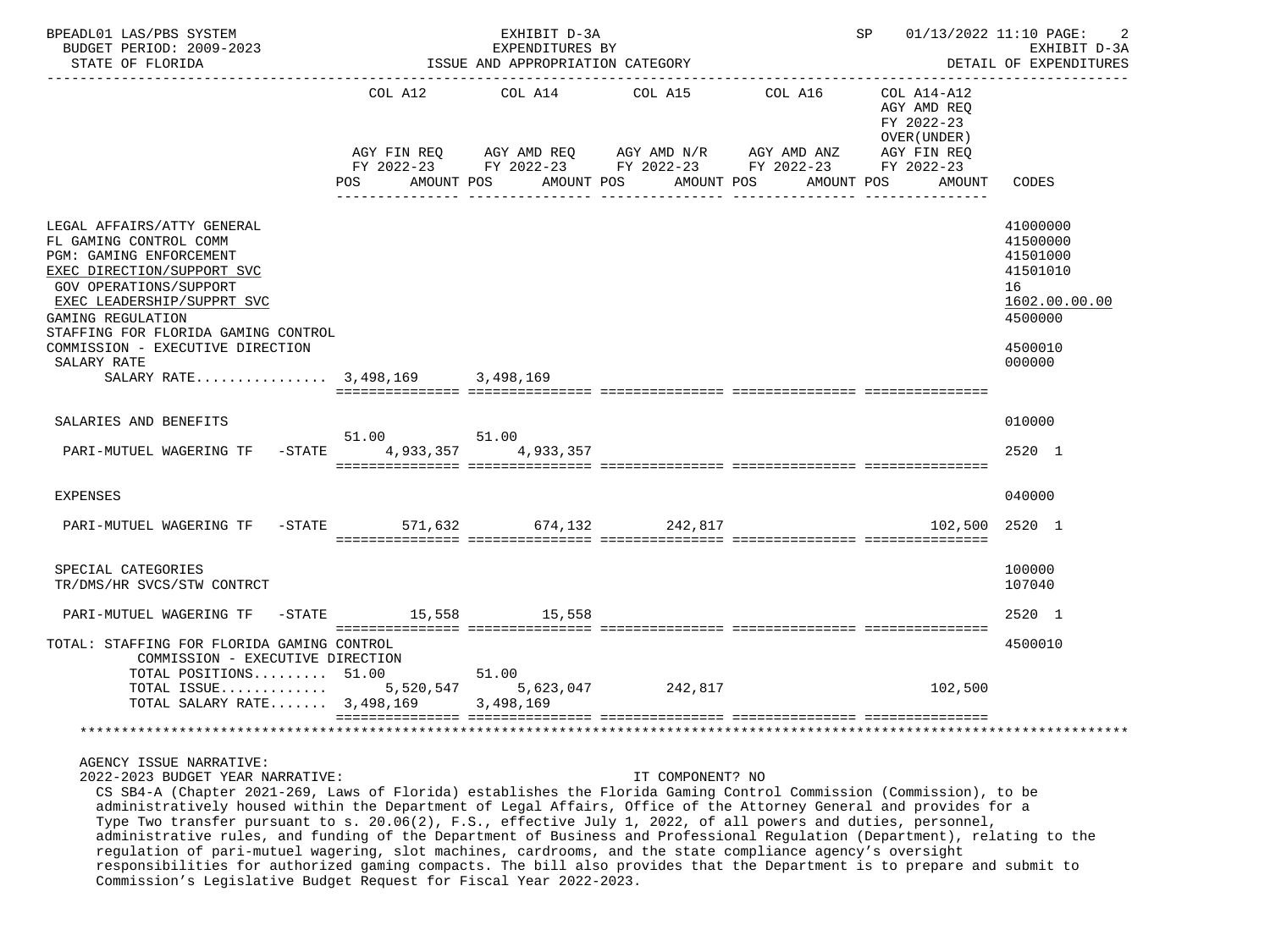| BPEADL01 LAS/PBS SYSTEM<br>BUDGET PERIOD: 2009-2023<br>STATE OF FLORIDA                                                                              | EXHIBIT D-3A<br>EXPENDITURES BY<br>ISSUE AND APPROPRIATION CATEGORY |             |  |                                                                                                         |  |  |  | SP | 01/13/2022 11:10 PAGE: 3 |                                            | EXHIBIT D-3A<br>DETAIL OF EXPENDITURES |                                              |  |
|------------------------------------------------------------------------------------------------------------------------------------------------------|---------------------------------------------------------------------|-------------|--|---------------------------------------------------------------------------------------------------------|--|--|--|----|--------------------------|--------------------------------------------|----------------------------------------|----------------------------------------------|--|
|                                                                                                                                                      |                                                                     | COL A12     |  |                                                                                                         |  |  |  |    |                          | AGY AMD REO<br>FY 2022-23<br>OVER (UNDER ) |                                        |                                              |  |
|                                                                                                                                                      |                                                                     | AGY FIN REO |  | AGY AMD REO      AGY AMD N/R      AGY AMD ANZ<br>FY 2022-23 FY 2022-23 FY 2022-23 FY 2022-23 FY 2022-23 |  |  |  |    |                          | AGY FIN REO                                |                                        |                                              |  |
| LEGAL AFFAIRS/ATTY GENERAL<br>FL GAMING CONTROL COMM<br>PGM: GAMING ENFORCEMENT<br>EXEC DIRECTION/SUPPORT SVC                                        |                                                                     |             |  | POS AMOUNT POS AMOUNT POS AMOUNT POS AMOUNT POS AMOUNT CODES                                            |  |  |  |    |                          |                                            |                                        | 41000000<br>41500000<br>41501000<br>41501010 |  |
| GOV OPERATIONS/SUPPORT<br>EXEC LEADERSHIP/SUPPRT SVC<br>GAMING REGULATION<br>STAFFING FOR FLORIDA GAMING CONTROL<br>COMMISSION - EXECUTIVE DIRECTION |                                                                     |             |  |                                                                                                         |  |  |  |    |                          |                                            | 16                                     | 1602.00.00.00<br>4500000<br>4500010          |  |

 CS SB4-A expressly provides that the Commission will operate independent for the Office of Legal Affairs. An independent agency needs dedicated executive and administrative positions to support the daily operations of the Commission. This request is to establish 51 FTE positions, 3,498,169 of salary rate, \$5,520,547 of budget authority for the staffing of the Commission Office, the Office of the Inspector General, the Office of the General Counsel, and the Division of Administration within the Executive Direction budget entity.

 The bill identifies five members of the Commission who are to be appointed by the Governor, an Executive Director, General Counsel, and Inspector General. In the proposed organization design, the Executive Director and Inspector General report directly to the Commission while the General Counsel reports to the Executive Director. Included are a Senior Attorney and External Affairs Director who will also report to the Executive Director. Four additional Administrative Assistant positions are recommended to provide daily administrative support to the Commission and executive team.

 The executive team is needed to provide direction for the entire Commission. Most of these positions are specifically identified in the enacting legislation, but some key support positions are added. These support positions are essential to the functioning of the Commission as a whole.

Commission Office - 14 FTE:

 5 Commissioners 1 Executive Director - SMS 1 Inspector General - SMS 1 External Affairs Director - SMS 1 Senior Attorney - SES 1 Audit Evaluation Review Analyst (Inspector General) 4 Administrative Assistant III - SES

 The Office of the General Counsel requires several lawyers and administrative support positions in order to fulfill the functions of the Commission. The General Counsel will supervise the other lawyers that will be assigned to various roles within the Commission. The Office of the General Counsel will also include positions associated with Agency Clerk functions.

Office of the General Counsel - 8 FTE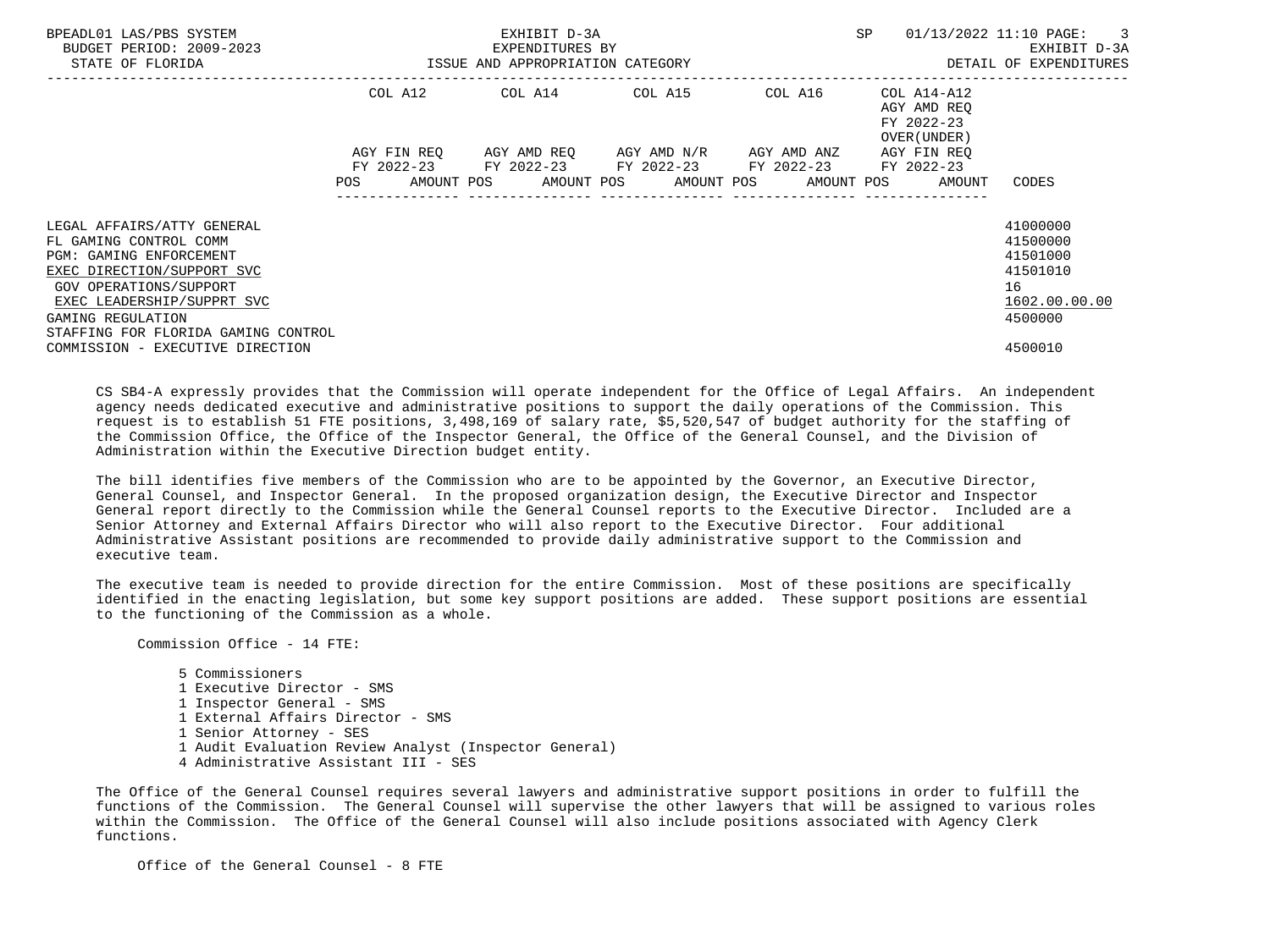| BPEADL01 LAS/PBS SYSTEM<br>BUDGET PERIOD: 2009-2023<br>STATE OF FLORIDA                                                                                                                                                                                                      | EXHIBIT D-3A<br>EXPENDITURES BY<br>ISSUE AND APPROPRIATION CATEGORY |  |  |                                                                                                       |  |  |  | SP |                                                          | 01/13/2022 11:10 PAGE: 4<br>EXHIBIT D-3A<br>DETAIL OF EXPENDITURES                        |
|------------------------------------------------------------------------------------------------------------------------------------------------------------------------------------------------------------------------------------------------------------------------------|---------------------------------------------------------------------|--|--|-------------------------------------------------------------------------------------------------------|--|--|--|----|----------------------------------------------------------|-------------------------------------------------------------------------------------------|
|                                                                                                                                                                                                                                                                              |                                                                     |  |  | COL A12 COL A14 COL A15 COL A16                                                                       |  |  |  |    | COL A14-A12<br>AGY AMD REO<br>FY 2022-23<br>OVER (UNDER) |                                                                                           |
|                                                                                                                                                                                                                                                                              |                                                                     |  |  | AGY FIN REQ AGY AMD REQ AGY AMD N/R AGY AMD ANZ AGY FIN REQ                                           |  |  |  |    |                                                          |                                                                                           |
|                                                                                                                                                                                                                                                                              | <b>POS</b>                                                          |  |  | FY 2022-23 FY 2022-23 FY 2022-23 FY 2022-23 FY 2022-23<br>AMOUNT POS AMOUNT POS AMOUNT POS AMOUNT POS |  |  |  |    | AMOUNT                                                   | CODES                                                                                     |
| LEGAL AFFAIRS/ATTY GENERAL<br>FL GAMING CONTROL COMM<br><b>PGM: GAMING ENFORCEMENT</b><br>EXEC DIRECTION/SUPPORT SVC<br>GOV OPERATIONS/SUPPORT<br>EXEC LEADERSHIP/SUPPRT SVC<br>GAMING REGULATION<br>STAFFING FOR FLORIDA GAMING CONTROL<br>COMMISSION - EXECUTIVE DIRECTION |                                                                     |  |  |                                                                                                       |  |  |  |    |                                                          | 41000000<br>41500000<br>41501000<br>41501010<br>16<br>1602.00.00.00<br>4500000<br>4500010 |
| 1 General Counsel - SMS<br>1 Attorney Supervisor - SES<br>3 Senior Attorney - SES<br>1 Regulatory Program Specialist/Agency Clerk<br>1 Administrative Assistant III - SES<br>1 Administrative Assistant II                                                                   |                                                                     |  |  |                                                                                                       |  |  |  |    |                                                          |                                                                                           |

 The Division of Administration will be responsible for managing the Commission's operations in the following areas: Budget and Finance, Human Resources, and Information Technology. The Division includes the Director's Office, Bureau of Financial and Support Services, Bureau of Human Resources, and the Bureau of Information Technology. Division of Administration staff will serve as the official Commission liaisons with the Department of Financial Services and the Department of Management Services.

Division of Administration Director's Office - 3 FTE

 1 Director of Administration - SMS 1 Administrative Assistant III - SES 1 Administrative Assistant II

 The two Administrative Assistants in the Director's Office will assist the entire division with various administrative functions as directed.

Bureau of Financial Support Services - 10 FTE

 1 Bureau Chief of Financial Support Services - SES 1 Professional Accountant Supervisor - SES 2 Accountant IV 2 Accountant III 1 Operations and Management Consultant Manager - SES 2 Government Operations Consultant II 1 Senior Management Analyst II - SES

 Positions in the Bureau of Financial Support Services will manage revenue collection, disbursements, Statewide Travel Management System administration and payments, financial statements/reporting, cost allocation; Legislative Budget Request submission, Long Range Program Plan Submission, budget amendments and transfers, and annual reporting; leasing,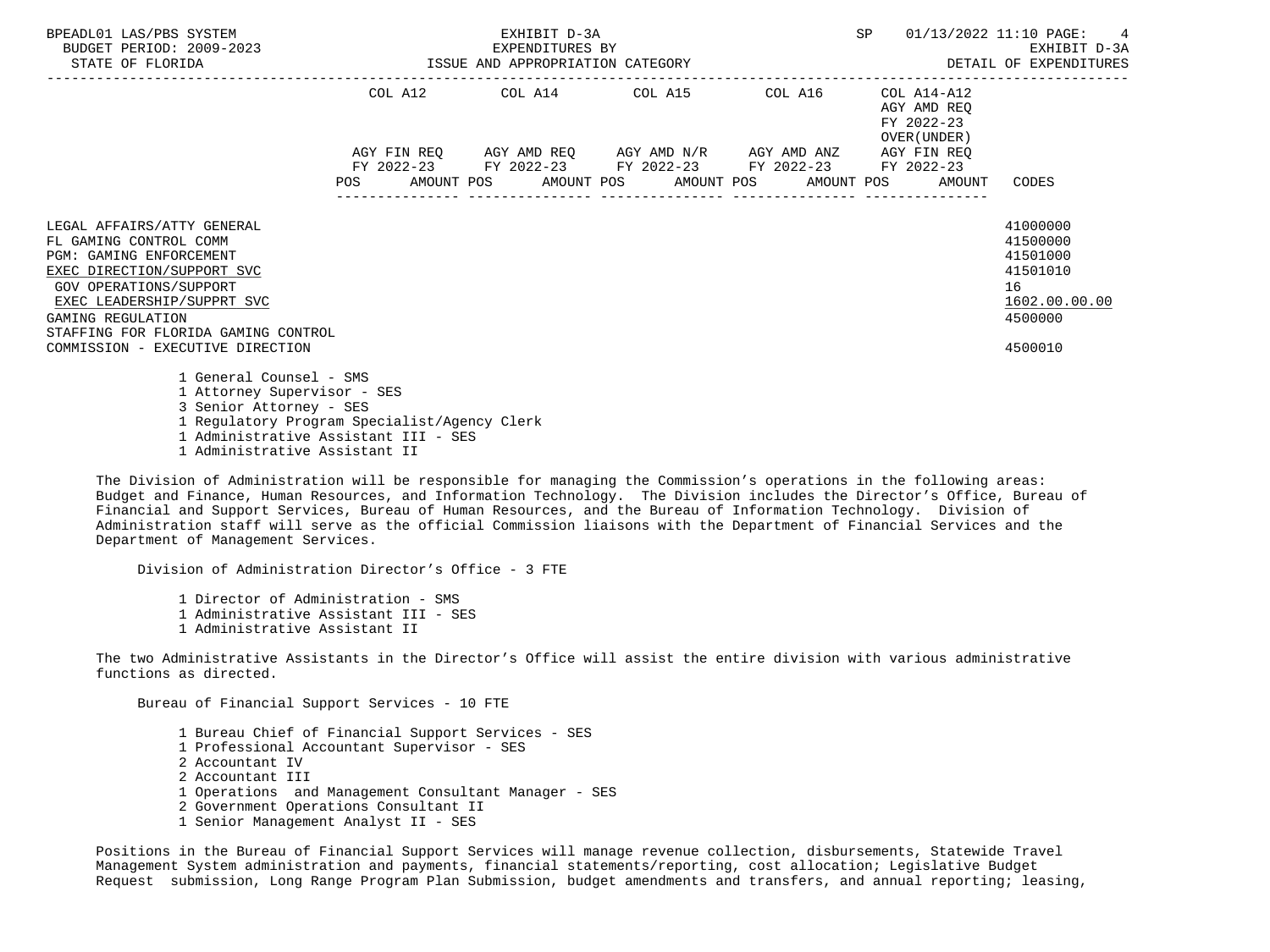| BPEADL01 LAS/PBS SYSTEM<br>BUDGET PERIOD: 2009-2023<br>STATE OF FLORIDA                                                                        |         | EXHIBIT D-3A<br>EXPENDITURES BY<br>ISSUE AND APPROPRIATION CATEGORY | SP                                                                                                        | 01/13/2022 11:10 PAGE: 5<br>EXHIBIT D-3A<br>DETAIL OF EXPENDITURES |                                                          |                                                    |
|------------------------------------------------------------------------------------------------------------------------------------------------|---------|---------------------------------------------------------------------|-----------------------------------------------------------------------------------------------------------|--------------------------------------------------------------------|----------------------------------------------------------|----------------------------------------------------|
|                                                                                                                                                | COL A12 |                                                                     | COL A14 COL A15                                                                                           | COL A16                                                            | COL A14-A12<br>AGY AMD REO<br>FY 2022-23<br>OVER (UNDER) |                                                    |
|                                                                                                                                                |         |                                                                     | AGY FIN REO AGY AMD REO AGY AMD N/R AGY AMD ANZ<br>FY 2022-23 FY 2022-23 FY 2022-23 FY 2022-23 FY 2022-23 |                                                                    | AGY FIN REO                                              |                                                    |
|                                                                                                                                                | POS     |                                                                     |                                                                                                           |                                                                    | AMOUNT POS AMOUNT POS AMOUNT POS AMOUNT POS AMOUNT       | CODES                                              |
| LEGAL AFFAIRS/ATTY GENERAL<br>FL GAMING CONTROL COMM<br><b>PGM: GAMING ENFORCEMENT</b><br>EXEC DIRECTION/SUPPORT SVC<br>GOV OPERATIONS/SUPPORT |         |                                                                     |                                                                                                           |                                                                    |                                                          | 41000000<br>41500000<br>41501000<br>41501010<br>16 |
| EXEC LEADERSHIP/SUPPRT SVC<br>GAMING REGULATION<br>STAFFING FOR FLORIDA GAMING CONTROL                                                         |         |                                                                     |                                                                                                           |                                                                    |                                                          | 1602.00.00.00<br>4500000                           |
| COMMISSION - EXECUTIVE DIRECTION                                                                                                               |         |                                                                     |                                                                                                           |                                                                    |                                                          | 4500010                                            |

contract, procurement/MFMP, and P-card administration; mail service, records, and fleet administration.

Bureau of Human Resources - 4 FTE

 1 Bureau Chief of Human Resources - SES 1 Human Resource Consultant SES 1 Human Resource Specialist SES 1 Human Resource Analyst SES

Bureau of Information Technology - 12 FTE

 The Bureau of Human Resources is responsible for all aspect of human resource functions for the Commission including labor relations, recruitment and selection, attendance and leave, payroll, benefits, organizational management, and workers compensation.

 1 Bureau Chief of Information Technology - SES 2 IT Business Consultant Manager - SES 1 System Program Administrator - SES 5 System Program Consultant 3 System Project Analyst

 Positions in the Bureau of Information Technology will oversee the processes for system design, testing, planning, implementation and administration of the Commission's operations including strategic services, enterprise applications, business applications, information security, infrastructure, web development, project management, network/network support, database, and help desk.

 Executive Direction Position Summary - 51 FTE Commission Office - 14 FTE Office of the General Counsel - 8 FTE Division of Administration - 29 FTE

 The requested positions and funding will provide the necessary foundation for the Commission to function as an independent agency. It is anticipated that once the Commission becomes operational, the Commission may identify a need for additional resources or other organizational and budgetary changes within existing resources to include in future budget requests.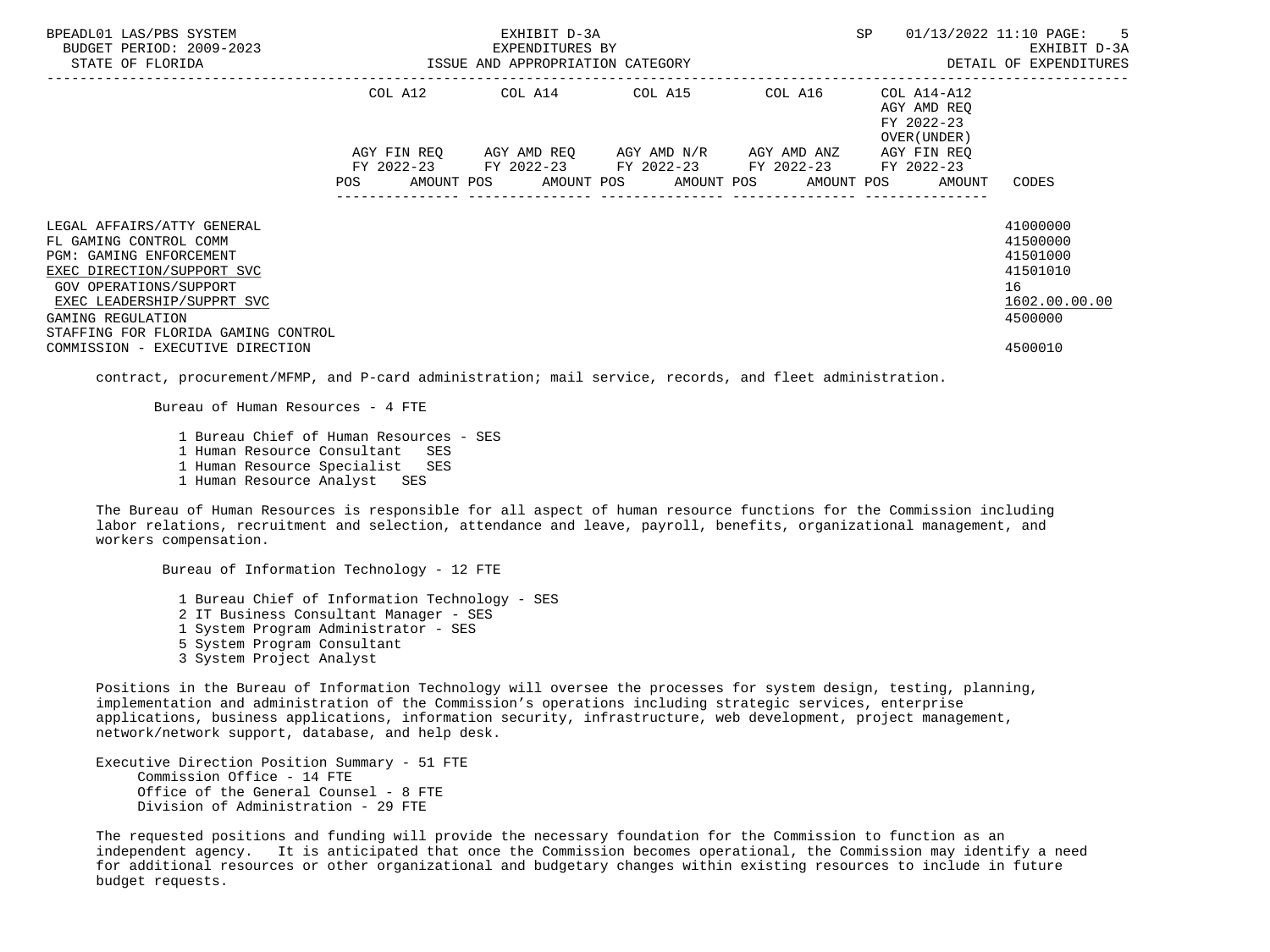| BPEADL01 LAS/PBS SYSTEM<br>BUDGET PERIOD: 2009-2023<br>STATE OF FLORIDA |            | EXHIBIT D-3A<br>EXPENDITURES BY<br>ISSUE AND APPROPRIATION CATEGORY | SP                                                     | 01/13/2022 11:10 PAGE: 6<br>EXHIBIT D-3A<br>DETAIL OF EXPENDITURES |                                                          |               |
|-------------------------------------------------------------------------|------------|---------------------------------------------------------------------|--------------------------------------------------------|--------------------------------------------------------------------|----------------------------------------------------------|---------------|
|                                                                         |            |                                                                     | COL A12 COL A14 COL A15 COL A16                        |                                                                    | COL A14-A12<br>AGY AMD REO<br>FY 2022-23<br>OVER (UNDER) |               |
|                                                                         |            |                                                                     | AGY FIN REQ 6GY AMD REQ 6GY AMD N/R 6GY AMD ANZ        |                                                                    | AGY FIN REO                                              |               |
|                                                                         |            |                                                                     | FY 2022-23 FY 2022-23 FY 2022-23 FY 2022-23 FY 2022-23 |                                                                    |                                                          |               |
|                                                                         | <b>POS</b> |                                                                     |                                                        |                                                                    | AMOUNT POS AMOUNT POS AMOUNT POS AMOUNT POS AMOUNT       | CODES         |
|                                                                         |            |                                                                     |                                                        |                                                                    |                                                          |               |
| LEGAL AFFAIRS/ATTY GENERAL                                              |            |                                                                     |                                                        |                                                                    |                                                          | 41000000      |
| FL GAMING CONTROL COMM                                                  |            |                                                                     |                                                        |                                                                    |                                                          | 41500000      |
| PGM: GAMING ENFORCEMENT                                                 |            |                                                                     |                                                        |                                                                    |                                                          | 41501000      |
| EXEC DIRECTION/SUPPORT SVC                                              |            |                                                                     |                                                        |                                                                    |                                                          | 41501010      |
| GOV OPERATIONS/SUPPORT                                                  |            |                                                                     |                                                        |                                                                    |                                                          | 16            |
| EXEC LEADERSHIP/SUPPRT SVC                                              |            |                                                                     |                                                        |                                                                    |                                                          | 1602.00.00.00 |
| GAMING REGULATION                                                       |            |                                                                     |                                                        |                                                                    |                                                          | 4500000       |
| STAFFING FOR FLORIDA GAMING CONTROL                                     |            |                                                                     |                                                        |                                                                    |                                                          |               |
| COMMISSION - EXECUTIVE DIRECTION                                        |            |                                                                     |                                                        |                                                                    |                                                          | 4500010       |
|                                                                         |            |                                                                     |                                                        |                                                                    |                                                          |               |

 The Standard #3: Expenses and Human Resource Services Assessments Package was applied for each requested position with the addition of an extra monitor for each employee, Law Library for attorney positions, and calculators for accounting, budget purchasing, and Inspector General staff.

 Positions are being requested above the minimum in order to have sufficient funding to attract and retain employees to fill the requested positions. Additionally, the pay rates requested are comparable to other positions within the Division of Pari-Mutuel Wagering, and the Department of Business and Regulation.

Linkage to the Florida Strategic Plan for Economic Development:

5.2 Improve the efficiency and effectiveness of government agencies at all levels.

| Budget Summary:                   |             |              |             |
|-----------------------------------|-------------|--------------|-------------|
| Florida Gaming Control Commission |             |              |             |
| Executive Direction               |             |              |             |
| Pari-Mutuel Wagering Trust Fund   |             |              |             |
| 51.00<br>FTE:                     |             |              |             |
| Salary Rate: 3,498,169            |             |              |             |
|                                   | Recurring   | Nonrecurring | Total       |
| Salaries and Benefits:            | \$4,933,357 |              | \$4,933,357 |
| Expenses:                         | \$328,815   | \$242,817    | \$571,632   |
| Transfer to DMS/HR Services:      | \$15,558    |              | \$15,558    |
| Total Budget:                     | \$5,277,730 | \$242,817    | \$5,520,547 |
|                                   |             |              |             |

Amended 2022-23 Narrative after December 15, 2021

 The Department of Business and Professional Regulation's amended request for Fiscal Year 2022-2023 includes a request for \$102,500 of additional recurring budget authority in the Expenses appropriation category to provide resources needed for training and related travel for the Florida Gaming Control Commissioners and Executive Staff.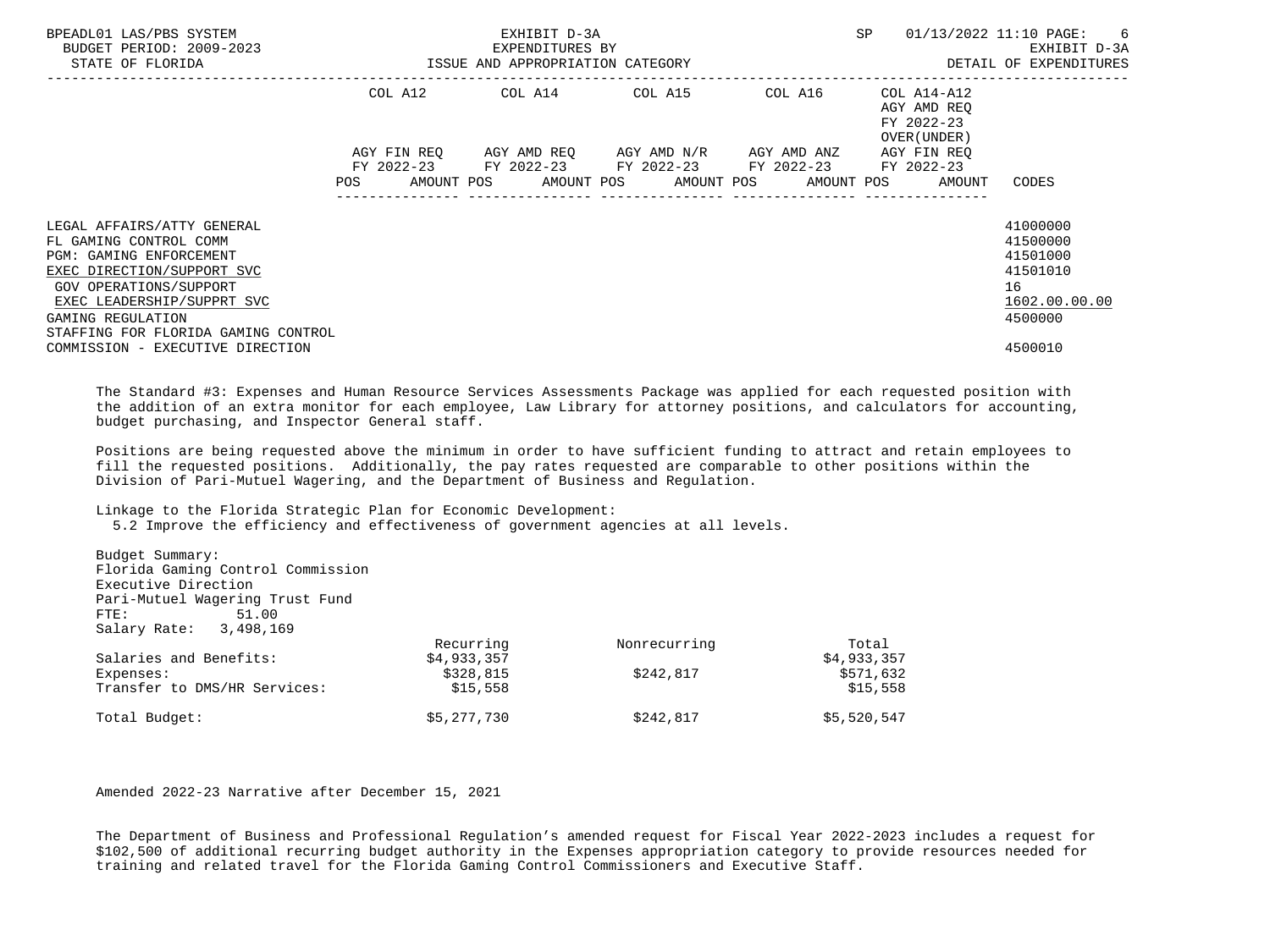| BPEADL01 LAS/PBS SYSTEM<br>BUDGET PERIOD: 2009-2023                                                                                                                                                                                                                          | SP 01/13/2022 11:10 PAGE: 7<br>EXHIBIT D-3A<br>EXPENDITURES BY |                                      |                                                                                                                                                                                               |                  |                                                                 |                      | EXHIBIT D-3A<br>DETAIL OF EXPENDITURES                                                    |
|------------------------------------------------------------------------------------------------------------------------------------------------------------------------------------------------------------------------------------------------------------------------------|----------------------------------------------------------------|--------------------------------------|-----------------------------------------------------------------------------------------------------------------------------------------------------------------------------------------------|------------------|-----------------------------------------------------------------|----------------------|-------------------------------------------------------------------------------------------|
|                                                                                                                                                                                                                                                                              | <b>POS</b>                                                     | AMOUNT POS                           | COL A12 COL A14 COL A15 COL A16 COL A14-A12<br>AGY FIN REQ AGY AMD REQ AGY AMD N/R AGY AMD ANZ AGY FIN REQ<br>FY 2022-23 FY 2022-23 FY 2022-23 FY 2022-23 FY 2022-23<br>AMOUNT POS AMOUNT POS |                  | AGY AMD REQ<br>FY 2022-23<br>OVER (UNDER )<br>AMOUNT POS AMOUNT |                      | CODES                                                                                     |
| LEGAL AFFAIRS/ATTY GENERAL<br>FL GAMING CONTROL COMM<br>PGM: GAMING ENFORCEMENT<br>EXEC DIRECTION/SUPPORT SVC<br><b>GOV OPERATIONS/SUPPORT</b><br>EXEC LEADERSHIP/SUPPRT SVC<br>GAMING REGULATION<br>STAFFING FOR FLORIDA GAMING CONTROL<br>COMMISSION - EXECUTIVE DIRECTION |                                                                |                                      |                                                                                                                                                                                               |                  |                                                                 |                      | 41000000<br>41500000<br>41501000<br>41501010<br>16<br>1602.00.00.00<br>4500000<br>4500010 |
| Summary:<br>Amended Budget Summary:<br>Florida Gaming Control Commission<br>Executive Direction<br>Pari-Mutuel Wagering Trust Fund<br>FTE: 51.00<br>Salary Rate: 3,498,169<br>Salaries and Benefits:<br>Expenses:<br>Transfer to DMS/HR Services:                            |                                                                | \$4,933,357<br>\$431,315<br>\$15,558 | Recurring Monrecurring<br>\$242,817                                                                                                                                                           |                  | Total<br>\$4,933,357<br>\$674,132<br>\$15,558                   |                      |                                                                                           |
| Total Budget:<br>POSITION DETAIL OF SALARIES AND BENEFITS:                                                                                                                                                                                                                   |                                                                | \$5,380,230                          | \$242,817                                                                                                                                                                                     |                  | \$5,623,047                                                     |                      |                                                                                           |
|                                                                                                                                                                                                                                                                              | FTE                                                            |                                      | BASE RATE ADDITIVES BENEFITS                                                                                                                                                                  |                  | SUBTOTAL                                                        | $\sim$ $\sim$ $\sim$ | LAPSE LAPSED SALARIES<br>AND BENEFITS                                                     |
| A12 - AGY FIN REO FY 2022-23                                                                                                                                                                                                                                                 |                                                                |                                      |                                                                                                                                                                                               |                  |                                                                 |                      |                                                                                           |
| NEW POSITIONS                                                                                                                                                                                                                                                                |                                                                |                                      |                                                                                                                                                                                               |                  |                                                                 |                      |                                                                                           |
| 0445 REGULATORY PROGRAM SPECIALIST<br>N1022 001<br>0712 ADMINISTRATIVE ASSISTANT II                                                                                                                                                                                          | 1.00                                                           | 50,000                               |                                                                                                                                                                                               | 23,765           | 73,765                                                          | 0.00                 | 73,765                                                                                    |
| N1017 001<br>N1025 001<br>1436 ACCOUNTANT III                                                                                                                                                                                                                                | 1.00<br>1.00                                                   | 35,000<br>35,000                     |                                                                                                                                                                                               | 20,995<br>20,995 | 55,995<br>55,995                                                | 0.00<br>0.00         | 55,995<br>55,995                                                                          |
| N1032 001<br>N1033 001<br>1437 ACCOUNTANT IV                                                                                                                                                                                                                                 | 1.00<br>1.00                                                   | 36,000<br>36,000                     |                                                                                                                                                                                               | 21,179<br>21,179 | 57,179<br>57,179                                                | 0.00<br>0.00         | 57,179<br>57,179                                                                          |
| N1030 001                                                                                                                                                                                                                                                                    | 1.00                                                           | 40,000                               |                                                                                                                                                                                               | 21,918           | 61,918                                                          | 0.00                 | 61,918                                                                                    |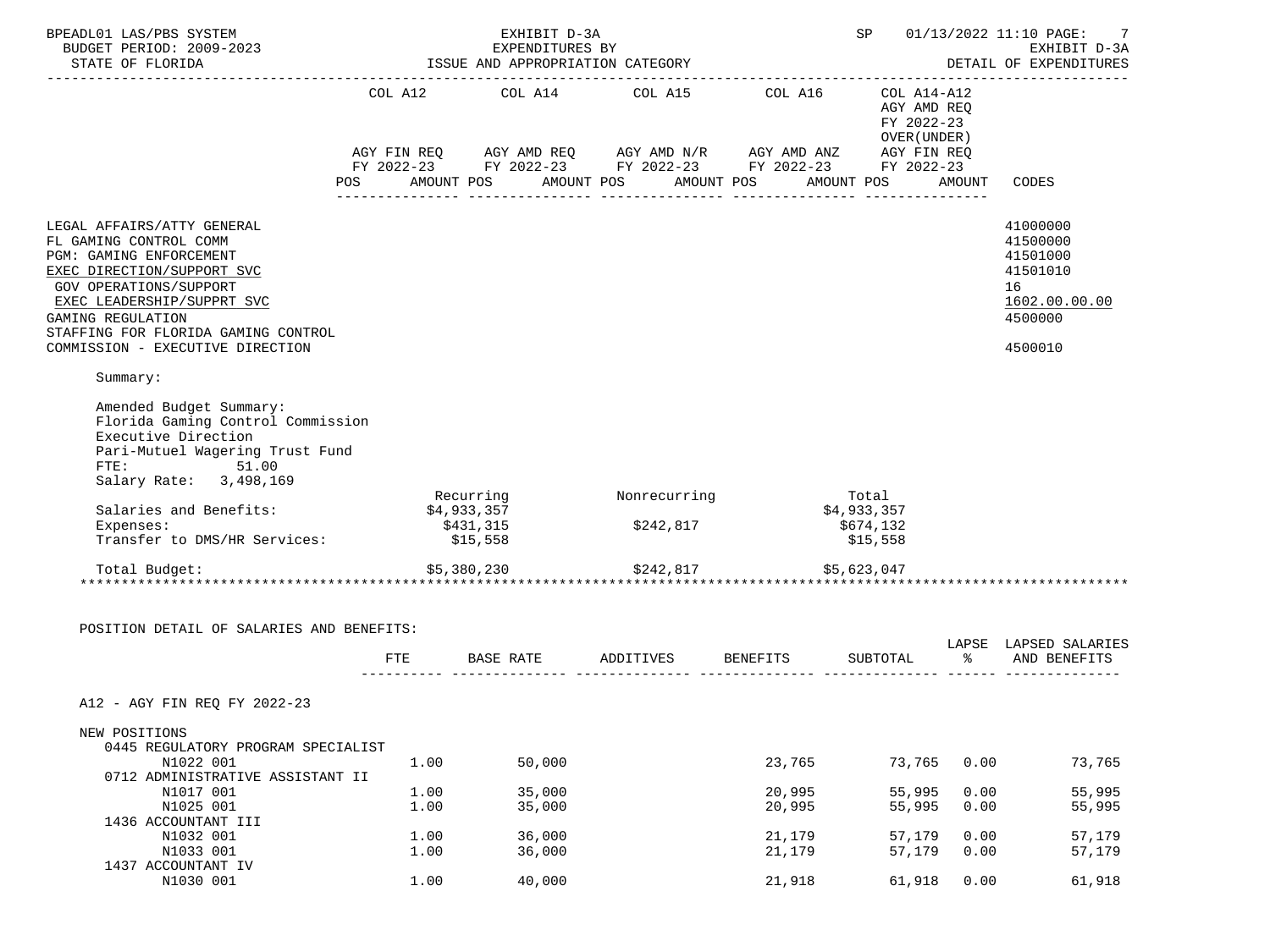| BPEADL01 LAS/PBS SYSTEM<br>BUDGET PERIOD: 2009-2023                                                                                                                                                                               |               | EXHIBIT D-3A<br>EXPENDITURES BY                                                                                                                                                                                                 |                    |                               |                                                          |               | SP 01/13/2022 11:10 PAGE:<br>8<br>EXHIBIT D-3A                                 |
|-----------------------------------------------------------------------------------------------------------------------------------------------------------------------------------------------------------------------------------|---------------|---------------------------------------------------------------------------------------------------------------------------------------------------------------------------------------------------------------------------------|--------------------|-------------------------------|----------------------------------------------------------|---------------|--------------------------------------------------------------------------------|
| STATE OF FLORIDA                                                                                                                                                                                                                  |               | ISSUE AND APPROPRIATION CATEGORY                                                                                                                                                                                                |                    | ----------------------------- |                                                          |               | DETAIL OF EXPENDITURES                                                         |
|                                                                                                                                                                                                                                   |               | COL A12 COL A14 COL A15 COL A16<br>$AGY \text{ FIN REQ} \qquad AGY \text{ AMD REQ} \qquad AGY \text{ AMD } N/R \qquad AGY \text{ AMD ANZ} \qquad AGY \text{ FIN REQ}$<br>FY 2022-23 FY 2022-23 FY 2022-23 FY 2022-23 FY 2022-23 |                    |                               | COL A14-A12<br>AGY AMD REQ<br>FY 2022-23<br>OVER (UNDER) |               |                                                                                |
|                                                                                                                                                                                                                                   | POS FOR       | AMOUNT POS                                                                                                                                                                                                                      | AMOUNT POS         | AMOUNT POS                    | AMOUNT POS                                               |               | AMOUNT CODES                                                                   |
| LEGAL AFFAIRS/ATTY GENERAL<br>FL GAMING CONTROL COMM<br>PGM: GAMING ENFORCEMENT<br>EXEC DIRECTION/SUPPORT SVC<br>GOV OPERATIONS/SUPPORT<br>EXEC LEADERSHIP/SUPPRT SVC<br>GAMING REGULATION<br>STAFFING FOR FLORIDA GAMING CONTROL |               |                                                                                                                                                                                                                                 |                    |                               |                                                          |               | 41000000<br>41500000<br>41501000<br>41501010<br>16<br>1602.00.00.00<br>4500000 |
| COMMISSION - EXECUTIVE DIRECTION                                                                                                                                                                                                  |               |                                                                                                                                                                                                                                 |                    |                               |                                                          |               | 4500010                                                                        |
| POSITION DETAIL OF SALARIES AND BENEFITS:                                                                                                                                                                                         |               | BASE RATE                                                                                                                                                                                                                       | ADDITIVES BENEFITS |                               |                                                          |               | LAPSE LAPSED SALARIES                                                          |
|                                                                                                                                                                                                                                   | FTE.          |                                                                                                                                                                                                                                 |                    |                               | SUBTOTAL                                                 | $\sim$ $\sim$ | AND BENEFITS                                                                   |
| A12 - AGY FIN REQ FY 2022-23                                                                                                                                                                                                      |               |                                                                                                                                                                                                                                 |                    |                               |                                                          |               |                                                                                |
| NEW POSITIONS                                                                                                                                                                                                                     |               |                                                                                                                                                                                                                                 |                    |                               |                                                          |               |                                                                                |
| N1031 001<br>1668 AUDIT EVALUATION & REVIEW ANALYST                                                                                                                                                                               | $1.00$ 40,000 |                                                                                                                                                                                                                                 |                    | 21,918                        |                                                          |               | 61,918   0.00<br>61,918                                                        |
| N1012 001                                                                                                                                                                                                                         | 1.00          | 47,091                                                                                                                                                                                                                          |                    | 23,227                        | 70,318                                                   | 0.00          | 70,318                                                                         |
| 2107 SYSTEMS PROJECT ANALYST                                                                                                                                                                                                      |               |                                                                                                                                                                                                                                 |                    |                               |                                                          |               |                                                                                |
| N1049 001                                                                                                                                                                                                                         | 1.00          | 50,000                                                                                                                                                                                                                          |                    | 23,765                        | 73,765                                                   | 0.00          | 73,765                                                                         |
| N1050 001                                                                                                                                                                                                                         | 1.00          | 50,000                                                                                                                                                                                                                          |                    | 23,765                        | 73,765                                                   | 0.00          | 73,765                                                                         |
| N1051 001<br>2109 SYSTEM PROJECT CONSULTANT                                                                                                                                                                                       | 1.00          | 50,000                                                                                                                                                                                                                          |                    | 23,765                        | 73,765                                                   | 0.00          | 73,765                                                                         |
| N1044 001                                                                                                                                                                                                                         |               | $1.00$ 60,353                                                                                                                                                                                                                   |                    | 25,677                        | 86,030                                                   | 0.00          | 86,030                                                                         |
| N1045 001                                                                                                                                                                                                                         | 1.00          | 60,353                                                                                                                                                                                                                          |                    | 25,677                        | 86,030                                                   | 0.00          | 86,030                                                                         |
| N1046 001                                                                                                                                                                                                                         | 1.00          | 60,353                                                                                                                                                                                                                          |                    | 25,677                        | 86,030                                                   | 0.00          | 86,030                                                                         |
| N1047 001                                                                                                                                                                                                                         | 1.00          | 60,353                                                                                                                                                                                                                          |                    | 25,677                        | 86,030                                                   | 0.00          | 86,030                                                                         |
| N1048 001                                                                                                                                                                                                                         | 1.00          | 60,353                                                                                                                                                                                                                          |                    | 25,677                        | 86,030                                                   | 0.00          | 86,030                                                                         |
| 2236 GOVERNMENT OPERATIONS CONSULTANT II                                                                                                                                                                                          |               |                                                                                                                                                                                                                                 |                    |                               |                                                          |               |                                                                                |
| N1035 001                                                                                                                                                                                                                         | 1.00          | 50,000                                                                                                                                                                                                                          |                    | 23,765                        | 73,765                                                   | 0.00          | 73,765                                                                         |
| N1036 001                                                                                                                                                                                                                         | 1.00          | 50,000                                                                                                                                                                                                                          |                    | 23,765                        |                                                          | 73,765 0.00   | 73,765                                                                         |
| 0190 HUMAN RESOURCE SPECIALIST/HR-SES                                                                                                                                                                                             |               |                                                                                                                                                                                                                                 |                    |                               |                                                          |               |                                                                                |
| N1039 001                                                                                                                                                                                                                         | 1.00          | 40,593                                                                                                                                                                                                                          |                    | 23,194                        | 63,787                                                   | 0.00          | 63,787                                                                         |
| 0192 HUMAN RESOURCE ANALYST/HR-SES                                                                                                                                                                                                |               |                                                                                                                                                                                                                                 |                    |                               | 69,010                                                   |               |                                                                                |
| N1040 001<br>0193 HUMAN RESOURCE CONSULTANT/HR-SES                                                                                                                                                                                | 1.00          | 45,000                                                                                                                                                                                                                          |                    | 24,010                        |                                                          | 0.00          | 69,010                                                                         |
| N1038 001                                                                                                                                                                                                                         | 1.00          | 48,700                                                                                                                                                                                                                          |                    | 24,695                        | 73,395                                                   | 0.00          | 73,395                                                                         |
| 0714 ADMINISTRATIVE ASSISTANT III - SES                                                                                                                                                                                           |               |                                                                                                                                                                                                                                 |                    |                               |                                                          |               |                                                                                |
| N1007 001                                                                                                                                                                                                                         | 1.00          | 46,575                                                                                                                                                                                                                          |                    | 24,301                        | 70,876                                                   | 0.00          | 70,876                                                                         |
| N1008 001                                                                                                                                                                                                                         | 1.00          | 46,575                                                                                                                                                                                                                          |                    | 24,301                        | 70,876                                                   | 0.00          | 70,876                                                                         |
| N1009 001                                                                                                                                                                                                                         | 1.00          | 46,575                                                                                                                                                                                                                          |                    | 24,301                        | 70,876                                                   | 0.00          | 70,876                                                                         |
| N1010 001                                                                                                                                                                                                                         | 1.00          | 46,575                                                                                                                                                                                                                          |                    | 24,301                        | 70,876                                                   | 0.00          | 70,876                                                                         |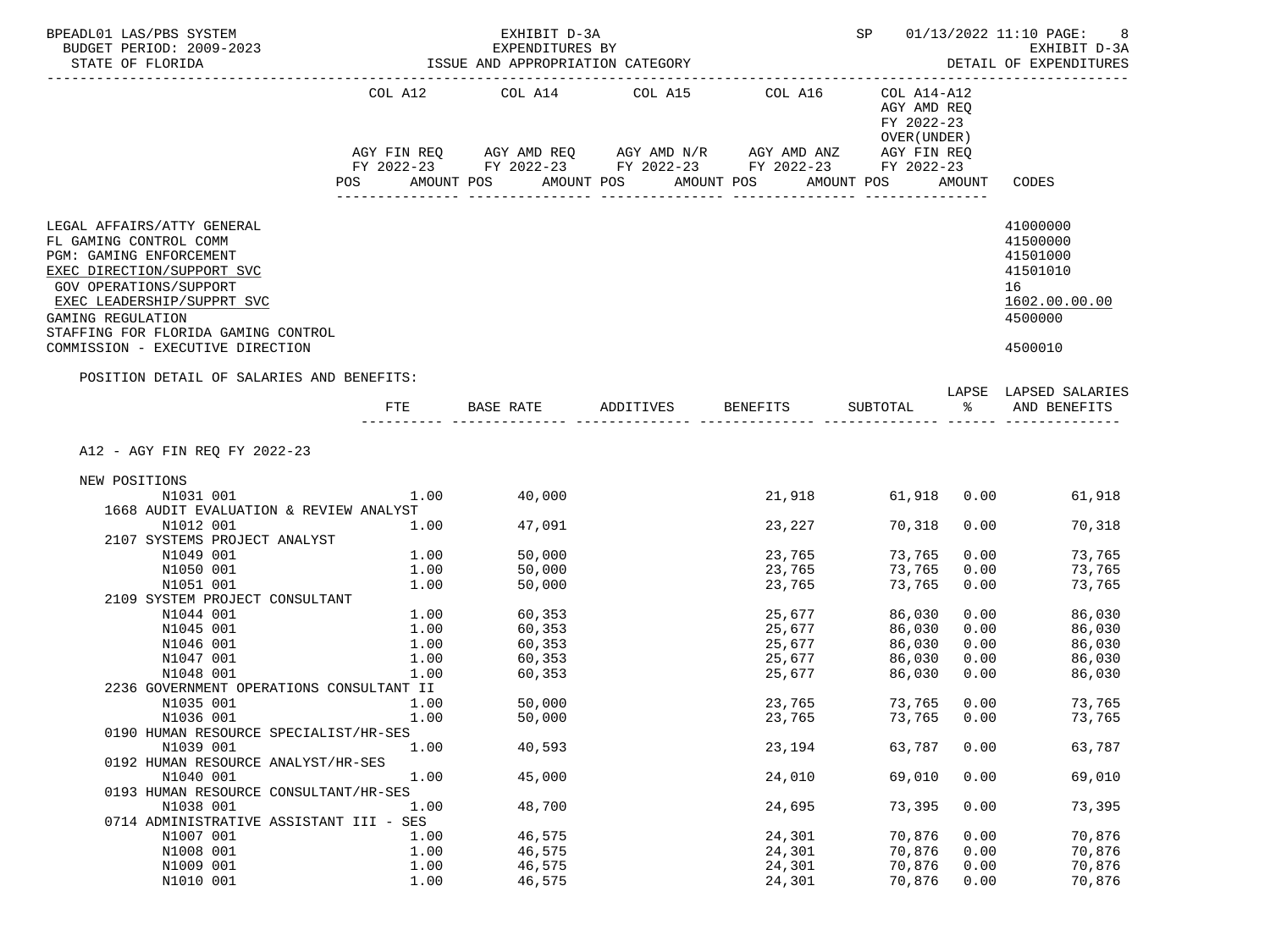| BPEADL01 LAS/PBS SYSTEM<br>BUDGET PERIOD: 2009-2023<br>STATE OF FLORIDA                                                                                                                                                                                               |      | EXHIBIT D-3A<br>EXPENDITURES BY<br>ISSUE AND APPROPRIATION CATEGORY                                                                                                                                                                           | ----------------------------- |            | SP 01/13/2022 11:10 PAGE:<br>9<br>EXHIBIT D-3A<br>DETAIL OF EXPENDITURES |               |                                                                                           |
|-----------------------------------------------------------------------------------------------------------------------------------------------------------------------------------------------------------------------------------------------------------------------|------|-----------------------------------------------------------------------------------------------------------------------------------------------------------------------------------------------------------------------------------------------|-------------------------------|------------|--------------------------------------------------------------------------|---------------|-------------------------------------------------------------------------------------------|
|                                                                                                                                                                                                                                                                       | POS  | COL A12 COL A14 COL A15 COL A16<br>$AGY \text{ FIN REQ} \qquad AGY \text{ AMD REQ} \qquad AGY \text{ AMD } N/R \qquad AGY \text{ AMD ANZ} \qquad AGY \text{ FIN REQ}$<br>FY 2022-23 FY 2022-23 FY 2022-23 FY 2022-23 FY 2022-23<br>AMOUNT POS | AMOUNT POS                    | AMOUNT POS | COL A14-A12<br>AGY AMD REQ<br>FY 2022-23<br>OVER (UNDER)<br>AMOUNT POS   | AMOUNT        | CODES                                                                                     |
| LEGAL AFFAIRS/ATTY GENERAL<br>FL GAMING CONTROL COMM<br>PGM: GAMING ENFORCEMENT<br>EXEC DIRECTION/SUPPORT SVC<br>GOV OPERATIONS/SUPPORT<br>EXEC LEADERSHIP/SUPPRT SVC<br>GAMING REGULATION<br>STAFFING FOR FLORIDA GAMING CONTROL<br>COMMISSION - EXECUTIVE DIRECTION |      |                                                                                                                                                                                                                                               |                               |            |                                                                          |               | 41000000<br>41500000<br>41501000<br>41501010<br>16<br>1602.00.00.00<br>4500000<br>4500010 |
| POSITION DETAIL OF SALARIES AND BENEFITS:                                                                                                                                                                                                                             | FTE. | BASE RATE                                                                                                                                                                                                                                     | ADDITIVES BENEFITS            |            | SUBTOTAL                                                                 | $\sim$ $\sim$ | LAPSE LAPSED SALARIES<br>AND BENEFITS                                                     |
| A12 - AGY FIN REQ FY 2022-23                                                                                                                                                                                                                                          |      |                                                                                                                                                                                                                                               |                               |            |                                                                          |               |                                                                                           |
| NEW POSITIONS                                                                                                                                                                                                                                                         |      |                                                                                                                                                                                                                                               |                               |            |                                                                          |               |                                                                                           |
| N1016 001                                                                                                                                                                                                                                                             |      | $1.00$ 46,575                                                                                                                                                                                                                                 |                               | 24,301     |                                                                          |               | 70,876 0.00 70,876                                                                        |
| N1024 001                                                                                                                                                                                                                                                             |      | 1.00<br>46,575                                                                                                                                                                                                                                |                               | 24,301     | 70,876                                                                   | 0.00          | 70,876                                                                                    |
| 1470 PROFESSIONAL ACCOUNTANT SUPERVISOR - SES                                                                                                                                                                                                                         |      |                                                                                                                                                                                                                                               |                               |            |                                                                          |               |                                                                                           |
| N1029 001                                                                                                                                                                                                                                                             | 1.00 | 72,000                                                                                                                                                                                                                                        |                               | 29,007     | 101,007                                                                  | 0.00          | 101,007                                                                                   |
| 2117 SYSTEMS PROGRAMMING ADMINISTRATOR - SES                                                                                                                                                                                                                          |      |                                                                                                                                                                                                                                               |                               |            |                                                                          |               |                                                                                           |
| N1043 001                                                                                                                                                                                                                                                             | 1.00 | 67,000                                                                                                                                                                                                                                        |                               | 28,082     | 95,082                                                                   | 0.00          | 95,082                                                                                    |
| 2134 INFO TECH BUSINESS CONSULTANT MGR -SES                                                                                                                                                                                                                           |      |                                                                                                                                                                                                                                               |                               |            |                                                                          |               |                                                                                           |
| N1041 001                                                                                                                                                                                                                                                             | 1.00 | 70,000                                                                                                                                                                                                                                        |                               | 28,637     | 98,637                                                                   | 0.00          | 98,637                                                                                    |
| N1042 001                                                                                                                                                                                                                                                             | 1.00 | 70,000                                                                                                                                                                                                                                        |                               | 28,637     | 98,637                                                                   | 0.00          | 98,637                                                                                    |
| 2225 SENIOR MANAGEMENT ANALYST II - SES<br>N1037 001                                                                                                                                                                                                                  | 1.00 | 68,000                                                                                                                                                                                                                                        |                               | 28,268     | 96,268                                                                   | 0.00          | 96,268                                                                                    |
| 2238 OPERATIONS & MGMT CONSULTANT MGR - SES                                                                                                                                                                                                                           |      |                                                                                                                                                                                                                                               |                               |            |                                                                          |               |                                                                                           |
| N1034 001                                                                                                                                                                                                                                                             | 1.00 | 60,000                                                                                                                                                                                                                                        |                               | 35,828     | 95,828                                                                   | 0.00          | 95,828                                                                                    |
| 7738 SENIOR ATTORNEY                                                                                                                                                                                                                                                  |      |                                                                                                                                                                                                                                               |                               |            |                                                                          |               |                                                                                           |
| N1013 001                                                                                                                                                                                                                                                             | 1.00 | 60,000                                                                                                                                                                                                                                        |                               | 26,786     | 86,786                                                                   | 0.00          | 86,786                                                                                    |
| N1019 001                                                                                                                                                                                                                                                             | 1.00 | 60,000                                                                                                                                                                                                                                        |                               | 26,786     | 86,786                                                                   | 0.00          | 86,786                                                                                    |
| N1020 001                                                                                                                                                                                                                                                             | 1.00 | 60,000                                                                                                                                                                                                                                        |                               | 26,786     | 86,786                                                                   | 0.00          | 86,786                                                                                    |
| N1021 001                                                                                                                                                                                                                                                             | 1.00 | 60,000                                                                                                                                                                                                                                        |                               | 26,786     | 86,786                                                                   | 0.00          | 86,786                                                                                    |
| 7743 ATTORNEY SUPERVISOR                                                                                                                                                                                                                                              |      |                                                                                                                                                                                                                                               |                               |            |                                                                          |               |                                                                                           |
| N1018 001                                                                                                                                                                                                                                                             | 1.00 | 80,000                                                                                                                                                                                                                                        |                               | 30,488     | 110,488                                                                  | 0.00          | 110,488                                                                                   |
| 8717 CHIEF OF FINANCIAL SUPPORT SERVICES                                                                                                                                                                                                                              |      |                                                                                                                                                                                                                                               |                               |            |                                                                          |               |                                                                                           |
| N1026 001                                                                                                                                                                                                                                                             | 1.00 | 85,000                                                                                                                                                                                                                                        |                               | 31,414     | 116,414                                                                  | 0.00          | 116,414                                                                                   |
| 8865 CHIEF OF INFORMATION TECHNOLOGY                                                                                                                                                                                                                                  |      |                                                                                                                                                                                                                                               |                               |            |                                                                          |               |                                                                                           |
| N1028 001<br>9429 CHIEF OF HUMAN RESOURCES                                                                                                                                                                                                                            | 1.00 | 90,000                                                                                                                                                                                                                                        |                               | 32,339     | 122,339                                                                  | 0.00          | 122,339                                                                                   |
| N1027 001                                                                                                                                                                                                                                                             | 1.00 | 75,000                                                                                                                                                                                                                                        |                               | 29,563     | 104,563                                                                  | 0.00          | 104,563                                                                                   |
| P101 PROPOSED CLASS CODE                                                                                                                                                                                                                                              |      |                                                                                                                                                                                                                                               |                               |            |                                                                          |               |                                                                                           |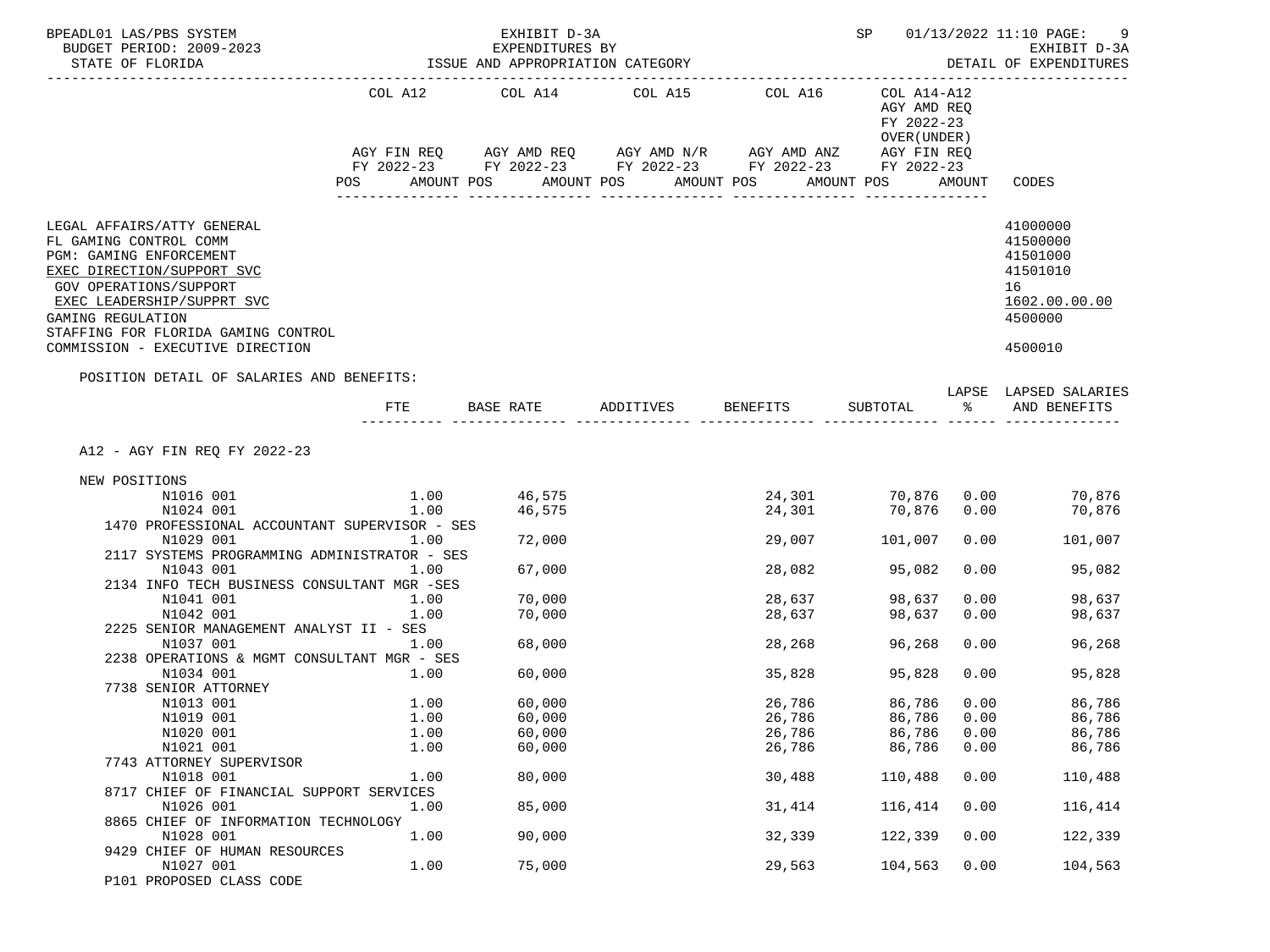| BPEADL01 LAS/PBS SYSTEM                                                 |     |                                                     |  | EXHIBIT D-3A                                                                                                                  |            |  |                                            |  |                            |               | SP 01/13/2022 11:10 PAGE: 10                                                                                              |
|-------------------------------------------------------------------------|-----|-----------------------------------------------------|--|-------------------------------------------------------------------------------------------------------------------------------|------------|--|--------------------------------------------|--|----------------------------|---------------|---------------------------------------------------------------------------------------------------------------------------|
| BUDGET PERIOD: 2009-2023<br>STATE OF FLORIDA                            |     | EXPENDITURES BY<br>ISSUE AND APPROPRIATION CATEGORY |  |                                                                                                                               |            |  |                                            |  |                            |               | EXHIBIT D-3A<br>DETAIL OF EXPENDITURES                                                                                    |
| _______________________                                                 |     |                                                     |  |                                                                                                                               |            |  |                                            |  |                            |               |                                                                                                                           |
|                                                                         |     |                                                     |  | COL A12 COL A14 COL A15                                                                                                       |            |  | COL A16                                    |  | COL A14-A12<br>AGY AMD REQ |               |                                                                                                                           |
|                                                                         |     |                                                     |  |                                                                                                                               |            |  |                                            |  | FY 2022-23                 |               |                                                                                                                           |
|                                                                         |     |                                                     |  |                                                                                                                               |            |  |                                            |  | OVER (UNDER)               |               |                                                                                                                           |
|                                                                         |     |                                                     |  | $AGY \text{ FIN REQ} \qquad \text{AGY AMD REQ} \qquad \text{AGY AMD N/R} \qquad \text{AGY AMD ANZ} \qquad \text{AGY FIN REQ}$ |            |  |                                            |  |                            |               |                                                                                                                           |
|                                                                         | POS | AMOUNT POS                                          |  | FY 2022-23 FY 2022-23 FY 2022-23 FY 2022-23 FY 2022-23                                                                        | AMOUNT POS |  | AMOUNT POS                                 |  | AMOUNT POS                 | AMOUNT        | CODES                                                                                                                     |
|                                                                         |     |                                                     |  |                                                                                                                               |            |  | _______________                            |  |                            |               |                                                                                                                           |
| LEGAL AFFAIRS/ATTY GENERAL                                              |     |                                                     |  |                                                                                                                               |            |  |                                            |  |                            |               | 41000000                                                                                                                  |
| FL GAMING CONTROL COMM                                                  |     |                                                     |  |                                                                                                                               |            |  |                                            |  |                            |               | 41500000                                                                                                                  |
| PGM: GAMING ENFORCEMENT                                                 |     |                                                     |  |                                                                                                                               |            |  |                                            |  |                            |               | 41501000                                                                                                                  |
| EXEC DIRECTION/SUPPORT SVC                                              |     |                                                     |  |                                                                                                                               |            |  |                                            |  |                            |               | 41501010                                                                                                                  |
| GOV OPERATIONS/SUPPORT                                                  |     |                                                     |  |                                                                                                                               |            |  |                                            |  |                            |               | 16                                                                                                                        |
| EXEC LEADERSHIP/SUPPRT SVC                                              |     |                                                     |  |                                                                                                                               |            |  |                                            |  |                            |               | 1602.00.00.00                                                                                                             |
| GAMING REGULATION                                                       |     |                                                     |  |                                                                                                                               |            |  |                                            |  |                            |               | 4500000                                                                                                                   |
| STAFFING FOR FLORIDA GAMING CONTROL<br>COMMISSION - EXECUTIVE DIRECTION |     |                                                     |  |                                                                                                                               |            |  |                                            |  |                            |               | 4500010                                                                                                                   |
| POSITION DETAIL OF SALARIES AND BENEFITS:                               |     |                                                     |  |                                                                                                                               |            |  |                                            |  |                            |               |                                                                                                                           |
|                                                                         |     |                                                     |  |                                                                                                                               |            |  |                                            |  |                            |               | LAPSE LAPSED SALARIES                                                                                                     |
|                                                                         |     |                                                     |  |                                                                                                                               |            |  |                                            |  |                            |               |                                                                                                                           |
| A12 - AGY FIN REQ FY 2022-23                                            |     | FTE                                                 |  | BASE RATE                                                                                                                     |            |  | ADDITIVES BENEFITS                         |  | SUBTOTAL                   | $\frac{8}{6}$ | AND BENEFITS                                                                                                              |
| NEW POSITIONS                                                           |     |                                                     |  |                                                                                                                               |            |  |                                            |  |                            |               |                                                                                                                           |
| N1006 001                                                               |     |                                                     |  | 1.00 136,520                                                                                                                  |            |  |                                            |  | 40,950 177,470 0.00        |               | 177,470                                                                                                                   |
| 6812 DIRECTOR OF ADMINISTRATION                                         |     |                                                     |  |                                                                                                                               |            |  |                                            |  |                            |               |                                                                                                                           |
| N1023 001                                                               |     | 1.00                                                |  | 100,000                                                                                                                       |            |  | 34,190                                     |  | 134,190                    | 0.00          |                                                                                                                           |
| 9415 INSPECTOR GENERAL<br>N1011 001                                     |     | 1.00                                                |  | 100,000                                                                                                                       |            |  | 34,190                                     |  | 134,190                    | 0.00          |                                                                                                                           |
| 9416 GENERAL COUNSEL                                                    |     |                                                     |  |                                                                                                                               |            |  |                                            |  |                            |               |                                                                                                                           |
| N1015 001                                                               |     | 1.00                                                |  | 117,450                                                                                                                       |            |  | 37,420                                     |  | 154,870                    | 0.00          |                                                                                                                           |
| 9594 EXTERNAL AFFAIRS DIRECTOR                                          |     |                                                     |  |                                                                                                                               |            |  |                                            |  |                            |               |                                                                                                                           |
| N1014 001                                                               |     | 1.00                                                |  | 100,000                                                                                                                       |            |  | 34,190                                     |  | 134,190                    | 0.00          |                                                                                                                           |
| P101 PROPOSED CLASS CODE                                                |     |                                                     |  |                                                                                                                               |            |  |                                            |  |                            |               |                                                                                                                           |
| N1001 001                                                               |     | 1.00                                                |  | 136,520                                                                                                                       |            |  | 40,950                                     |  | 177,470                    | 0.00          |                                                                                                                           |
| N1002 001                                                               |     | 1.00                                                |  | 136,520                                                                                                                       |            |  | 40,950                                     |  | 177,470                    | 0.00          |                                                                                                                           |
| N1003 001                                                               |     | 1.00                                                |  | 136,520                                                                                                                       |            |  | 40,950                                     |  | 177,470                    | 0.00          |                                                                                                                           |
| N1004 001<br>N1005 001                                                  |     | 1.00<br>1.00                                        |  | 136,520<br>136,520                                                                                                            |            |  | 40,950<br>40,950                           |  | 177,470<br>177,470         | 0.00<br>0.00  |                                                                                                                           |
|                                                                         |     |                                                     |  |                                                                                                                               |            |  |                                            |  |                            |               |                                                                                                                           |
| TOTALS FOR ISSUE BY FUND                                                |     |                                                     |  |                                                                                                                               |            |  |                                            |  |                            |               |                                                                                                                           |
| 2520 PARI-MUTUEL WAGERING TF                                            |     |                                                     |  | 51.00 3,498,169                                                                                                               |            |  | ---------- --------<br>1,435,188 4,933,357 |  |                            |               | 134,190<br>134,190<br>154,870<br>134,190<br>177,470<br>177,470<br>177,470<br>177,470<br>177,470<br>4,933,357<br>4,933,357 |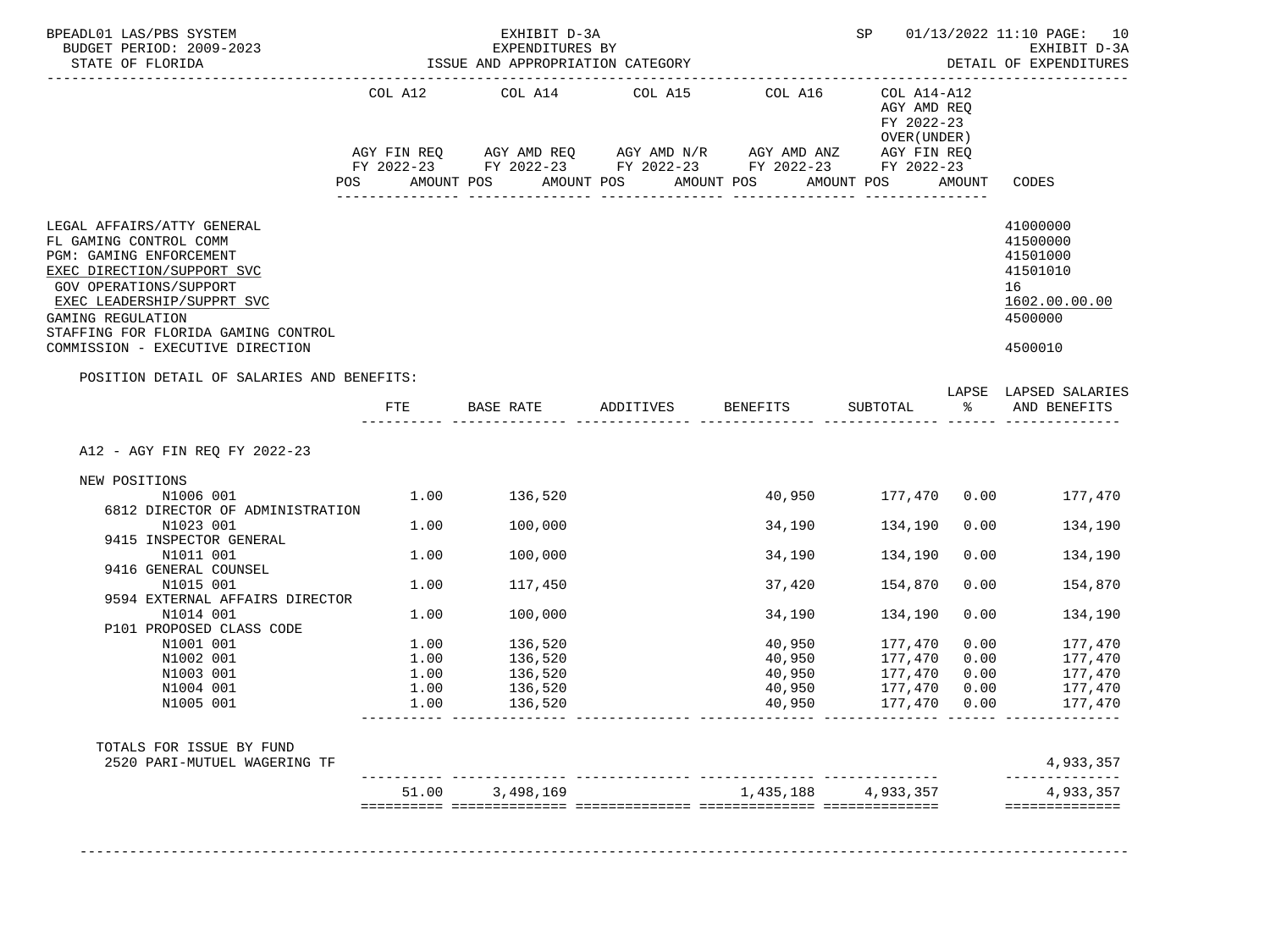| BPEADL01 LAS/PBS SYSTEM<br>BUDGET PERIOD: 2009-2023<br>STATE OF FLORIDA                                                                                                                                                           |              | EXHIBIT D-3A<br>EXPENDITURES BY<br>ISSUE AND APPROPRIATION CATEGORY                                                                                                    | SP<br>---------------------- | 01/13/2022 11:10 PAGE: 11<br>EXHIBIT D-3A<br>DETAIL OF EXPENDITURES |                                                                        |              |                                                                                |
|-----------------------------------------------------------------------------------------------------------------------------------------------------------------------------------------------------------------------------------|--------------|------------------------------------------------------------------------------------------------------------------------------------------------------------------------|------------------------------|---------------------------------------------------------------------|------------------------------------------------------------------------|--------------|--------------------------------------------------------------------------------|
|                                                                                                                                                                                                                                   | POS          | COL A12 COL A14 COL A15 COL A16<br>AGY FIN REQ AGY AMD REQ AGY AMD N/R AGY AMD ANZ AGY FIN REQ<br>FY 2022-23 FY 2022-23 FY 2022-23 FY 2022-23 FY 2022-23<br>AMOUNT POS | AMOUNT POS                   | AMOUNT POS                                                          | COL A14-A12<br>AGY AMD REQ<br>FY 2022-23<br>OVER (UNDER)<br>AMOUNT POS | AMOUNT       | CODES                                                                          |
| LEGAL AFFAIRS/ATTY GENERAL<br>FL GAMING CONTROL COMM<br>PGM: GAMING ENFORCEMENT<br>EXEC DIRECTION/SUPPORT SVC<br>GOV OPERATIONS/SUPPORT<br>EXEC LEADERSHIP/SUPPRT SVC<br>GAMING REGULATION<br>STAFFING FOR FLORIDA GAMING CONTROL |              |                                                                                                                                                                        |                              |                                                                     |                                                                        |              | 41000000<br>41500000<br>41501000<br>41501010<br>16<br>1602.00.00.00<br>4500000 |
| COMMISSION - EXECUTIVE DIRECTION<br>POSITION DETAIL OF SALARIES AND BENEFITS:                                                                                                                                                     |              |                                                                                                                                                                        |                              |                                                                     |                                                                        |              | 4500010                                                                        |
|                                                                                                                                                                                                                                   | FTE.         | BASE RATE                                                                                                                                                              | ADDITIVES BENEFITS           |                                                                     | SUBTOTAL                                                               | ႜၟ           | LAPSE LAPSED SALARIES<br>AND BENEFITS                                          |
| A14 - AGY AMD REQ FY 2022-23                                                                                                                                                                                                      |              |                                                                                                                                                                        |                              |                                                                     |                                                                        |              |                                                                                |
| NEW POSITIONS                                                                                                                                                                                                                     |              |                                                                                                                                                                        |                              |                                                                     |                                                                        |              |                                                                                |
| 0445 REGULATORY PROGRAM SPECIALIST                                                                                                                                                                                                |              |                                                                                                                                                                        |                              |                                                                     |                                                                        |              |                                                                                |
| N1022 001                                                                                                                                                                                                                         | 1.00         | 50,000                                                                                                                                                                 |                              | 23,765                                                              | 73,765 0.00                                                            |              | 73,765                                                                         |
| 0712 ADMINISTRATIVE ASSISTANT II                                                                                                                                                                                                  |              |                                                                                                                                                                        |                              |                                                                     |                                                                        |              |                                                                                |
| N1017 001                                                                                                                                                                                                                         | 1.00         | 35,000                                                                                                                                                                 |                              | 20,995                                                              | 55,995                                                                 | 0.00         | 55,995                                                                         |
| N1025 001                                                                                                                                                                                                                         | 1.00         | 35,000                                                                                                                                                                 |                              | 20,995                                                              | 55,995                                                                 | 0.00         | 55,995                                                                         |
| 1436 ACCOUNTANT III                                                                                                                                                                                                               |              |                                                                                                                                                                        |                              |                                                                     |                                                                        |              |                                                                                |
| N1032 001                                                                                                                                                                                                                         | 1.00         | 36,000                                                                                                                                                                 |                              | 21,179                                                              | 57,179                                                                 | 0.00         | 57,179                                                                         |
| N1033 001                                                                                                                                                                                                                         | 1.00         | 36,000                                                                                                                                                                 |                              | 21,179                                                              | 57,179                                                                 | 0.00         | 57,179                                                                         |
| 1437 ACCOUNTANT IV                                                                                                                                                                                                                |              |                                                                                                                                                                        |                              |                                                                     |                                                                        |              |                                                                                |
| N1030 001<br>N1031 001                                                                                                                                                                                                            | 1.00<br>1.00 | 40,000<br>40,000                                                                                                                                                       |                              | 21,918<br>21,918                                                    | 61,918<br>61,918                                                       | 0.00<br>0.00 | 61,918<br>61,918                                                               |
| 1668 AUDIT EVALUATION & REVIEW ANALYST                                                                                                                                                                                            |              |                                                                                                                                                                        |                              |                                                                     |                                                                        |              |                                                                                |
| N1012 001                                                                                                                                                                                                                         | 1.00         | 47,091                                                                                                                                                                 |                              | 23,227                                                              | 70,318                                                                 | 0.00         | 70,318                                                                         |
| 2107 SYSTEMS PROJECT ANALYST                                                                                                                                                                                                      |              |                                                                                                                                                                        |                              |                                                                     |                                                                        |              |                                                                                |
| N1049 001                                                                                                                                                                                                                         | 1.00         | 50,000                                                                                                                                                                 |                              | 23,765                                                              | 73,765                                                                 | 0.00         | 73,765                                                                         |
| N1050 001                                                                                                                                                                                                                         | 1.00         | 50,000                                                                                                                                                                 |                              | 23,765                                                              | 73,765                                                                 | 0.00         | 73,765                                                                         |
| N1051 001                                                                                                                                                                                                                         | 1.00         | 50,000                                                                                                                                                                 |                              | 23,765                                                              | 73,765                                                                 | 0.00         | 73,765                                                                         |
| 2109 SYSTEM PROJECT CONSULTANT                                                                                                                                                                                                    |              |                                                                                                                                                                        |                              |                                                                     |                                                                        |              |                                                                                |
| N1044 001                                                                                                                                                                                                                         | 1.00         | 60,353                                                                                                                                                                 |                              | 25,677                                                              | 86,030                                                                 | 0.00         | 86,030                                                                         |
| N1045 001                                                                                                                                                                                                                         | 1.00         | 60,353                                                                                                                                                                 |                              | 25,677                                                              | 86,030                                                                 | 0.00         | 86,030                                                                         |
| N1046 001                                                                                                                                                                                                                         | 1.00         | 60,353                                                                                                                                                                 |                              | 25,677                                                              | 86,030                                                                 | 0.00         | 86,030                                                                         |
| N1047 001                                                                                                                                                                                                                         | 1.00         | 60,353                                                                                                                                                                 |                              | 25,677                                                              | 86,030                                                                 | 0.00         | 86,030                                                                         |
| N1048 001                                                                                                                                                                                                                         | 1.00         | 60,353                                                                                                                                                                 |                              | 25,677                                                              | 86,030                                                                 | 0.00         | 86,030                                                                         |
| 2236 GOVERNMENT OPERATIONS CONSULTANT II                                                                                                                                                                                          | 1.00         | 50,000                                                                                                                                                                 |                              |                                                                     | 73,765                                                                 | 0.00         | 73,765                                                                         |
| N1035 001<br>N1036 001                                                                                                                                                                                                            | 1.00         | 50,000                                                                                                                                                                 |                              | 23,765<br>23,765                                                    | 73,765                                                                 | 0.00         | 73,765                                                                         |
| 0190 HUMAN RESOURCE SPECIALIST/HR-SES                                                                                                                                                                                             |              |                                                                                                                                                                        |                              |                                                                     |                                                                        |              |                                                                                |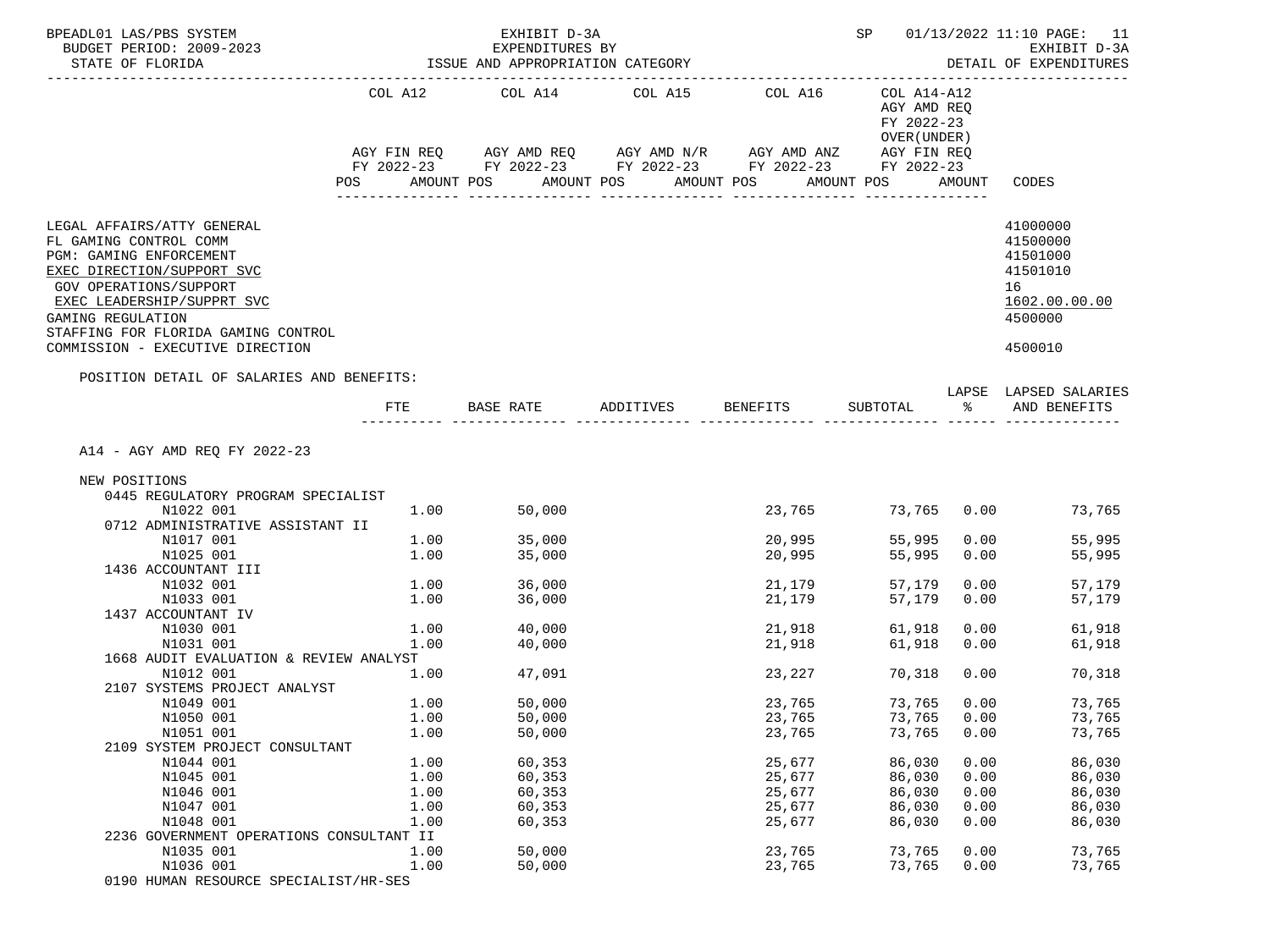| BPEADL01 LAS/PBS SYSTEM<br>BUDGET PERIOD: 2009-2023<br>STATE OF FLORIDA                                                                 |            |      | EXHIBIT D-3A<br>EXPENDITURES BY<br>ISSUE AND APPROPRIATION CATEGORY |                                                                                                |            | SP                                                       |        | 01/13/2022 11:10 PAGE: 12<br>EXHIBIT D-3A<br>DETAIL OF EXPENDITURES |
|-----------------------------------------------------------------------------------------------------------------------------------------|------------|------|---------------------------------------------------------------------|------------------------------------------------------------------------------------------------|------------|----------------------------------------------------------|--------|---------------------------------------------------------------------|
|                                                                                                                                         |            |      |                                                                     | COL A12 COL A14 COL A15 COL A16<br>AGY FIN REQ AGY AMD REQ AGY AMD N/R AGY AMD ANZ AGY FIN REQ |            | COL A14-A12<br>AGY AMD REQ<br>FY 2022-23<br>OVER (UNDER) |        |                                                                     |
|                                                                                                                                         |            |      |                                                                     | FY 2022-23 FY 2022-23 FY 2022-23 FY 2022-23 FY 2022-23                                         |            |                                                          |        |                                                                     |
|                                                                                                                                         | POS        |      | AMOUNT POS                                                          | AMOUNT POS                                                                                     | AMOUNT POS | AMOUNT POS                                               | AMOUNT | CODES                                                               |
| LEGAL AFFAIRS/ATTY GENERAL<br>FL GAMING CONTROL COMM<br>PGM: GAMING ENFORCEMENT<br>EXEC DIRECTION/SUPPORT SVC<br>GOV OPERATIONS/SUPPORT |            |      |                                                                     |                                                                                                |            |                                                          |        | 41000000<br>41500000<br>41501000<br>41501010<br>16                  |
| EXEC LEADERSHIP/SUPPRT SVC<br>GAMING REGULATION<br>STAFFING FOR FLORIDA GAMING CONTROL<br>COMMISSION - EXECUTIVE DIRECTION              |            |      |                                                                     |                                                                                                |            |                                                          |        | 1602.00.00.00<br>4500000<br>4500010                                 |
|                                                                                                                                         |            |      |                                                                     |                                                                                                |            |                                                          |        |                                                                     |
| POSITION DETAIL OF SALARIES AND BENEFITS:                                                                                               |            |      |                                                                     |                                                                                                |            |                                                          |        |                                                                     |
|                                                                                                                                         | <b>FTE</b> |      | BASE RATE                                                           | ADDITIVES BENEFITS                                                                             |            | SUBTOTAL                                                 | ႜ      | LAPSE LAPSED SALARIES<br>AND BENEFITS                               |
| A14 - AGY AMD REQ FY 2022-23                                                                                                            |            |      |                                                                     |                                                                                                |            |                                                          |        |                                                                     |
| NEW POSITIONS                                                                                                                           |            |      |                                                                     |                                                                                                |            |                                                          |        |                                                                     |
| N1039 001                                                                                                                               |            | 1.00 | 40,593                                                              |                                                                                                | 23,194     | 63,787                                                   |        | 63,787<br>0.00                                                      |
| 0192 HUMAN RESOURCE ANALYST/HR-SES<br>N1040 001                                                                                         |            | 1.00 | 45,000                                                              |                                                                                                | 24,010     | 69,010                                                   | 0.00   | 69,010                                                              |
| 0193 HUMAN RESOURCE CONSULTANT/HR-SES                                                                                                   |            |      |                                                                     |                                                                                                |            |                                                          |        |                                                                     |
| N1038 001                                                                                                                               |            | 1.00 | 48,700                                                              |                                                                                                | 24,695     | 73,395                                                   | 0.00   | 73,395                                                              |
| 0714 ADMINISTRATIVE ASSISTANT III - SES                                                                                                 |            |      |                                                                     |                                                                                                |            |                                                          |        |                                                                     |
| N1007 001                                                                                                                               |            | 1.00 | 46,575                                                              |                                                                                                | 24,301     | 70,876                                                   | 0.00   | 70,876                                                              |
| N1008 001                                                                                                                               |            | 1.00 | 46,575                                                              |                                                                                                | 24,301     | 70,876                                                   | 0.00   | 70,876                                                              |
| N1009 001                                                                                                                               |            | 1.00 | 46,575                                                              |                                                                                                | 24,301     | 70,876                                                   | 0.00   | 70,876                                                              |
| N1010 001                                                                                                                               |            | 1.00 | 46,575                                                              |                                                                                                | 24,301     | 70,876                                                   | 0.00   | 70,876                                                              |
| N1016 001                                                                                                                               |            | 1.00 | 46,575<br>46,575                                                    |                                                                                                | 24,301     | 70,876                                                   | 0.00   | 70,876                                                              |
| N1024 001                                                                                                                               |            | 1.00 |                                                                     |                                                                                                | 24,301     | 70,876                                                   | 0.00   | 70,876                                                              |
| 1470 PROFESSIONAL ACCOUNTANT SUPERVISOR - SES                                                                                           |            |      |                                                                     |                                                                                                |            |                                                          |        |                                                                     |
| N1029 001<br>2117 SYSTEMS PROGRAMMING ADMINISTRATOR - SES                                                                               |            | 1.00 | 72,000                                                              |                                                                                                | 29,007     | 101,007                                                  | 0.00   | 101,007                                                             |
| N1043 001                                                                                                                               |            | 1.00 | 67,000                                                              |                                                                                                | 28,082     | 95,082 0.00                                              |        | 95,082                                                              |
| 2134 INFO TECH BUSINESS CONSULTANT MGR -SES                                                                                             |            |      |                                                                     |                                                                                                |            |                                                          |        |                                                                     |
| N1041 001                                                                                                                               |            | 1.00 | 70,000                                                              |                                                                                                | 28,637     | 98,637                                                   | 0.00   | 98,637                                                              |
| N1042 001                                                                                                                               |            | 1.00 | 70,000                                                              |                                                                                                | 28,637     | 98,637                                                   | 0.00   | 98,637                                                              |
| 2225 SENIOR MANAGEMENT ANALYST II - SES                                                                                                 |            |      |                                                                     |                                                                                                |            |                                                          |        |                                                                     |
| N1037 001                                                                                                                               |            | 1.00 | 68,000                                                              |                                                                                                | 28,268     | 96,268                                                   | 0.00   | 96,268                                                              |
| 2238 OPERATIONS & MGMT CONSULTANT MGR - SES                                                                                             |            |      |                                                                     |                                                                                                |            |                                                          |        |                                                                     |
| N1034 001                                                                                                                               |            | 1.00 | 60,000                                                              |                                                                                                | 35,828     | 95,828                                                   | 0.00   | 95,828                                                              |
| 7738 SENIOR ATTORNEY                                                                                                                    |            |      |                                                                     |                                                                                                |            |                                                          |        |                                                                     |
| N1013 001                                                                                                                               |            | 1.00 | 60,000                                                              |                                                                                                | 26,786     | 86,786                                                   | 0.00   | 86,786                                                              |
| N1019 001                                                                                                                               |            | 1.00 | 60,000                                                              |                                                                                                | 26,786     | 86,786                                                   | 0.00   | 86,786                                                              |
| N1020 001                                                                                                                               |            | 1.00 | 60,000                                                              |                                                                                                | 26,786     | 86,786                                                   | 0.00   | 86,786                                                              |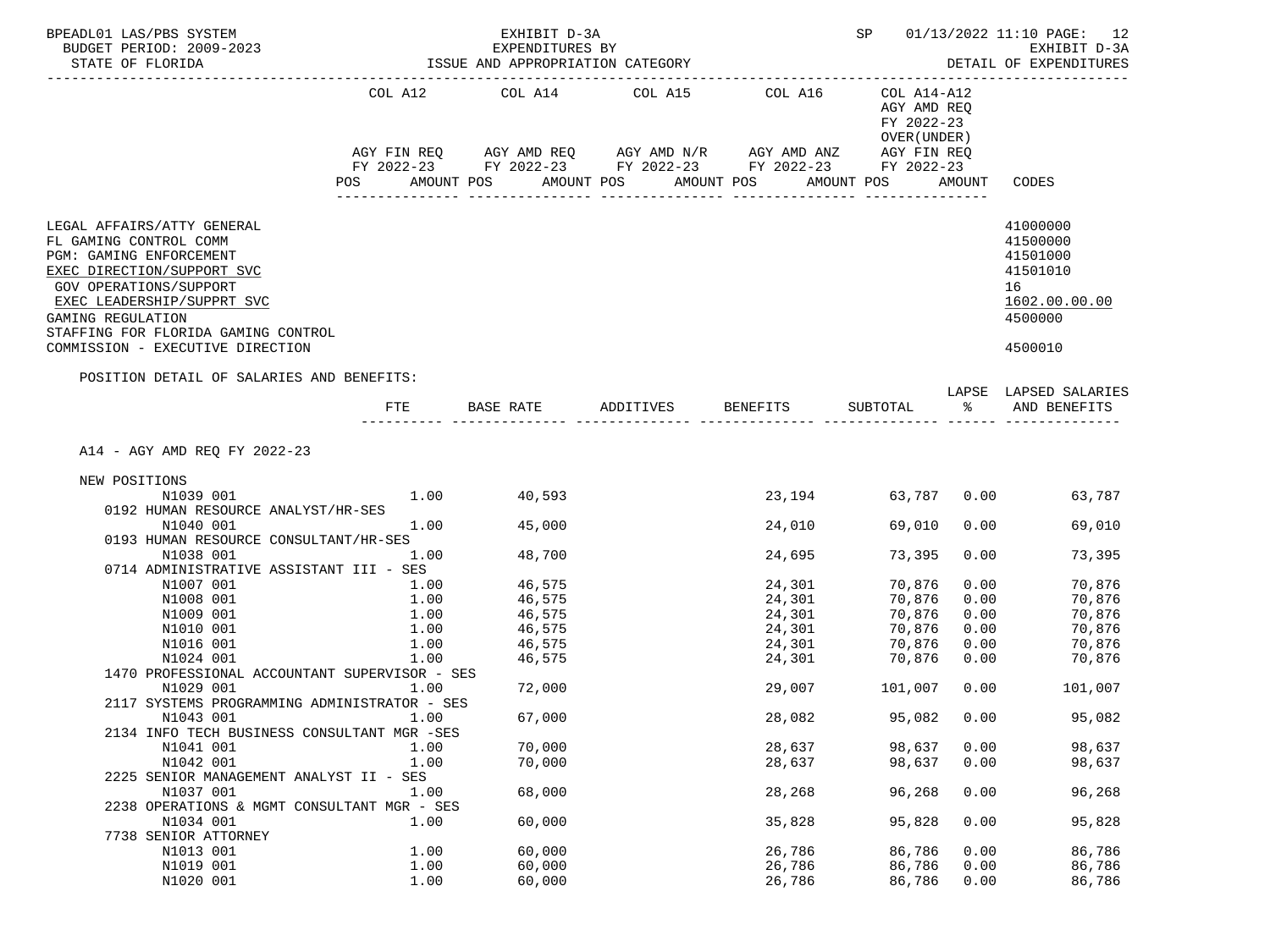| BPEADL01 LAS/PBS SYSTEM<br>BUDGET PERIOD: 2009-2023<br>STATE OF FLORIDA                                                                                                                                                                                               |      | EXHIBIT D-3A<br>EXPENDITURES BY<br>ISSUE AND APPROPRIATION CATEGORY<br>------------------------------------- | SP         |                                                                                                                                                   | 01/13/2022 11:10 PAGE: 13<br>EXHIBIT D-3A<br>DETAIL OF EXPENDITURES    |        |                                                                                           |
|-----------------------------------------------------------------------------------------------------------------------------------------------------------------------------------------------------------------------------------------------------------------------|------|--------------------------------------------------------------------------------------------------------------|------------|---------------------------------------------------------------------------------------------------------------------------------------------------|------------------------------------------------------------------------|--------|-------------------------------------------------------------------------------------------|
|                                                                                                                                                                                                                                                                       | POS  | COL A12 COL A14 COL A15<br>AMOUNT POS                                                                        | AMOUNT POS | COL A16<br>AGY FIN REQ AGY AMD REQ AGY AMD N/R AGY AMD ANZ AGY FIN REQ<br>FY 2022-23 FY 2022-23 FY 2022-23 FY 2022-23<br>AMOUNT POS<br>AMOUNT POS | COL A14-A12<br>AGY AMD REQ<br>FY 2022-23<br>OVER (UNDER)<br>FY 2022-23 | AMOUNT | CODES                                                                                     |
| LEGAL AFFAIRS/ATTY GENERAL<br>FL GAMING CONTROL COMM<br>PGM: GAMING ENFORCEMENT<br>EXEC DIRECTION/SUPPORT SVC<br>GOV OPERATIONS/SUPPORT<br>EXEC LEADERSHIP/SUPPRT SVC<br>GAMING REGULATION<br>STAFFING FOR FLORIDA GAMING CONTROL<br>COMMISSION - EXECUTIVE DIRECTION |      |                                                                                                              |            |                                                                                                                                                   |                                                                        |        | 41000000<br>41500000<br>41501000<br>41501010<br>16<br>1602.00.00.00<br>4500000<br>4500010 |
| POSITION DETAIL OF SALARIES AND BENEFITS:                                                                                                                                                                                                                             | FTE. | BASE RATE                                                                                                    | ADDITIVES  | BENEFITS                                                                                                                                          | SUBTOTAL                                                               | °≈     | LAPSE LAPSED SALARIES<br>AND BENEFITS                                                     |
| A14 - AGY AMD REQ FY 2022-23<br>NEW POSITIONS<br>N1021 001<br>7743 ATTORNEY SUPERVISOR                                                                                                                                                                                | 1.00 | 60,000                                                                                                       |            |                                                                                                                                                   | 26,786 86,786 0.00                                                     |        | 86,786                                                                                    |
| N1018 001<br>8717 CHIEF OF FINANCIAL SUPPORT SERVICES                                                                                                                                                                                                                 | 1.00 | 80,000                                                                                                       |            | 30,488                                                                                                                                            | 110,488                                                                | 0.00   | 110,488                                                                                   |
| N1026 001<br>8865 CHIEF OF INFORMATION TECHNOLOGY                                                                                                                                                                                                                     | 1.00 | 85,000                                                                                                       |            | 31,414                                                                                                                                            | 116,414                                                                | 0.00   | 116,414                                                                                   |
| N1028 001<br>9429 CHIEF OF HUMAN RESOURCES                                                                                                                                                                                                                            | 1.00 | 90,000                                                                                                       |            | 32,339                                                                                                                                            | 122,339                                                                | 0.00   | 122,339                                                                                   |
| N1027 001<br>P101 PROPOSED CLASS CODE                                                                                                                                                                                                                                 | 1.00 | 75,000                                                                                                       |            | 29,563                                                                                                                                            | 104,563                                                                | 0.00   | 104,563                                                                                   |
| N1006 001<br>6812 DIRECTOR OF ADMINISTRATION                                                                                                                                                                                                                          | 1.00 | 136,520                                                                                                      |            | 40,950                                                                                                                                            | 177,470                                                                | 0.00   | 177,470                                                                                   |
| N1023 001<br>9415 INSPECTOR GENERAL                                                                                                                                                                                                                                   | 1.00 | 100,000                                                                                                      |            | 34,190                                                                                                                                            | 134,190                                                                | 0.00   | 134,190                                                                                   |
| N1011 001<br>9416 GENERAL COUNSEL                                                                                                                                                                                                                                     | 1.00 | 100,000                                                                                                      |            | 34,190                                                                                                                                            | 134,190                                                                | 0.00   | 134,190                                                                                   |
| N1015 001<br>9594 EXTERNAL AFFAIRS DIRECTOR                                                                                                                                                                                                                           | 1.00 | 117,450                                                                                                      |            | 37,420                                                                                                                                            | 154,870                                                                | 0.00   | 154,870                                                                                   |
| N1014 001<br>P101 PROPOSED CLASS CODE                                                                                                                                                                                                                                 | 1.00 | 100,000                                                                                                      |            | 34,190                                                                                                                                            | 134,190                                                                | 0.00   | 134,190                                                                                   |
| N1001 001                                                                                                                                                                                                                                                             | 1.00 | 136,520                                                                                                      |            | 40,950                                                                                                                                            | 177,470                                                                | 0.00   | 177,470                                                                                   |
| N1002 001                                                                                                                                                                                                                                                             | 1.00 | 136,520                                                                                                      |            | 40,950                                                                                                                                            | 177,470                                                                | 0.00   | 177,470                                                                                   |
| N1003 001                                                                                                                                                                                                                                                             | 1.00 | 136,520                                                                                                      |            | 40,950                                                                                                                                            | 177,470                                                                | 0.00   | 177,470                                                                                   |
| N1004 001                                                                                                                                                                                                                                                             | 1.00 | 136,520                                                                                                      |            | 40,950                                                                                                                                            | 177,470                                                                | 0.00   | 177,470                                                                                   |
| N1005 001                                                                                                                                                                                                                                                             | 1.00 | 136,520                                                                                                      |            | 40,950                                                                                                                                            | 177,470                                                                | 0.00   | 177,470                                                                                   |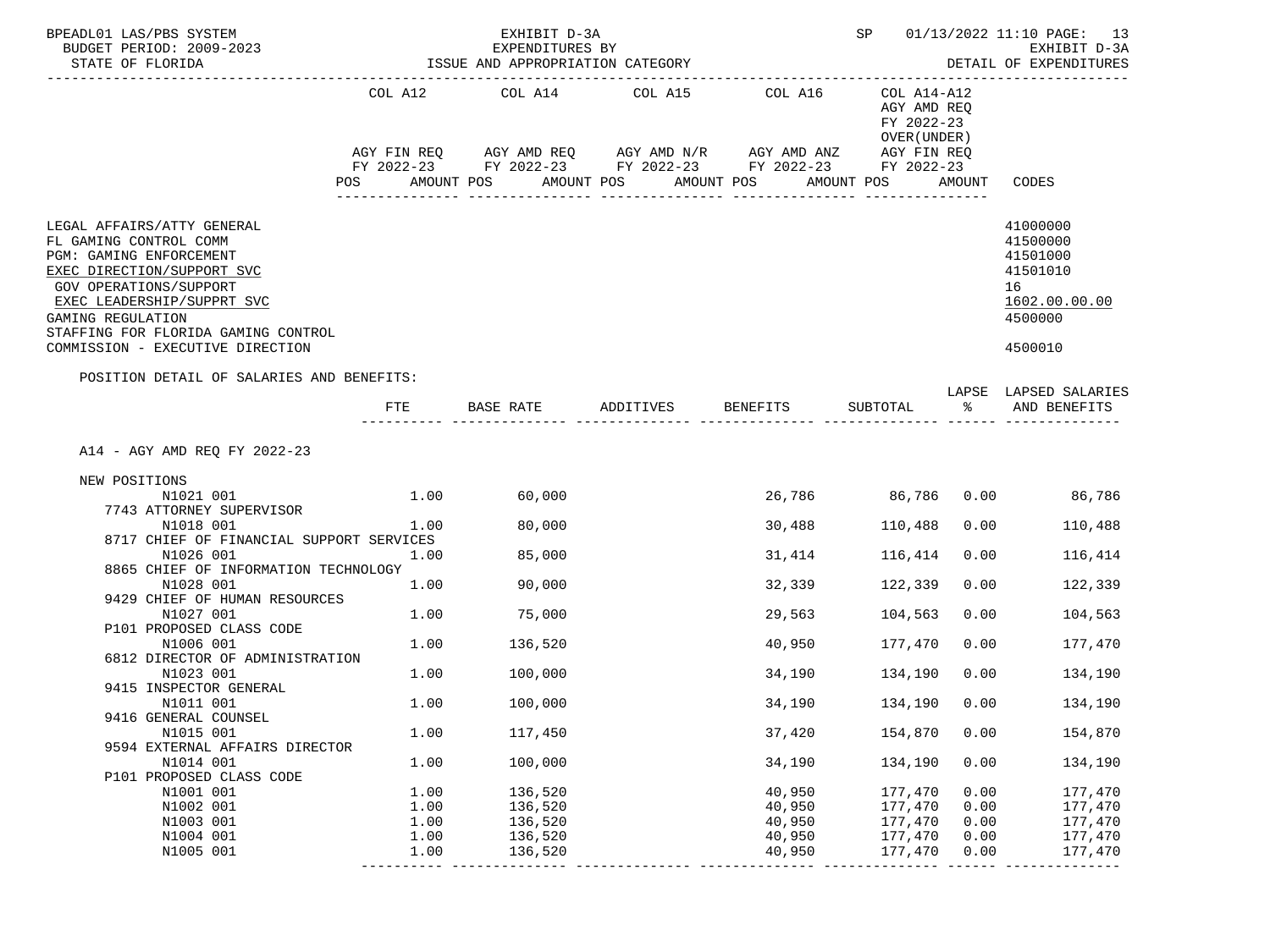| BPEADL01 LAS/PBS SYSTEM<br>BUDGET PERIOD: 2009-2023                                                                                                                                                                                                                   |                | EXHIBIT D-3A<br>EXPENDITURES BY  |                                                                                                                                                                  |                                           | SP 01/13/2022 11:10 PAGE: 14                                                                                                     | EXHIBIT D-3A                                                                              |
|-----------------------------------------------------------------------------------------------------------------------------------------------------------------------------------------------------------------------------------------------------------------------|----------------|----------------------------------|------------------------------------------------------------------------------------------------------------------------------------------------------------------|-------------------------------------------|----------------------------------------------------------------------------------------------------------------------------------|-------------------------------------------------------------------------------------------|
| STATE OF FLORIDA                                                                                                                                                                                                                                                      |                | ISSUE AND APPROPRIATION CATEGORY |                                                                                                                                                                  | ______________________________________    |                                                                                                                                  | DETAIL OF EXPENDITURES                                                                    |
|                                                                                                                                                                                                                                                                       | COL A12<br>POS | COL A14<br>AMOUNT POS            | COL A15<br>AGY FIN REQ AGY AMD REQ AGY AMD N/R AGY AMD ANZ<br>FY 2022-23 FY 2022-23 FY 2022-23 FY 2022-23<br>AMOUNT POS<br>_____________________________________ | COL A16<br>AMOUNT POS<br>________________ | COL A14-A12<br>AGY AMD REO<br>FY 2022-23<br>OVER (UNDER)<br>AGY FIN REO<br>FY 2022-23<br>AMOUNT<br>AMOUNT POS<br>_______________ | CODES                                                                                     |
| LEGAL AFFAIRS/ATTY GENERAL<br>FL GAMING CONTROL COMM<br>PGM: GAMING ENFORCEMENT<br>EXEC DIRECTION/SUPPORT SVC<br>GOV OPERATIONS/SUPPORT<br>EXEC LEADERSHIP/SUPPRT SVC<br>GAMING REGULATION<br>STAFFING FOR FLORIDA GAMING CONTROL<br>COMMISSION - EXECUTIVE DIRECTION |                |                                  |                                                                                                                                                                  |                                           |                                                                                                                                  | 41000000<br>41500000<br>41501000<br>41501010<br>16<br>1602.00.00.00<br>4500000<br>4500010 |
| POSITION DETAIL OF SALARIES AND BENEFITS:                                                                                                                                                                                                                             |                |                                  |                                                                                                                                                                  |                                           |                                                                                                                                  | LAPSE LAPSED SALARIES                                                                     |
|                                                                                                                                                                                                                                                                       | FTE            |                                  | BASE RATE ADDITIVES BENEFITS                                                                                                                                     |                                           | SUBTOTAL<br>$\sim$ $\sim$ $\sim$                                                                                                 | AND BENEFITS                                                                              |
| A14 - AGY AMD REO FY 2022-23                                                                                                                                                                                                                                          |                |                                  |                                                                                                                                                                  |                                           |                                                                                                                                  |                                                                                           |
| NEW POSITIONS                                                                                                                                                                                                                                                         |                |                                  |                                                                                                                                                                  |                                           |                                                                                                                                  |                                                                                           |
| TOTALS FOR ISSUE BY FUND<br>2520 PARI-MUTUEL WAGERING TF                                                                                                                                                                                                              |                |                                  |                                                                                                                                                                  |                                           |                                                                                                                                  | 4,933,357                                                                                 |
|                                                                                                                                                                                                                                                                       |                | 51.00 3.498.169                  |                                                                                                                                                                  | 1,435,188 4,933,357                       |                                                                                                                                  | 4,933,357                                                                                 |
|                                                                                                                                                                                                                                                                       |                |                                  |                                                                                                                                                                  |                                           |                                                                                                                                  | ==============                                                                            |
| TOTAL: EXEC LEADERSHIP/SUPPRT SVC<br>BY FUND TYPE                                                                                                                                                                                                                     |                |                                  |                                                                                                                                                                  |                                           |                                                                                                                                  | 1602.00.00.00                                                                             |
| SALARY RATE 3,498,169 3,498,169                                                                                                                                                                                                                                       | 51.00          | 51.00                            | 5,520,547 6,303,290 923,060                                                                                                                                      |                                           | 782,743 2000                                                                                                                     |                                                                                           |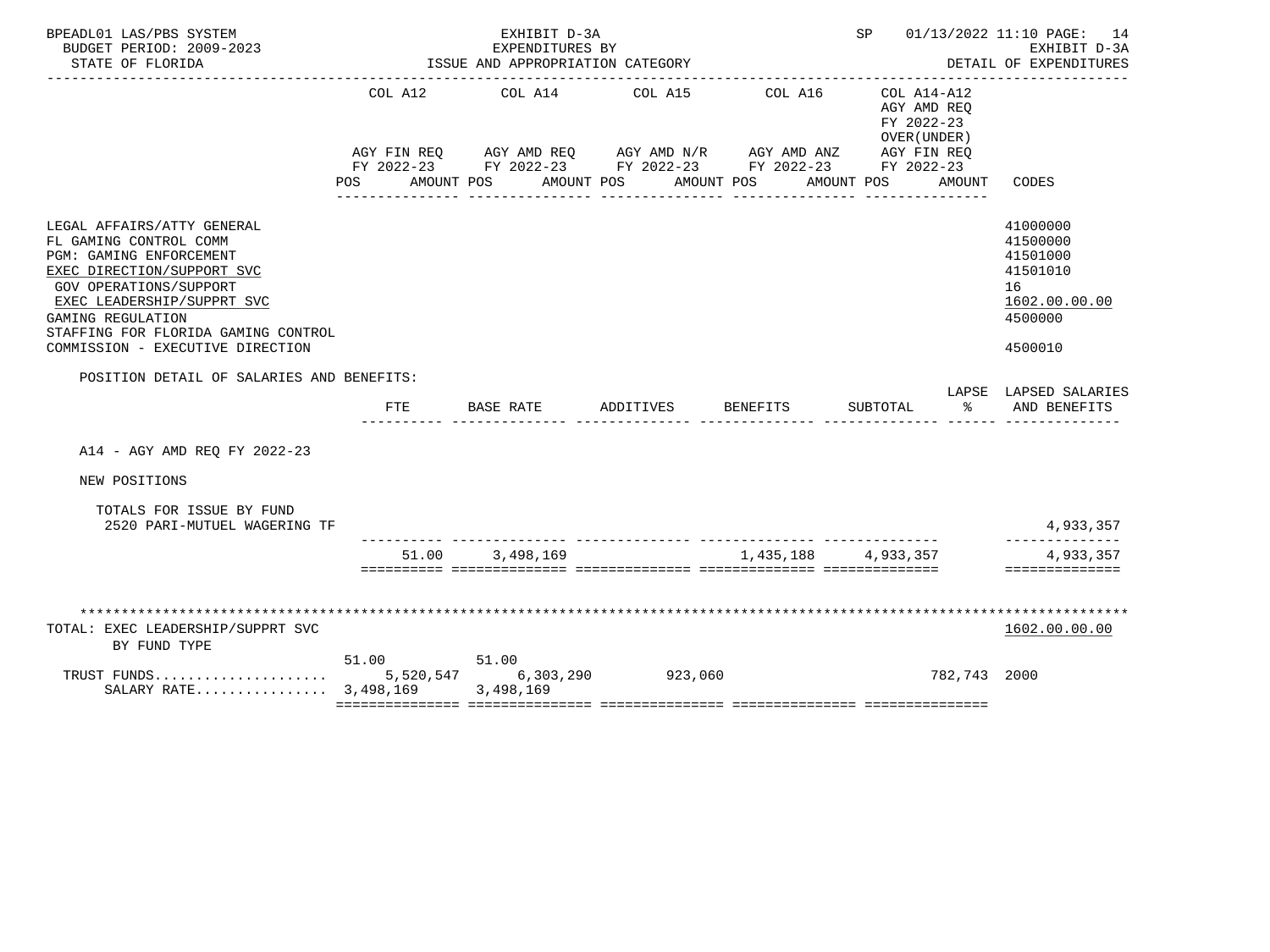| BPEADL01 LAS/PBS SYSTEM<br>BUDGET PERIOD: 2009-2023<br>STATE OF FLORIDA                                                                                                                                                           |            |         | EXHIBIT D-3A<br>EXPENDITURES BY<br>ISSUE AND APPROPRIATION CATEGORY                                                                                                         |  |  |         |                                                                         |           | SP 01/13/2022 11:10 PAGE: 15<br>EXHIBIT D-3A<br>DETAIL OF EXPENDITURES                                           |
|-----------------------------------------------------------------------------------------------------------------------------------------------------------------------------------------------------------------------------------|------------|---------|-----------------------------------------------------------------------------------------------------------------------------------------------------------------------------|--|--|---------|-------------------------------------------------------------------------|-----------|------------------------------------------------------------------------------------------------------------------|
|                                                                                                                                                                                                                                   | <b>POS</b> | COL A12 | COL A14 COL A15<br>AGY FIN REQ AGY AMD REQ AGY AMD N/R AGY AMD ANZ<br>FY 2022-23 FY 2022-23 FY 2022-23 FY 2022-23 FY 2022-23<br>AMOUNT POS AMOUNT POS AMOUNT POS AMOUNT POS |  |  | COL A16 | COL A14-A12<br>AGY AMD REO<br>FY 2022-23<br>OVER (UNDER)<br>AGY FIN REQ | AMOUNT    | CODES                                                                                                            |
| LEGAL AFFAIRS/ATTY GENERAL<br>FL GAMING CONTROL COMM<br>PGM: GAMING ENFORCEMENT<br>GAMING ENFORCEMENT<br>PUBLIC PROTECTION<br>REGULATION AND LICENSING<br>EOUIPMENT NEEDS<br>ADDITIONAL EQUIPMENT - MOTOR<br>VEHICLES<br>EXPENSES |            |         |                                                                                                                                                                             |  |  |         |                                                                         |           | 41000000<br>41500000<br>41501000<br>41501030<br>12 <sup>°</sup><br>1204.00.00.00<br>2400000<br>2402400<br>040000 |
| PARI-MUTUEL WAGERING TF -STATE 65,400 42,900 42,900                                                                                                                                                                               |            |         |                                                                                                                                                                             |  |  |         |                                                                         |           | 22,500-2520 1                                                                                                    |
| SPECIAL CATEGORIES<br>ACQUISITION/MOTOR VEHICLES                                                                                                                                                                                  |            |         |                                                                                                                                                                             |  |  |         |                                                                         |           | 100000<br>100021                                                                                                 |
| PARI-MUTUEL WAGERING TF -STATE 360,000 360,000 360,000 360,000                                                                                                                                                                    |            |         |                                                                                                                                                                             |  |  |         |                                                                         |           | 2520 1                                                                                                           |
| OPER & MAINT OF PATROL VEH                                                                                                                                                                                                        |            |         |                                                                                                                                                                             |  |  |         |                                                                         |           | 102275                                                                                                           |
| PARI-MUTUEL WAGERING TF -STATE 45,000 45,000                                                                                                                                                                                      |            |         |                                                                                                                                                                             |  |  |         |                                                                         |           | 2520 1                                                                                                           |
| TOTAL: ADDITIONAL EQUIPMENT - MOTOR<br>VEHICLES<br>TOTAL ISSUE 470,400 447,900 402,900                                                                                                                                            |            |         |                                                                                                                                                                             |  |  |         |                                                                         | $22.500-$ | 2402400                                                                                                          |
|                                                                                                                                                                                                                                   |            |         |                                                                                                                                                                             |  |  |         |                                                                         |           |                                                                                                                  |
| AGENCY ISSUE NARRATIVE:                                                                                                                                                                                                           |            |         |                                                                                                                                                                             |  |  |         |                                                                         |           |                                                                                                                  |

2022-2023 BUDGET YEAR NARRATIVE: IT COMPONENT? NO

 CS SB4-A (Chapter 2021-269, Laws of Florida) establishes the Florida Gaming Control Commission (Commission), to be administratively housed within the Department of Legal Affairs, Office of the Attorney General and provides for a Type Two transfer pursuant to s. 20.06(2), F.S., effective July 1, 2022, of all powers and duties, personnel, administrative rules, and funding of the Department of Business and Professional Regulation (Department), relating to the regulation of pari-mutuel wagering, slot machines, cardrooms, and the state compliance agency's oversight responsibilities for authorized gaming compacts. The bill also provides that the Department is to prepare and submit to Commission's Legislative Budget Request for Fiscal Year 2022-2023.

 The bill creates a Division of Gaming Enforcement (Division) within the Commission and is to be considered a criminal justice agency as defined in s. 943.045, F.S. Law enforcement officers will have the power to detect, apprehend, and arrest for any alleged violation of ch. 24, F.S. (State Lotteries), part II of ch. 285, F.S. (Gaming Compact), ch. 546, F.S. (Amusement Facilities), ch. 550, F.S. (Pari-mutuel Wagering), ch. 551, F.S., (Slot Machines), or ch. 849, F.S. (Gambling), or any rule adopted pursuant thereto, or any law of this state.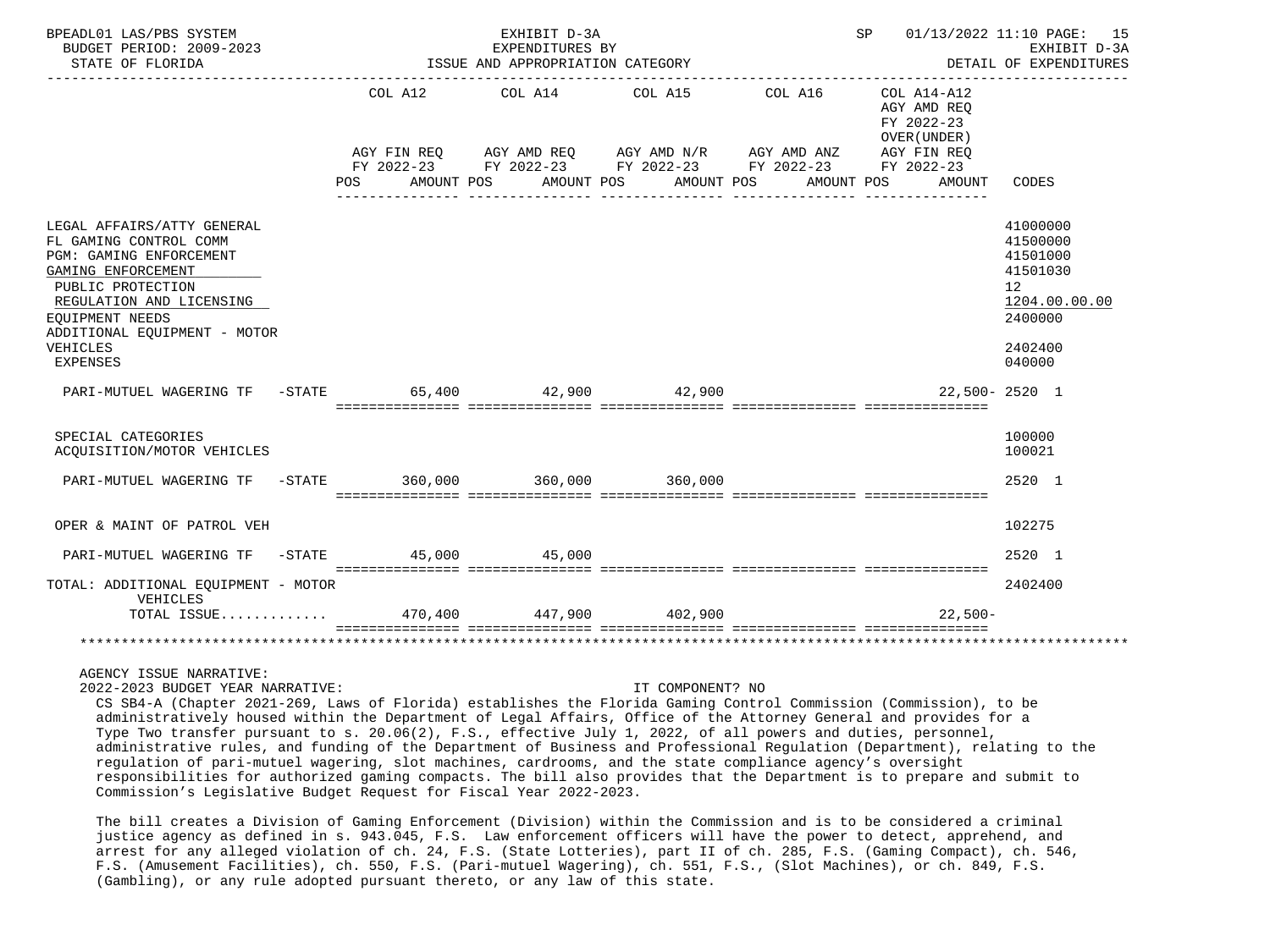| BPEADL01 LAS/PBS SYSTEM<br>BUDGET PERIOD: 2009-2023<br>STATE OF FLORIDA                                                                                                                                   | ISSUE AND APPROPRIATION CATEGORY | EXHIBIT D-3A<br>EXPENDITURES BY                                                            |                                               | <b>SP</b> | 01/13/2022 11:10 PAGE: 16<br>EXHIBIT D-3A<br>DETAIL OF EXPENDITURES     |                                                                                             |
|-----------------------------------------------------------------------------------------------------------------------------------------------------------------------------------------------------------|----------------------------------|--------------------------------------------------------------------------------------------|-----------------------------------------------|-----------|-------------------------------------------------------------------------|---------------------------------------------------------------------------------------------|
|                                                                                                                                                                                                           | AGY FIN REO                      | COL A12 COL A14 COL A15                                                                    | AGY AMD REO      AGY AMD N/R      AGY AMD ANZ | COL A16   | COL A14-A12<br>AGY AMD REO<br>FY 2022-23<br>OVER (UNDER)<br>AGY FIN REO |                                                                                             |
|                                                                                                                                                                                                           | <b>POS</b>                       | FY 2022-23 FY 2022-23 FY 2022-23 FY 2022-23<br>AMOUNT POS AMOUNT POS AMOUNT POS AMOUNT POS |                                               |           | FY 2022-23<br>AMOUNT                                                    | CODES                                                                                       |
| LEGAL AFFAIRS/ATTY GENERAL<br>FL GAMING CONTROL COMM<br>PGM: GAMING ENFORCEMENT<br>GAMING ENFORCEMENT<br>PUBLIC PROTECTION<br>REGULATION AND LICENSING<br>EOUIPMENT NEEDS<br>ADDITIONAL EQUIPMENT - MOTOR |                                  |                                                                                            |                                               |           |                                                                         | 41000000<br>41500000<br>41501000<br>41501030<br>12 <sup>7</sup><br>1204.00.00.00<br>2400000 |
| VEHICLES                                                                                                                                                                                                  |                                  |                                                                                            |                                               |           |                                                                         | 2402400                                                                                     |

 This request is for \$470,000 of budget authority (\$45,000 recurring and \$425,400 nonrecurring) for the purchase of 15 vehicles (one for each requested law enforcement FTE positions), vehicle equipment packages, and fuel and maintenance costs for each vehicle.

```
 Acquisition of Motor Vehicles
      15 vehicles @ $24,000 each = $360,000
```
 The amount requested should give the Division sufficient budget to determine the type of vehicle needed and available on the state contract.

```
 Vehicle Equipment Package
      15 vehicles @ $4,360 each = $65,400
```
 The vehicle equipment package includes window tinting, car radio, temporary mobile evidence storage locker, emergency features (lights/sirens/speaker), emergency features installation, and a first aid kit.

 Operation of Motor Vehicles 15 vehicles @ \$3,000 each = \$45,000

Funding for the operation of motor vehicles is for the annual fuel, maintenance, and repair costs for each vehicle.

Vehicles will be used by law enforcement officers to carry out statutorily required duties.

Linkage to the Florida Strategic Plan for Economic Development:

5.2 Improve the efficiency and effectiveness of government agencies at all levels.

| Budget Summary:                   |           |              |           |
|-----------------------------------|-----------|--------------|-----------|
| Florida Gaming Control Commission |           |              |           |
| Gaming Enforcement                |           |              |           |
| Pari-Mutuel Wagering Trust Fund   |           |              |           |
|                                   | Recurring | Nonrecurring | Total     |
| Expenses:                         |           | \$65.400     | \$65.400  |
| Acquisition of Motor Vehicles:    |           | \$360,000    | \$360,000 |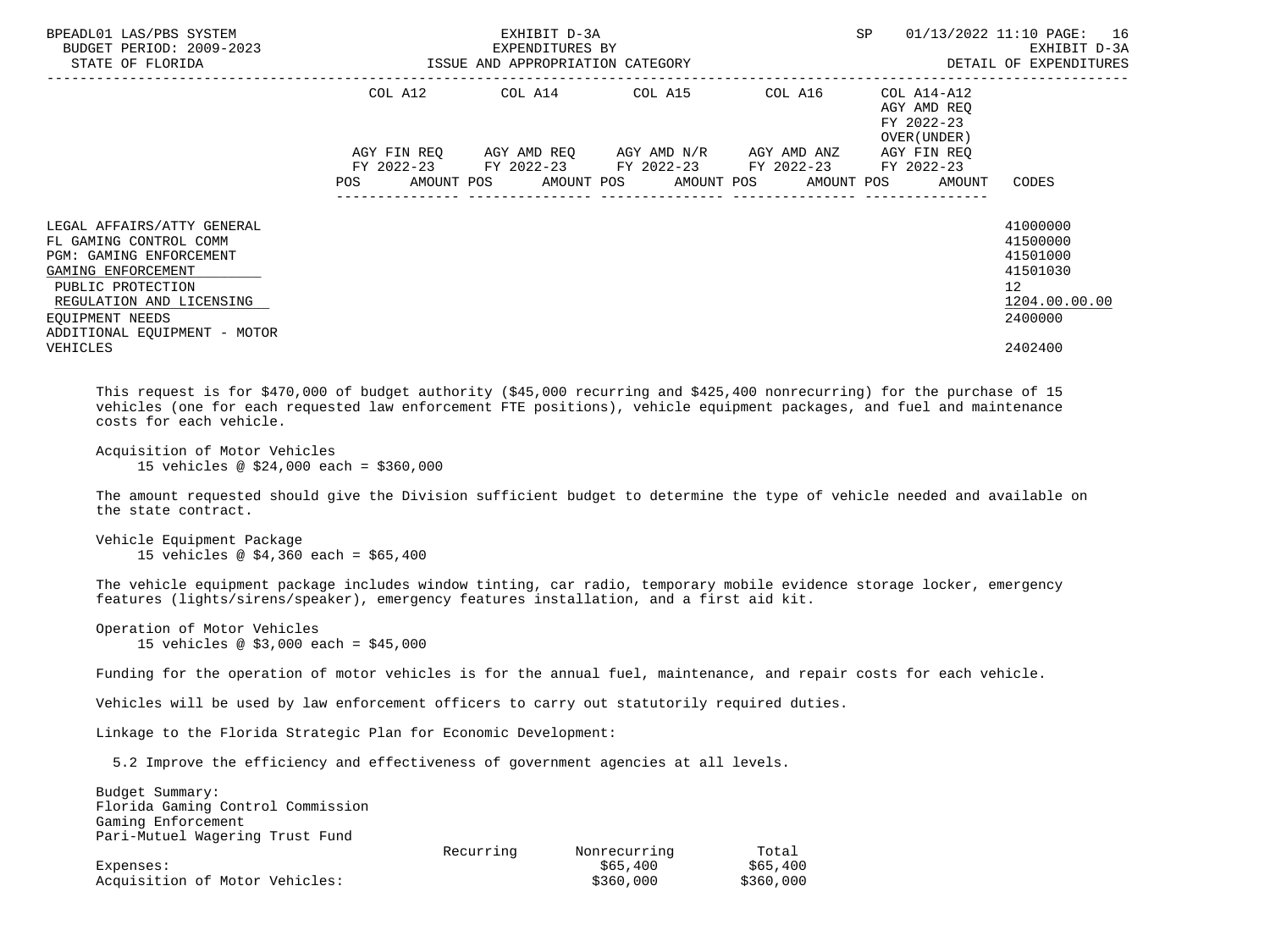| BPEADL01 LAS/PBS SYSTEM<br>BUDGET PERIOD: 2009-2023<br>STATE OF FLORIDA                                                                                                                                   | ISSUE AND APPROPRIATION CATEGORY | EXHIBIT D-3A<br>EXPENDITURES BY                                                                |           |           | SP                                                                      | 01/13/2022 11:10 PAGE: 17<br>EXHIBIT D-3A<br>DETAIL OF EXPENDITURES                         |
|-----------------------------------------------------------------------------------------------------------------------------------------------------------------------------------------------------------|----------------------------------|------------------------------------------------------------------------------------------------|-----------|-----------|-------------------------------------------------------------------------|---------------------------------------------------------------------------------------------|
|                                                                                                                                                                                                           |                                  | COL A12 COL A14 COL A15<br>AGY FIN REQ AGY AMD REQ AGY AMD N/R AGY AMD ANZ                     |           | COL A16   | COL A14-A12<br>AGY AMD REQ<br>FY 2022-23<br>OVER (UNDER)<br>AGY FIN REO |                                                                                             |
|                                                                                                                                                                                                           |                                  | FY 2022-23 FY 2022-23 FY 2022-23 FY 2022-23<br>POS AMOUNT POS AMOUNT POS AMOUNT POS AMOUNT POS |           |           | FY 2022-23<br>AMOUNT                                                    | CODES                                                                                       |
| LEGAL AFFAIRS/ATTY GENERAL<br>FL GAMING CONTROL COMM<br>PGM: GAMING ENFORCEMENT<br>GAMING ENFORCEMENT<br>PUBLIC PROTECTION<br>REGULATION AND LICENSING<br>EOUIPMENT NEEDS<br>ADDITIONAL EQUIPMENT - MOTOR |                                  |                                                                                                |           |           |                                                                         | 41000000<br>41500000<br>41501000<br>41501030<br>12 <sub>2</sub><br>1204.00.00.00<br>2400000 |
| VEHICLES                                                                                                                                                                                                  |                                  |                                                                                                |           |           |                                                                         | 2402400                                                                                     |
| Operation of Motor Vehicles:                                                                                                                                                                              |                                  | \$45,000                                                                                       |           | \$45,000  |                                                                         |                                                                                             |
| Total:                                                                                                                                                                                                    |                                  | \$45,000                                                                                       | \$425,400 | \$470,400 |                                                                         |                                                                                             |

Amended 2022-23 Narrative after December 15, 2021

 The Department of Business and Professional Regulation's amended request for Fiscal Year 2022-2023 includes a reduction of \$22,500 to the original issue in the Expenses appropriation category to remove vehicle radios that were included in the vehicle equipment costs for the Division of Gaming Enforcement.

 State Law Enforcement Radios are being requested in issue 2404160 - Law Enforcement Equipment - SLERS Radios and Accessories.

Summary:

| Amended Budget Summary:<br>Florida Gaming Control Commission<br>Gaming Enforcement |           |              |           |  |
|------------------------------------------------------------------------------------|-----------|--------------|-----------|--|
| Pari-Mutuel Wagering Trust Fund                                                    |           |              |           |  |
|                                                                                    | Recurring | Nonrecurring | Total     |  |
| Expenses:                                                                          |           | \$42,900     | \$65,400  |  |
| Acquisition of Motor Vehicles:                                                     |           | \$360,000    | \$360,000 |  |
| Operation of Motor Vehicles:                                                       | \$45,000  |              | \$45,000  |  |
| Total:                                                                             | \$45,000  | \$402,900    | \$447,900 |  |
|                                                                                    |           |              |           |  |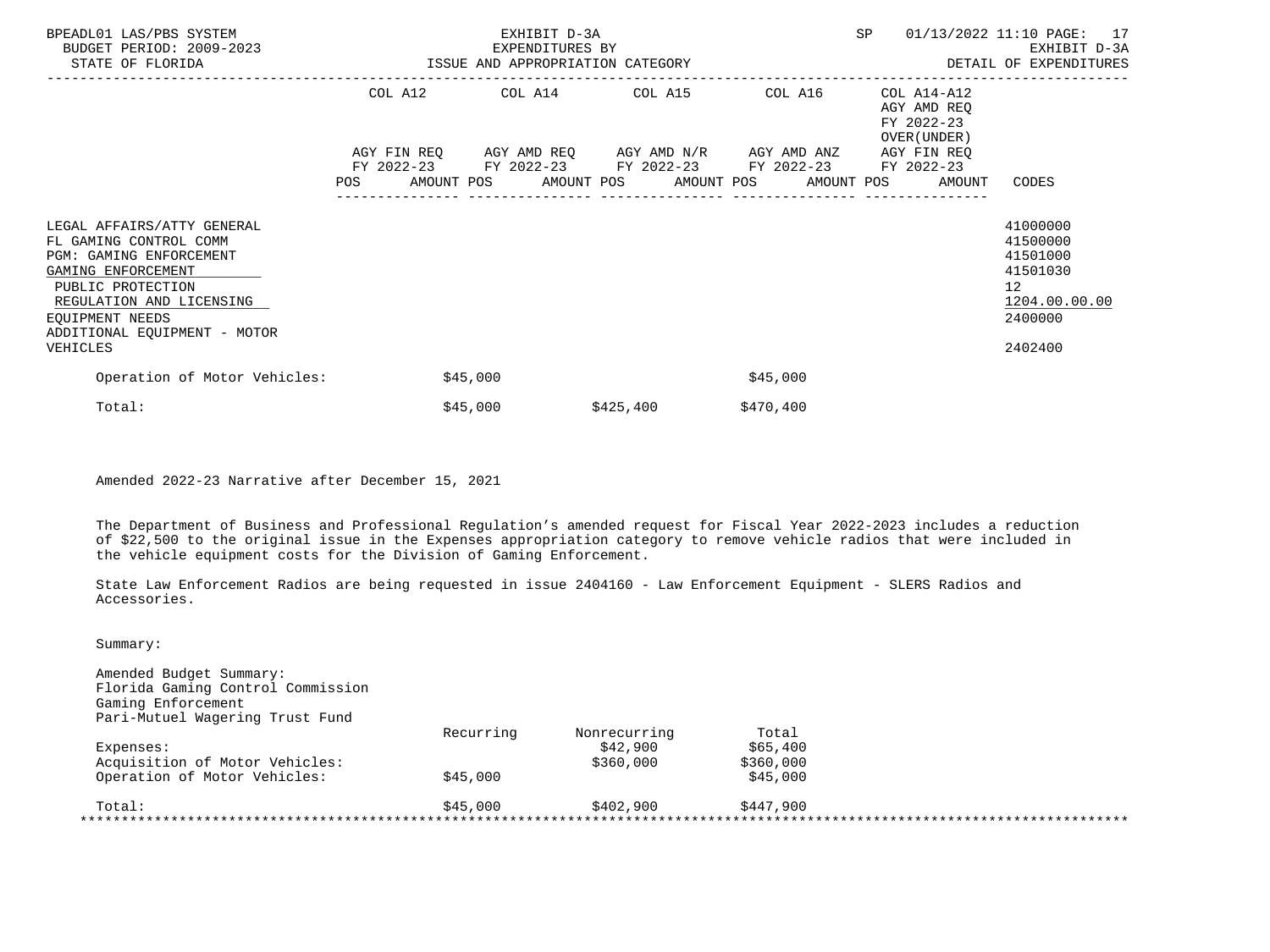| BPEADL01 LAS/PBS SYSTEM<br>BUDGET PERIOD: 2009-2023<br>STATE OF FLORIDA                                                                                                                                                                                                   | EXHIBIT D-3A | EXPENDITURES BY<br>ISSUE AND APPROPRIATION CATEGORY                                                                                                                                                                                                                                      |  | SP 01/13/2022 11:10 PAGE: 18<br>EXHIBIT D-3A<br>DETAIL OF EXPENDITURES |                                                                                                                  |
|---------------------------------------------------------------------------------------------------------------------------------------------------------------------------------------------------------------------------------------------------------------------------|--------------|------------------------------------------------------------------------------------------------------------------------------------------------------------------------------------------------------------------------------------------------------------------------------------------|--|------------------------------------------------------------------------|------------------------------------------------------------------------------------------------------------------|
|                                                                                                                                                                                                                                                                           |              | COL A12 COL A14 COL A15 COL A16                                                                                                                                                                                                                                                          |  | COL A14-A12<br>AGY AMD REO<br>FY 2022-23<br>OVER (UNDER)               |                                                                                                                  |
|                                                                                                                                                                                                                                                                           |              | $AGY \texttt{ FIN REQ} \qquad \texttt{AGY} \texttt{AMD REQ} \qquad \texttt{AGY} \texttt{AMD N/R} \qquad \texttt{AGY} \texttt{AMD ANZ} \qquad \texttt{AGY} \texttt{FIN REQ}$<br>FY 2022-23 FY 2022-23 FY 2022-23 FY 2022-23 FY 2022-23<br>POS AMOUNT POS AMOUNT POS AMOUNT POS AMOUNT POS |  | AMOUNT                                                                 | CODES                                                                                                            |
| LEGAL AFFAIRS/ATTY GENERAL<br>FL GAMING CONTROL COMM<br><b>PGM: GAMING ENFORCEMENT</b><br>GAMING ENFORCEMENT<br>PUBLIC PROTECTION<br>REGULATION AND LICENSING<br>EOUIPMENT NEEDS<br>LAW ENFORCEMENT EOUIPMENT FOR<br>FLORIDA GAMING CONTROL COMMISSION<br><b>EXPENSES</b> |              |                                                                                                                                                                                                                                                                                          |  |                                                                        | 41000000<br>41500000<br>41501000<br>41501030<br>12 <sup>°</sup><br>1204.00.00.00<br>2400000<br>2404150<br>040000 |
| PARI-MUTUEL WAGERING TF -STATE 143,100 113,100 59,600                                                                                                                                                                                                                     |              |                                                                                                                                                                                                                                                                                          |  | 30,000-2520 1                                                          |                                                                                                                  |
| SPECIAL CATEGORIES<br>CONTRACTED SERVICES                                                                                                                                                                                                                                 |              |                                                                                                                                                                                                                                                                                          |  |                                                                        | 100000<br>100777                                                                                                 |
| PARI-MUTUEL WAGERING TF -STATE 3,000 3,000                                                                                                                                                                                                                                |              |                                                                                                                                                                                                                                                                                          |  |                                                                        | 2520 1                                                                                                           |
| TOTAL: LAW ENFORCEMENT EQUIPMENT FOR<br>FLORIDA GAMING CONTROL COMMISSION                                                                                                                                                                                                 |              |                                                                                                                                                                                                                                                                                          |  | == ================                                                    | 2404150                                                                                                          |
| TOTAL ISSUE                                                                                                                                                                                                                                                               |              | 146,100 116,100 59,600                                                                                                                                                                                                                                                                   |  | $30.000 -$                                                             |                                                                                                                  |
|                                                                                                                                                                                                                                                                           |              | ____________________________________                                                                                                                                                                                                                                                     |  |                                                                        |                                                                                                                  |

AGENCY ISSUE NARRATIVE:

2022-2023 BUDGET YEAR NARRATIVE: IT COMPONENT? NO

 CS SB4-A (Chapter 2021-269, Laws of Florida) establishes the Florida Gaming Control Commission (Commission), to be administratively housed within the Department of Legal Affairs, Office of the Attorney General and provides for a Type Two transfer pursuant to s. 20.06(2), F.S., effective July 1, 2022, of all powers and duties, personnel, administrative rules, and funding of the Department of Business and Professional Regulation (Department), relating to the regulation of pari-mutuel wagering, slot machines, cardrooms, and the state compliance agency's oversight responsibilities for authorized gaming compacts. The bill also provides that the Department is to prepare and submit to Commission's Legislative Budget Request for Fiscal Year 2022-2023.

 The bill creates a Division of Gaming Enforcement (Division) within the Commission and is to be considered a criminal justice agency as defined in s. 943.045, F.S. Law enforcement officers will have the power to detect, apprehend, and arrest for any alleged violation of ch. 24, F.S. (State Lotteries), part II of ch. 285, F.S. (Gaming Compact), ch. 546, F.S. (Amusement Facilities), ch. 550, F.S. (Pari-mutuel Wagering), ch. 551, F.S., (Slot Machines), or ch. 849, F.S. (Gambling), or any rule adopted pursuant thereto, or any law of this state.

 This request is for \$146,100 of budget authority (\$56,000 recurring and \$89,600 nonrecurring) for the purchase of law enforcement equipment, uniforms, and supplies for each of the requested 15 law enforcement FTE positions.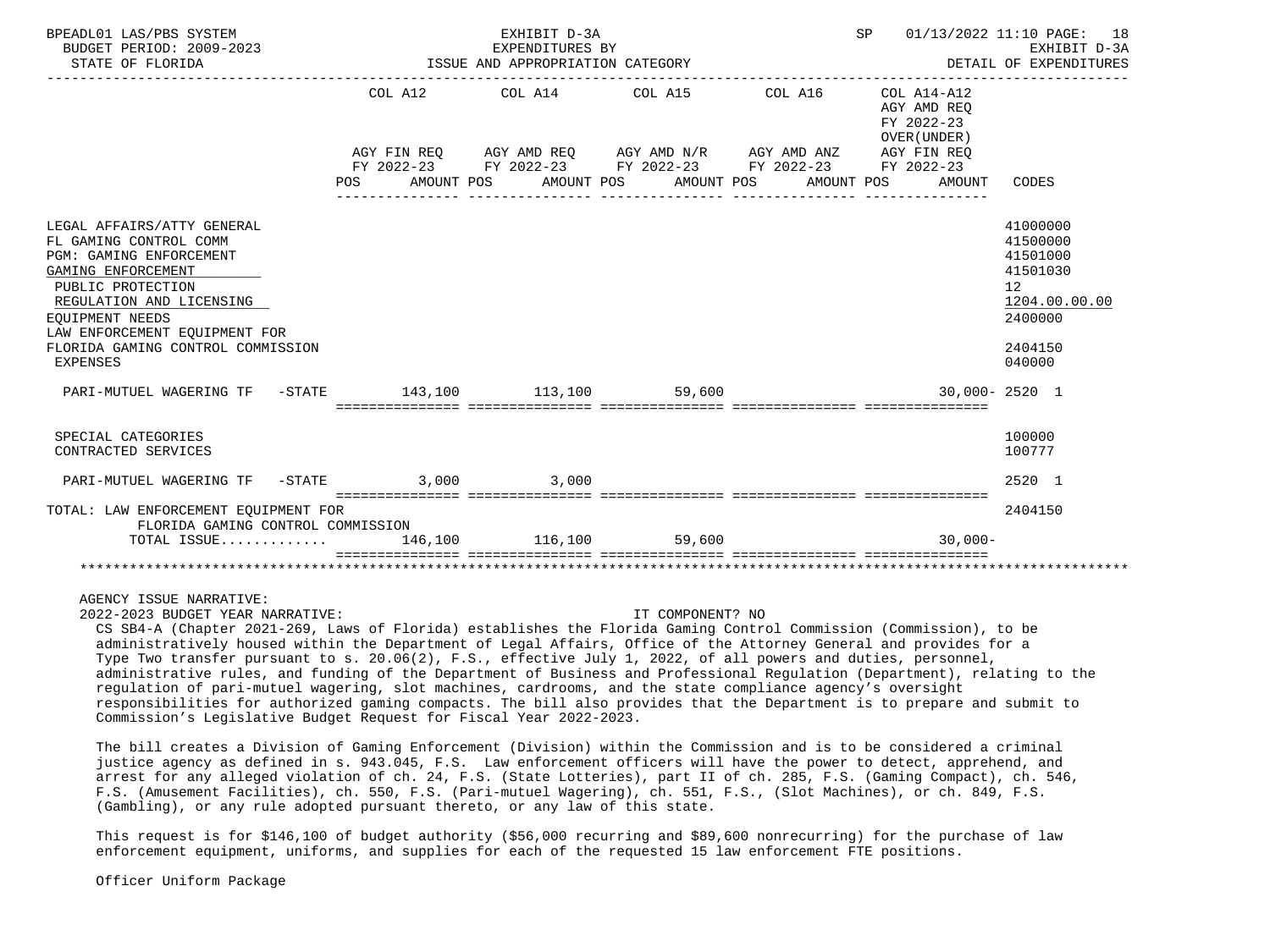| BPEADL01 LAS/PBS SYSTEM<br>BUDGET PERIOD: 2009-2023<br>STATE OF FLORIDA                                                                                                                                           | ISSUE AND APPROPRIATION CATEGORY | EXHIBIT D-3A<br>EXPENDITURES BY | SP                                                                                                                                                       | 01/13/2022 11:10 PAGE: 19<br>EXHIBIT D-3A<br>DETAIL OF EXPENDITURES |                                                                                |
|-------------------------------------------------------------------------------------------------------------------------------------------------------------------------------------------------------------------|----------------------------------|---------------------------------|----------------------------------------------------------------------------------------------------------------------------------------------------------|---------------------------------------------------------------------|--------------------------------------------------------------------------------|
|                                                                                                                                                                                                                   |                                  |                                 | COL A12 COL A14 COL A15 COL A16                                                                                                                          | COL A14-A12<br>AGY AMD REO<br>FY 2022-23<br>OVER (UNDER)            |                                                                                |
|                                                                                                                                                                                                                   | <b>POS</b>                       |                                 | AGY FIN REQ 6GY AMD REQ 6GY AMD N/R 6GY AMD ANZ<br>FY 2022-23 FY 2022-23 FY 2022-23 FY 2022-23 FY 2022-23<br>AMOUNT POS AMOUNT POS AMOUNT POS AMOUNT POS | AGY FIN REO<br>AMOUNT                                               | CODES                                                                          |
| LEGAL AFFAIRS/ATTY GENERAL<br>FL GAMING CONTROL COMM<br><b>PGM: GAMING ENFORCEMENT</b><br>GAMING ENFORCEMENT<br>PUBLIC PROTECTION<br>REGULATION AND LICENSING<br>EOUIPMENT NEEDS<br>LAW ENFORCEMENT EOUIPMENT FOR |                                  |                                 |                                                                                                                                                          |                                                                     | 41000000<br>41500000<br>41501000<br>41501030<br>12<br>1204.00.00.00<br>2400000 |
| FLORIDA GAMING CONTROL COMMISSION                                                                                                                                                                                 |                                  |                                 |                                                                                                                                                          |                                                                     | 2404150                                                                        |

20 @ \$485 each = \$9,700

 The officer uniform package includes pants, shirt, jacket, patches, hat, and embroidery costs. This request is for 20 packages to provide extra uniform pieces for replacement in the event of loss or damage.

 Officer Equipment Package  $20 \text{ @ } $3,200 \text{ each } = $64,000$ 

 The officer equipment package includes a body armor vest, duty belt, handcuffs, holster, magazine clip with holster, flashlight with holster, secondary weapon with holster, baton, badge, badge wallet and portable radio. This request is for 20 packages to provide additional equipment and supplies for replacement in the event of loss or damage.

 Firearm Package  $20 \text{ } \textcircled{}} 51,100 = $22,000$ 

 The firearm package includes a 9MM firearm and holster, ammunition, and an ankle holster. This request is for 20 packages to provide additional equipment and supplies for replacement in the event of loss or damage.

 Evidence Room Package 3 rooms @ \$15,000 = \$45,000

 The evidence room package includes shelving, temporary evidence storage lockers, evidence collection and storage supplies, alarm monitoring, off-site evidence storage, property and evidence room management software/training for evidence custodians. Based on the proposed organizational plan, there will be an evidence room in each law enforcement section/office - Northern, Central, and Southern.

 Property Room Package 3 rooms @ \$1,800 = \$5,400

 The property room package includes firearms safes, uniform clothing racks, utility carts, and storage shelving. Based on the proposed organizational plan, there will be a property room in each law enforcement section/office - Northern, Central, and Southern.

 The requested equipment, uniforms, and supplies are required for law enforcement officers to carry out statutorily required duties.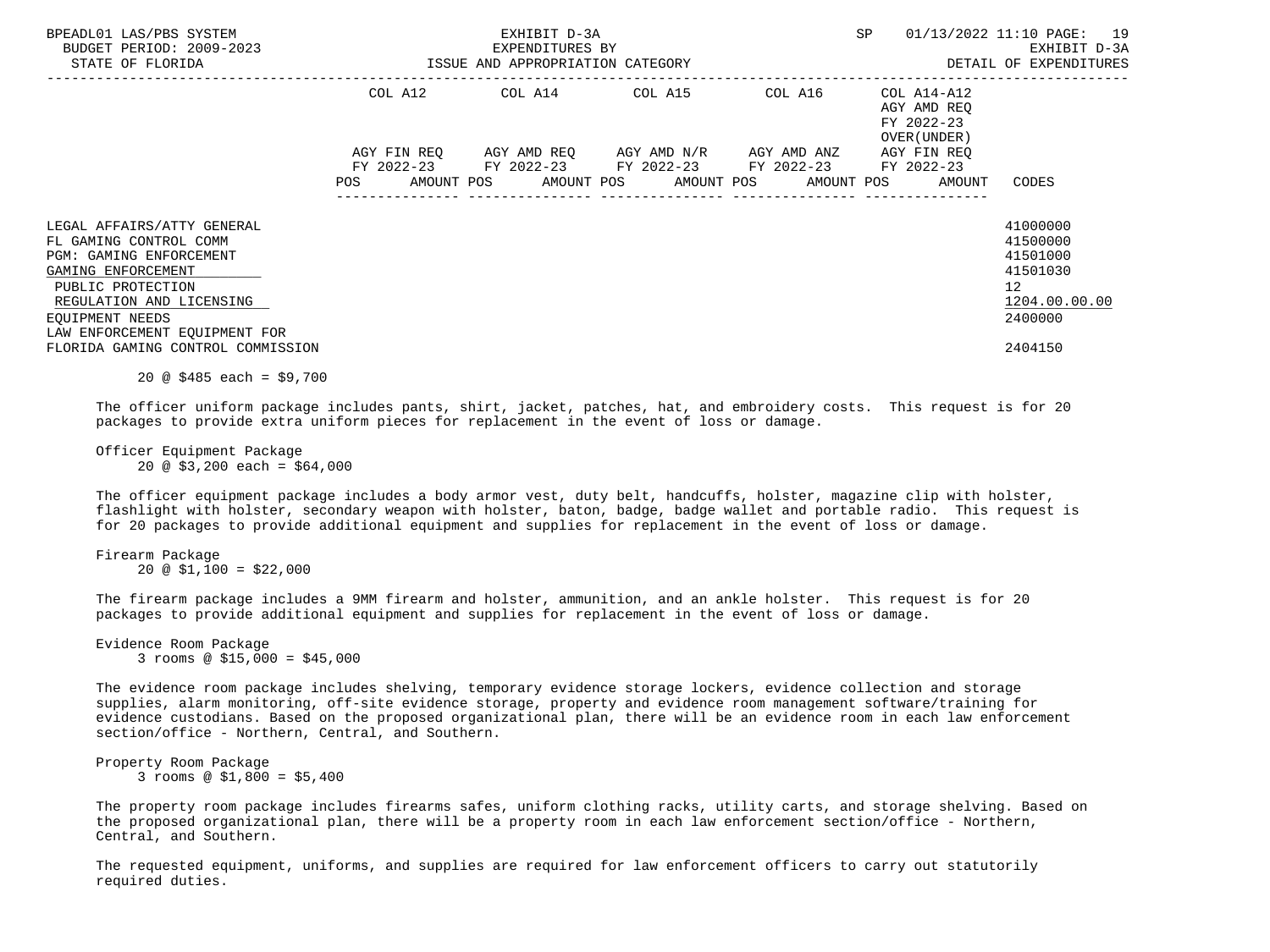| BPEADL01 LAS/PBS SYSTEM<br>BUDGET PERIOD: 2009-2023<br>STATE OF FLORIDA                                                                                                                                                                         | EXHIBIT D-3A<br>EXPENDITURES BY<br>ISSUE AND APPROPRIATION CATEGORY |  |                         |  |  |                                                                                                                                                               |         | SP |  | 01/13/2022 11:10 PAGE: 20<br>EXHIBIT D-3A<br>DETAIL OF EXPENDITURES |                                                                                           |  |
|-------------------------------------------------------------------------------------------------------------------------------------------------------------------------------------------------------------------------------------------------|---------------------------------------------------------------------|--|-------------------------|--|--|---------------------------------------------------------------------------------------------------------------------------------------------------------------|---------|----|--|---------------------------------------------------------------------|-------------------------------------------------------------------------------------------|--|
|                                                                                                                                                                                                                                                 |                                                                     |  | COL A12 COL A14 COL A15 |  |  |                                                                                                                                                               | COL A16 |    |  | COL A14-A12<br>AGY AMD REO<br>FY 2022-23<br>OVER (UNDER)            |                                                                                           |  |
|                                                                                                                                                                                                                                                 |                                                                     |  |                         |  |  | AGY FIN REQ AGY AMD REQ AGY AMD N/R AGY AMD ANZ AGY FIN REQ<br>FY 2022-23 FY 2022-23 FY 2022-23 FY 2022-23<br>POS AMOUNT POS AMOUNT POS AMOUNT POS AMOUNT POS |         |    |  | FY 2022-23<br>AMOUNT                                                | CODES                                                                                     |  |
| LEGAL AFFAIRS/ATTY GENERAL<br>FL GAMING CONTROL COMM<br>PGM: GAMING ENFORCEMENT<br>GAMING ENFORCEMENT<br>PUBLIC PROTECTION<br>REGULATION AND LICENSING<br>EOUIPMENT NEEDS<br>LAW ENFORCEMENT EQUIPMENT FOR<br>FLORIDA GAMING CONTROL COMMISSION |                                                                     |  |                         |  |  |                                                                                                                                                               |         |    |  |                                                                     | 41000000<br>41500000<br>41501000<br>41501030<br>12<br>1204.00.00.00<br>2400000<br>2404150 |  |
|                                                                                                                                                                                                                                                 |                                                                     |  |                         |  |  |                                                                                                                                                               |         |    |  |                                                                     |                                                                                           |  |

 Linkage to the Florida Strategic Plan for Economic Development: 5.2 Improve the efficiency and effectiveness of government agencies at all levels.

| Budget Summary:<br>Florida Gaming Control Commission |           |              |           |
|------------------------------------------------------|-----------|--------------|-----------|
| Gaming Enforcement                                   |           |              |           |
| Pari-Mutuel Wagering Trust Fund                      |           |              |           |
|                                                      | Recurring | Nonrecurring | Total     |
| Expenses:                                            | \$53,500  | \$89,600     | \$143,100 |
| Contracted Services:                                 | \$3,000   |              | \$3,000   |
| Total:                                               | \$56,500  | \$89,600     | \$146,100 |

Amended 2022-23 Narrative after December 15, 2021

 The Department of Business and Professional Regulation's amended request for Fiscal Year 2022-2023 includes a reduction of \$30,000 to the original issue in the Expenses appropriation category to remove radio equipment that was included in the law enforcement equipment costs for the Division of Gaming Enforcement.

 State Law Enforcement Radios are being requested in issue 2404160 - Law Enforcement Equipment - SLERS Radios and Accessories.

Summary:

 Amended Budget Summary: Florida Gaming Control Commission Gaming Enforcement Pari-Mutuel Wagering Trust Fund Recurring Monrecurring Total<br>
\$53,500 \$59,600 \$113,100 Expenses: \$53,500 \$59,600 \$113,100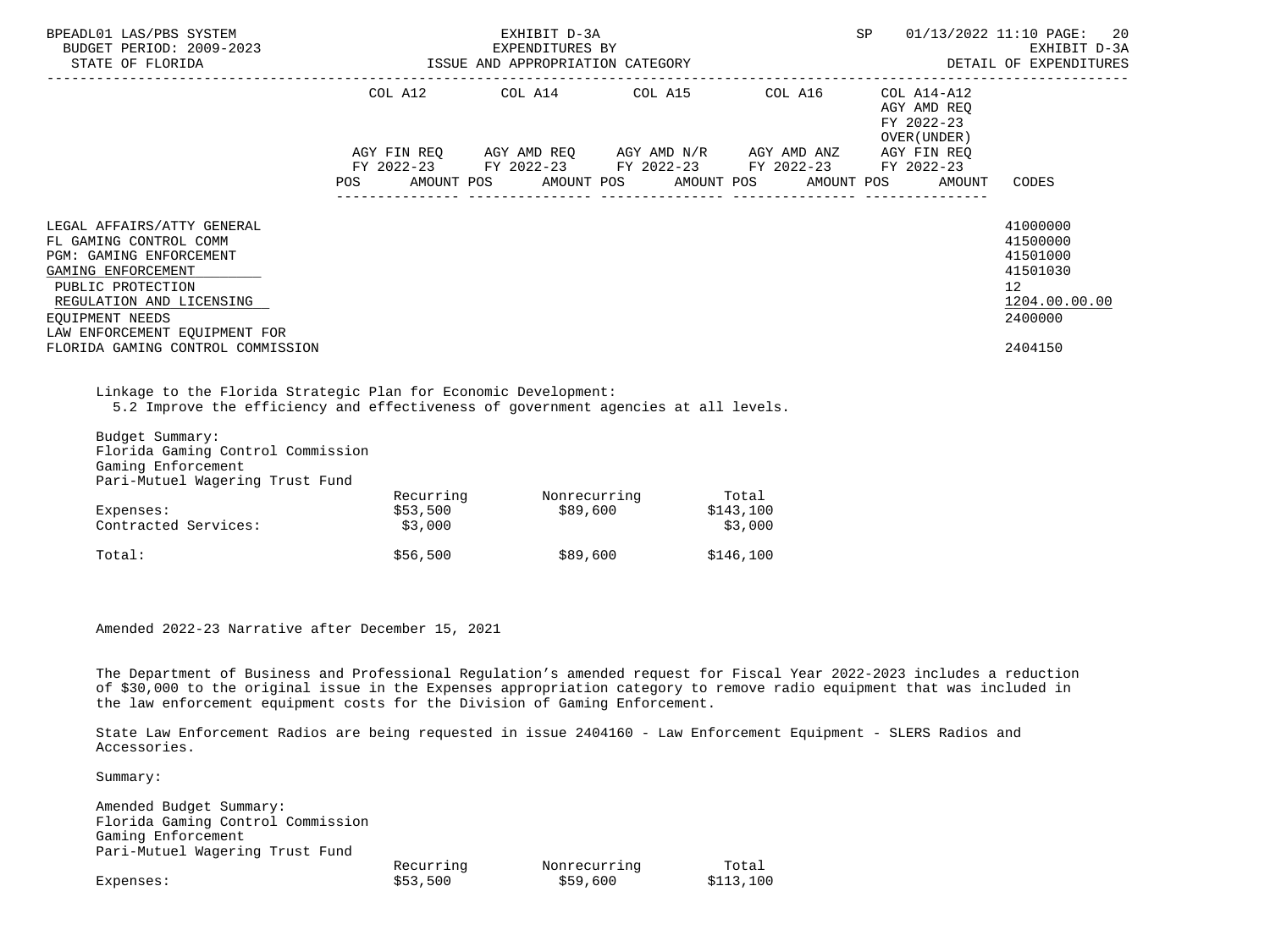| BPEADL01 LAS/PBS SYSTEM<br>BUDGET PERIOD: 2009-2023<br>STATE OF FLORIDA                                                                                                                                                                         |          | EXHIBIT D-3A<br>EXPENDITURES BY<br>ISSUE AND APPROPRIATION CATEGORY |                                                                                                                                                                                                                         |           |                                                     | SP 01/13/2022 11:10 PAGE: 21<br>EXHIBIT D-3A<br>DETAIL OF EXPENDITURES                                 |
|-------------------------------------------------------------------------------------------------------------------------------------------------------------------------------------------------------------------------------------------------|----------|---------------------------------------------------------------------|-------------------------------------------------------------------------------------------------------------------------------------------------------------------------------------------------------------------------|-----------|-----------------------------------------------------|--------------------------------------------------------------------------------------------------------|
|                                                                                                                                                                                                                                                 |          |                                                                     | COL A12 COL A14 COL A15 COL A16 COL A14-A12<br>AGY FIN REQ AGY AMD REQ AGY AMD N/R AGY AMD ANZ AGY FIN REQ<br>FY 2022-23 FY 2022-23 FY 2022-23 FY 2022-23 FY 2022-23<br>POS AMOUNT POS AMOUNT POS AMOUNT POS AMOUNT POS |           | AGY AMD REQ<br>FY 2022-23<br>OVER (UNDER)<br>AMOUNT | CODES                                                                                                  |
| LEGAL AFFAIRS/ATTY GENERAL<br>FL GAMING CONTROL COMM<br>PGM: GAMING ENFORCEMENT<br>GAMING ENFORCEMENT<br>PUBLIC PROTECTION<br>REGULATION AND LICENSING<br>EOUIPMENT NEEDS<br>LAW ENFORCEMENT EOUIPMENT FOR<br>FLORIDA GAMING CONTROL COMMISSION |          |                                                                     |                                                                                                                                                                                                                         |           |                                                     | 41000000<br>41500000<br>41501000<br>41501030<br>12 <sup>°</sup><br>1204.00.00.00<br>2400000<br>2404150 |
| Contracted Services:                                                                                                                                                                                                                            | \$3,000  |                                                                     |                                                                                                                                                                                                                         | \$3,000   |                                                     |                                                                                                        |
| Total:<br>*******************************                                                                                                                                                                                                       | \$56,500 | \$59,600                                                            |                                                                                                                                                                                                                         | \$116,100 |                                                     |                                                                                                        |
| LAW ENFORCEMENT EQUIPMENT - SLERS<br>RADIOS AND ACCESSORIES<br>OPERATING CAPITAL OUTLAY                                                                                                                                                         |          |                                                                     |                                                                                                                                                                                                                         |           |                                                     | 2404160<br>060000                                                                                      |
|                                                                                                                                                                                                                                                 |          |                                                                     |                                                                                                                                                                                                                         |           | 331,235 2520 1                                      |                                                                                                        |
|                                                                                                                                                                                                                                                 |          |                                                                     |                                                                                                                                                                                                                         |           |                                                     |                                                                                                        |
| AGENCY ISSUE NARRATIVE:<br>2022-2023 BUDGET YEAR NARRATIVE:<br>Amended 2022-23 Narrative after December 15, 2021                                                                                                                                |          |                                                                     | IT COMPONENT? NO                                                                                                                                                                                                        |           |                                                     |                                                                                                        |

 The Department of Business and Professional Regulation's amended request for Fiscal Year 2022-2023 includes a request for \$331,235 of nonrecurring budget authority in the Operating Capital Outlay (OCO) appropriation category for the purchase of Statewide Law Enforcement Radios for the 15 law enforcement officers requested for the Florida Gaming Control Commission (Commission).

 The radios will be porject-25 compliant and full functional on the Statewide Law Enforcement Radio System (SLERS) network. Funding is included for both portable and mobile radios along with required accessories.

 Chapter 2021-269, Laws of Florida creates a Division of Gaming Enforcement (Division) within the Commission and is to be considered a criminal justice agency as defined in s. 943.045, F.S. Law enforcement officers will have the power to detect, apprehend, and arrest for any alleged violation of ch. 24. F.S. (State Lotteries), part II of ch. 285, F.S. (Gaming Compact), ch. 546, F.S. (Amusement Facilities), ch. 550, F.S. (Pari-Mutuel Wagering), ch. 551, F.S. (Slot Machines), or ch. 849, F.S. (Gambling), or any rule adopted pursuant thereto., or any law of this state.

| Summary: This is a new issue. |  |
|-------------------------------|--|
|                               |  |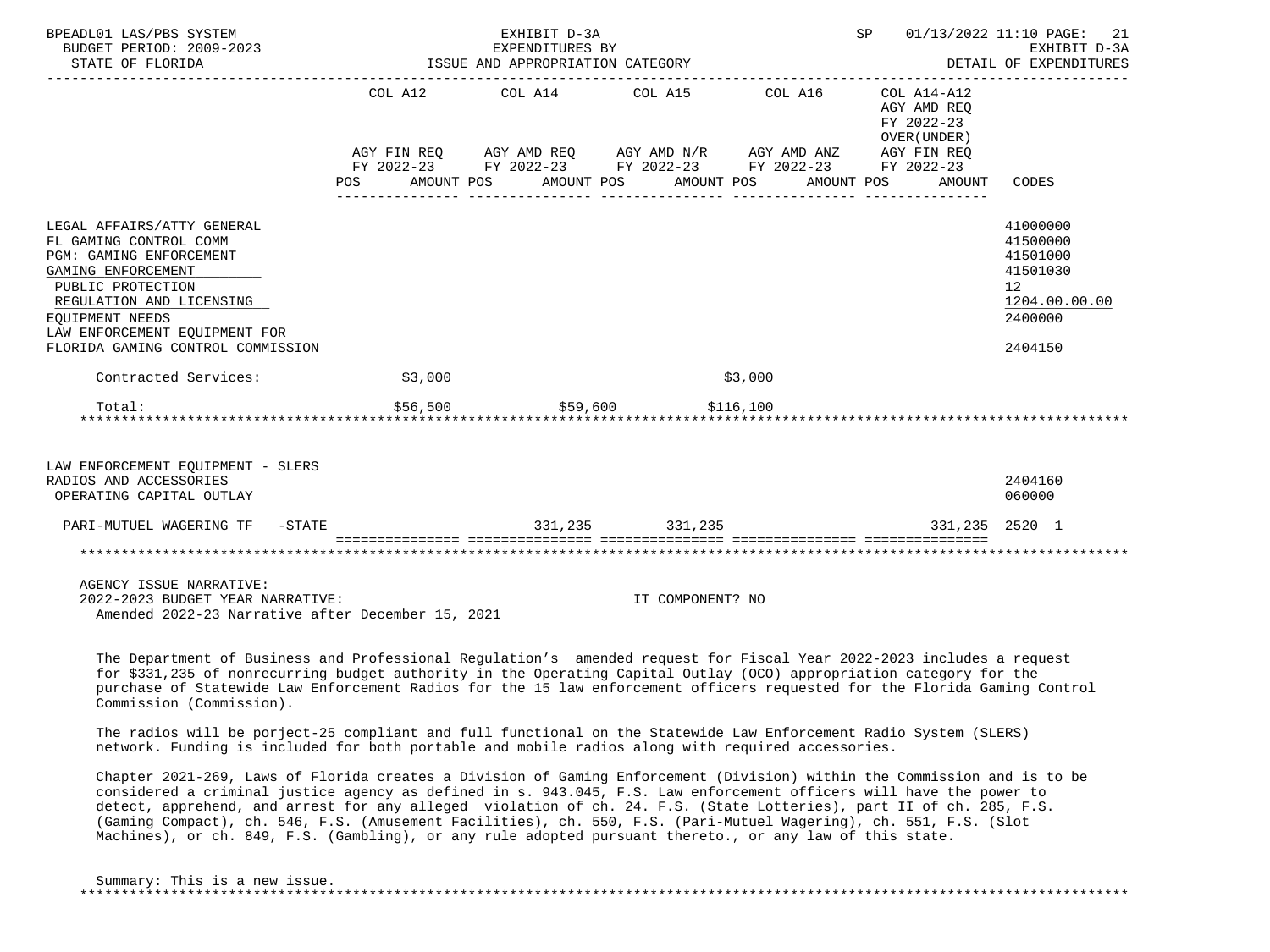| BPEADL01 LAS/PBS SYSTEM<br>BUDGET PERIOD: 2009-2023<br>STATE OF FLORIDA                                                                                                                                                                                  |  |  | EXHIBIT D-3A<br>EXPENDITURES BY<br>ISSUE AND APPROPRIATION CATEGORY |                                                                                                                        |  |                                                                            | SP 01/13/2022 11:10 PAGE: 22<br>EXHIBIT D-3A<br>DETAIL OF EXPENDITURES                                           |
|----------------------------------------------------------------------------------------------------------------------------------------------------------------------------------------------------------------------------------------------------------|--|--|---------------------------------------------------------------------|------------------------------------------------------------------------------------------------------------------------|--|----------------------------------------------------------------------------|------------------------------------------------------------------------------------------------------------------|
|                                                                                                                                                                                                                                                          |  |  |                                                                     | COL A12 COL A14 COL A15 COL A16<br>AGY FIN REQ 6GY AMD REQ 6GY AMD N/R 6GY AMD ANZ                                     |  | $COL A14- A12$<br>AGY AMD REO<br>FY 2022-23<br>OVER (UNDER)<br>AGY FIN REO |                                                                                                                  |
|                                                                                                                                                                                                                                                          |  |  |                                                                     | FY 2022-23 FY 2022-23 FY 2022-23 FY 2022-23 FY 2022-23<br>POS AMOUNT POS AMOUNT POS AMOUNT POS AMOUNT POS AMOUNT CODES |  |                                                                            |                                                                                                                  |
| LEGAL AFFAIRS/ATTY GENERAL<br>FL GAMING CONTROL COMM<br>PGM: GAMING ENFORCEMENT<br>GAMING ENFORCEMENT<br>PUBLIC PROTECTION<br>REGULATION AND LICENSING<br>HUMAN RESOURCE DEVELOPMENT<br>(TRAINING AND EDUCATION)<br>LAW ENFORCEMENT TRAINING<br>EXPENSES |  |  |                                                                     |                                                                                                                        |  |                                                                            | 41000000<br>41500000<br>41501000<br>41501030<br>12 <sup>°</sup><br>1204.00.00.00<br>3800000<br>3800710<br>040000 |
| PARI-MUTUEL WAGERING TF -STATE                                                                                                                                                                                                                           |  |  |                                                                     | 54,060 51,310 6,570                                                                                                    |  |                                                                            | 37,250 2520 1                                                                                                    |
|                                                                                                                                                                                                                                                          |  |  |                                                                     |                                                                                                                        |  |                                                                            |                                                                                                                  |

AGENCY ISSUE NARRATIVE:

2022-2023 BUDGET YEAR NARRATIVE: IT COMPONENT? NO

 CS SB4-A (Chapter 2021-269, Laws of Florida) establishes the Florida Gaming Control Commission (Commission), to be administratively housed within the Department of Legal Affairs, Office of the Attorney General and provides for a Type Two transfer pursuant to s. 20.06(2), F.S., effective July 1, 2022, of all powers and duties, personnel, administrative rules, and funding of the Department of Business and Professional Regulation (Department), relating to the regulation of pari-mutuel wagering, slot machines, cardrooms, and the state compliance agency's oversight responsibilities for authorized gaming compacts. The bill also provides that the Department is to prepare and submit to Commission's Legislative Budget Request for Fiscal Year 2022-2023.

 The bill creates a Division of Gaming Enforcement (Division) within the Commission and is to be considered a criminal justice agency as defined in s. 943.045, F.S. Law enforcement officers will have the power to detect, apprehend, and arrest for any alleged violation of ch. 24, F.S. (State Lotteries), part II of ch. 285, F.S. (Gaming Compact), ch. 546, F.S. (Amusement Facilities), ch. 550, F.S. (Pari-mutuel Wagering), ch. 551, F.S., (Slot Machines), or ch. 849, F.S. (Gambling), or any rule adopted pursuant thereto, or any law of this state.

 This request is for \$54,060 of budget authority (\$47,490 recurring and \$6,750 nonrecurring) to provide required training for Commission law enforcement officers.

 Law Enforcement Training  $15 \text{ } \textcircled{}}$  \$3,604 each = \$54,060

 Linkage to the Florida Strategic Plan for Economic Development: 5.2 Improve the efficiency and effectiveness of government agencies at all levels.

 Budget Summary: Florida Gaming Control Commission Gaming Enforcement Pari-Mutuel Wagering Trust Fund

Recurring Monrecurring Total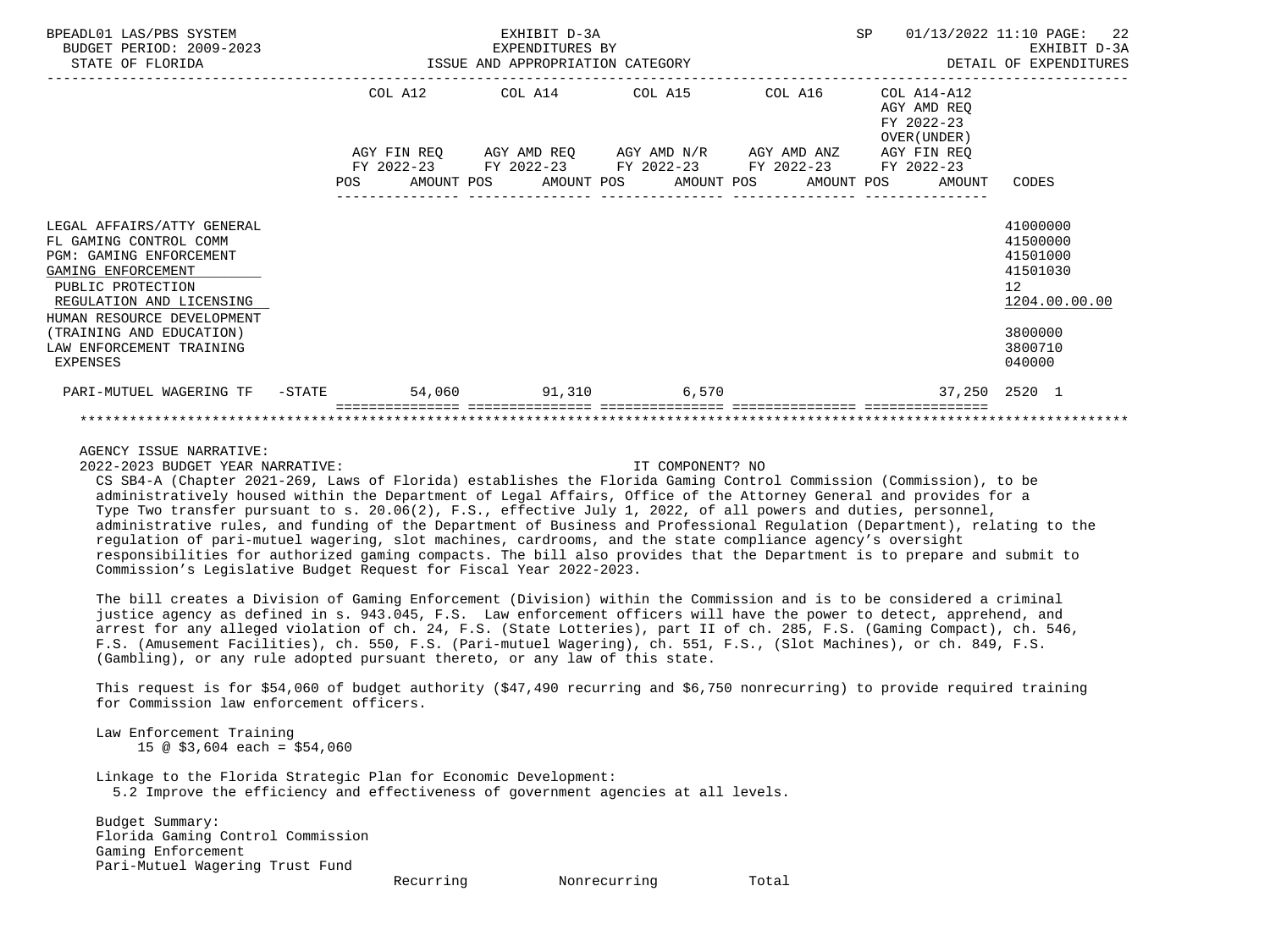| BPEADL01 LAS/PBS SYSTEM<br>BUDGET PERIOD: 2009-2023<br>STATE OF FLORIDA                                                                                                              | ISSUE AND APPROPRIATION CATEGORY | EXHIBIT D-3A<br>EXPENDITURES BY                                                                                                               |                 | SP       | -23<br>01/13/2022 11:10 PAGE:<br>EXHIBIT D-3A<br>DETAIL OF EXPENDITURES |                                                                                  |
|--------------------------------------------------------------------------------------------------------------------------------------------------------------------------------------|----------------------------------|-----------------------------------------------------------------------------------------------------------------------------------------------|-----------------|----------|-------------------------------------------------------------------------|----------------------------------------------------------------------------------|
|                                                                                                                                                                                      | COL A12                          |                                                                                                                                               | COL A14 COL A15 | COL A16  | COL A14-A12<br>AGY AMD REO<br>FY 2022-23<br>OVER (UNDER)                |                                                                                  |
|                                                                                                                                                                                      | POS                              | AGY FIN REO AGY AMD REO AGY AMD N/R AGY AMD ANZ<br>FY 2022-23 FY 2022-23 FY 2022-23 FY 2022-23<br>AMOUNT POS AMOUNT POS AMOUNT POS AMOUNT POS |                 |          | AGY FIN REO<br>FY 2022-23<br>AMOUNT                                     | CODES                                                                            |
| LEGAL AFFAIRS/ATTY GENERAL<br>FL GAMING CONTROL COMM<br>PGM: GAMING ENFORCEMENT<br>GAMING ENFORCEMENT<br>PUBLIC PROTECTION<br>REGULATION AND LICENSING<br>HUMAN RESOURCE DEVELOPMENT |                                  |                                                                                                                                               |                 |          |                                                                         | 41000000<br>41500000<br>41501000<br>41501030<br>12 <sup>°</sup><br>1204.00.00.00 |
| (TRAINING AND EDUCATION)<br>LAW ENFORCEMENT TRAINING                                                                                                                                 |                                  |                                                                                                                                               |                 |          |                                                                         | 3800000<br>3800710                                                               |
| Expenses:                                                                                                                                                                            | \$47,490                         |                                                                                                                                               | \$6,570         | \$54,060 |                                                                         |                                                                                  |

Amended 2022-23 Narrative after December 15, 2021

 The Department of Business and Professional Regulation's amended request for Fiscal Year 2022-2023 includes a request for an additional \$37,250 in recurring funding for training for the 15 requested law enforcement officers in the Florida Gaming Control Commission.

 Chapter 2021-269, Laws of Florida creates a division of Gaming Enforcement (Division) within the Commission and is to be considered a criminal justice agency as defined in s. 943.045, F.S. Law enforcement officers will have the power to detect, apprehend, and arrest for any alleged violation of ch. 24, F.S. (State Lotteries), part II of ch. 285, F.S. (Gaming Compact), ch. 546, F.S. (Amusement Facilities), ch. 550, F.S. (Pari-mutuel Wagering), ch. 551, F.S., (Slot Machines), or ch. 849, F.S. (Gambling), or any rule adopted pursuant thereto, or any law of this state.

Summary:

 Budget Summary: Florida Gaming Control Commission Gaming Enforcement Pari-Mutuel Wagering Trust Fund Recurring Monrecurring Total Expenses: \$84,740 \$6,570 \$91,310 \*\*\*\*\*\*\*\*\*\*\*\*\*\*\*\*\*\*\*\*\*\*\*\*\*\*\*\*\*\*\*\*\*\*\*\*\*\*\*\*\*\*\*\*\*\*\*\*\*\*\*\*\*\*\*\*\*\*\*\*\*\*\*\*\*\*\*\*\*\*\*\*\*\*\*\*\*\*\*\*\*\*\*\*\*\*\*\*\*\*\*\*\*\*\*\*\*\*\*\*\*\*\*\*\*\*\*\*\*\*\*\*\*\*\*\*\*\*\*\*\*\*\*\*\*\*\*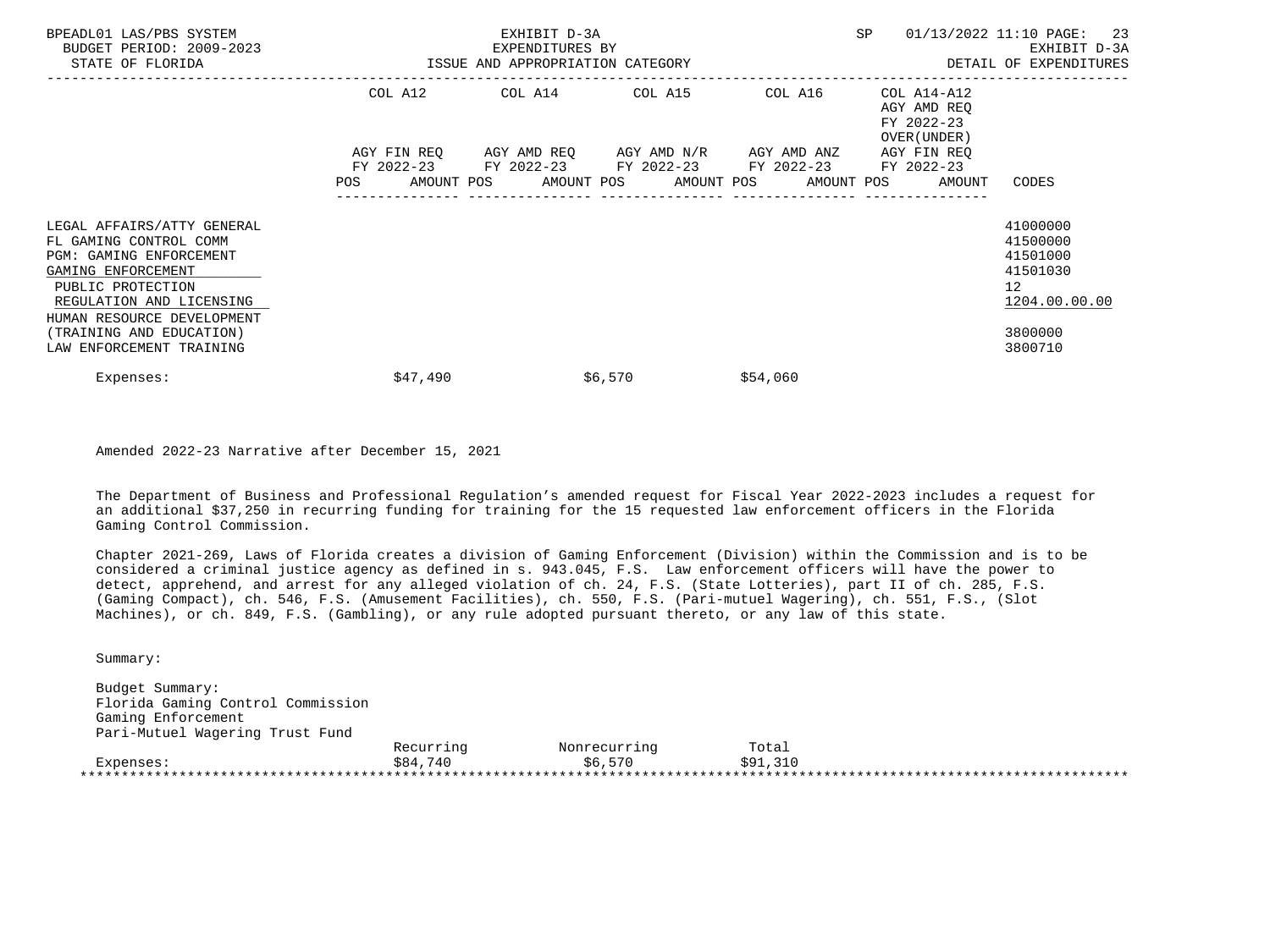| BPEADL01 LAS/PBS SYSTEM<br>BUDGET PERIOD: 2009-2023<br>STATE OF FLORIDA<br>-----------------------                                                                                                                                                                                                      |             | EXHIBIT D-3A<br>EXPENDITURES BY<br>ISSUE AND APPROPRIATION CATEGORY | $SP$ 01/13/2022 11:10 PAGE: 24                                                                                                                                                                              | EXHIBIT D-3A<br>DETAIL OF EXPENDITURES                   |                                                                                                     |
|---------------------------------------------------------------------------------------------------------------------------------------------------------------------------------------------------------------------------------------------------------------------------------------------------------|-------------|---------------------------------------------------------------------|-------------------------------------------------------------------------------------------------------------------------------------------------------------------------------------------------------------|----------------------------------------------------------|-----------------------------------------------------------------------------------------------------|
|                                                                                                                                                                                                                                                                                                         |             |                                                                     | COL A12 COL A14 COL A15 COL A16<br>AGY FIN REQ AGY AMD REQ AGY AMD N/R AGY AMD ANZ AGY FIN REQ<br>FY 2022-23 FY 2022-23 FY 2022-23 FY 2022-23 FY 2022-23<br>POS AMOUNT POS AMOUNT POS AMOUNT POS AMOUNT POS | COL A14-A12<br>AGY AMD REQ<br>FY 2022-23<br>OVER (UNDER) | AMOUNT CODES                                                                                        |
| LEGAL AFFAIRS/ATTY GENERAL<br>FL GAMING CONTROL COMM<br>PGM: GAMING ENFORCEMENT<br>GAMING ENFORCEMENT<br>PUBLIC PROTECTION<br>REGULATION AND LICENSING<br>GAMING REGULATION<br>STAFFING FOR FLORIDA GAMING CONTROL<br>COMMISSION - GAMING ENFORCEMENT<br>SALARY RATE<br>SALARY RATE 1,150,641 1,301,477 |             |                                                                     |                                                                                                                                                                                                             | 150,836                                                  | 41000000<br>41500000<br>41501000<br>41501030<br>12<br>1204.00.00.00<br>4500000<br>4500020<br>000000 |
| SALARIES AND BENEFITS                                                                                                                                                                                                                                                                                   |             |                                                                     |                                                                                                                                                                                                             |                                                          | 010000                                                                                              |
| PARI-MUTUEL WAGERING TF -STATE 1,796,077 1,997,525                                                                                                                                                                                                                                                      | 20.00 20.00 |                                                                     |                                                                                                                                                                                                             |                                                          | 201,448 2520 1                                                                                      |
| <b>EXPENSES</b>                                                                                                                                                                                                                                                                                         |             |                                                                     |                                                                                                                                                                                                             |                                                          | 040000                                                                                              |
| PARI-MUTUEL WAGERING TF -STATE 229,245 229,245 95,030                                                                                                                                                                                                                                                   |             |                                                                     |                                                                                                                                                                                                             |                                                          | 2520 1                                                                                              |
| SPECIAL CATEGORIES<br>CONTRACTED SERVICES                                                                                                                                                                                                                                                               |             |                                                                     |                                                                                                                                                                                                             |                                                          | 100000<br>100777                                                                                    |
| PARI-MUTUEL WAGERING TF -STATE 100,000 100,000                                                                                                                                                                                                                                                          |             |                                                                     |                                                                                                                                                                                                             |                                                          | 2520 1                                                                                              |
| SALARY INCENTIVE PAYMENTS                                                                                                                                                                                                                                                                               |             |                                                                     |                                                                                                                                                                                                             |                                                          | 103290                                                                                              |
| PARI-MUTUEL WAGERING TF                                                                                                                                                                                                                                                                                 | $-STATE$    | 21,600 21,600                                                       |                                                                                                                                                                                                             |                                                          | 2520 1                                                                                              |
| TR/DMS/HR SVCS/STW CONTRCT                                                                                                                                                                                                                                                                              |             |                                                                     |                                                                                                                                                                                                             |                                                          | 107040                                                                                              |
| PARI-MUTUEL WAGERING TF<br>$-$ STATE                                                                                                                                                                                                                                                                    | 6,101       | 6,101                                                               |                                                                                                                                                                                                             | ===============                                          | 2520 1                                                                                              |
| TOTAL: STAFFING FOR FLORIDA GAMING CONTROL<br>COMMISSION - GAMING ENFORCEMENT<br>TOTAL POSITIONS 20.00                                                                                                                                                                                                  |             | 20.00                                                               |                                                                                                                                                                                                             |                                                          | 4500020                                                                                             |
| TOTAL ISSUE<br>TOTAL SALARY RATE $1,150,641$                                                                                                                                                                                                                                                            | 2,153,023   | 2,354,471<br>1,301,477                                              | 95,030                                                                                                                                                                                                      | 201,448<br>150,836                                       |                                                                                                     |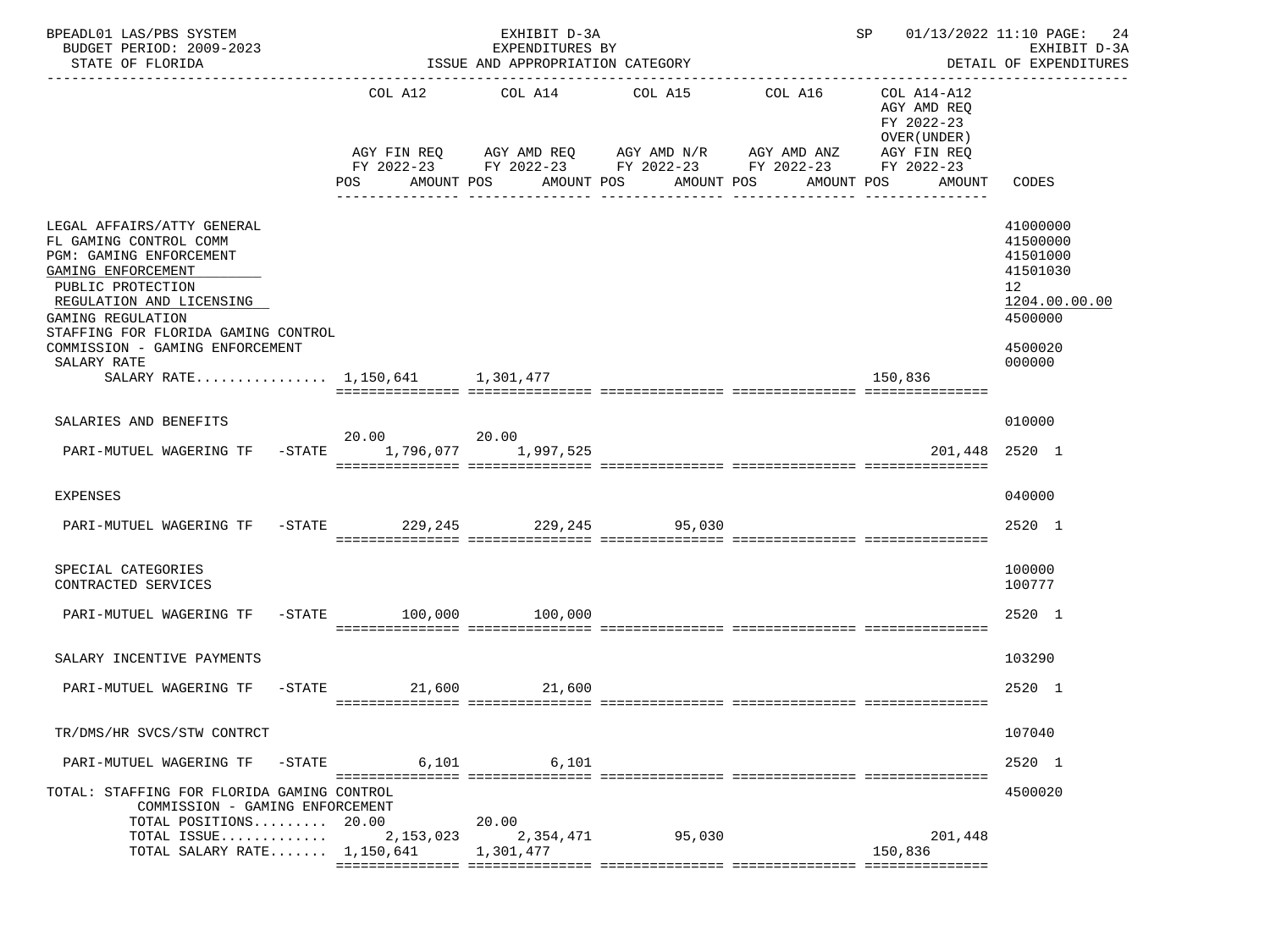| BPEADL01 LAS/PBS SYSTEM<br>BUDGET PERIOD: 2009-2023<br>STATE OF FLORIDA                                                                                                                                                   | ISSUE AND APPROPRIATION CATEGORY               | EXHIBIT D-3A<br>EXPENDITURES BY |                                                                                                  |                          | SP                                                       | 01/13/2022 11:10 PAGE: 25<br>EXHIBIT D-3A<br>DETAIL OF EXPENDITURES            |
|---------------------------------------------------------------------------------------------------------------------------------------------------------------------------------------------------------------------------|------------------------------------------------|---------------------------------|--------------------------------------------------------------------------------------------------|--------------------------|----------------------------------------------------------|--------------------------------------------------------------------------------|
|                                                                                                                                                                                                                           | COL A12                                        |                                 | COL A14 COL A15                                                                                  | COL A16                  | COL A14-A12<br>AGY AMD REO<br>FY 2022-23<br>OVER (UNDER) |                                                                                |
|                                                                                                                                                                                                                           | AGY FIN REO<br>FY 2022-23<br>POS<br>AMOUNT POS |                                 | AGY AMD REO     AGY AMD N/R     AGY AMD ANZ<br>FY 2022-23 FY 2022-23<br>AMOUNT POS<br>AMOUNT POS | FY 2022-23<br>AMOUNT POS | AGY FIN REO<br>FY 2022-23<br>AMOUNT                      | CODES                                                                          |
| LEGAL AFFAIRS/ATTY GENERAL<br>FL GAMING CONTROL COMM<br><b>PGM: GAMING ENFORCEMENT</b><br>GAMING ENFORCEMENT<br>PUBLIC PROTECTION<br>REGULATION AND LICENSING<br>GAMING REGULATION<br>STAFFING FOR FLORIDA GAMING CONTROL |                                                |                                 |                                                                                                  |                          |                                                          | 41000000<br>41500000<br>41501000<br>41501030<br>12<br>1204.00.00.00<br>4500000 |
| COMMISSION - GAMING ENFORCEMENT                                                                                                                                                                                           |                                                |                                 |                                                                                                  |                          |                                                          | 4500020                                                                        |

AGENCY ISSUE NARRATIVE:

2022-2023 BUDGET YEAR NARRATIVE: IT COMPONENT? NO

 CS SB4-A (Chapter 2021-269, Laws of Florida) establishes the Florida Gaming Control Commission (Commission), to be administratively housed within the Department of Legal Affairs, Office of the Attorney General and provides for a Type Two transfer pursuant to s. 20.06(2), F.S., effective July 1, 2022, of all powers and duties, personnel, administrative rules, and funding of the Department of Business and Professional Regulation (Department), relating to the regulation of pari-mutuel wagering, slot machines, cardrooms, and the state compliance agency's oversight responsibilities for authorized gaming compacts. The bill also provides that the Department is to prepare and submit to Commission's Legislative Budget Request for Fiscal Year 2022-2023.

 The bill creates a Division of Gaming Enforcement (Division) within the Commission and is to be considered a criminal justice agency as defined in s. 943.045, F.S. Law enforcement officers will have the power to detect, apprehend, and arrest for any alleged violation of ch. 24, F.S. (State Lotteries), part II of ch. 285, F.S. (Gaming Compact), ch. 546, F.S. (Amusement Facilities), ch. 550, F.S. (Pari-mutuel Wagering), ch. 551, F.S., (Slot Machines), or ch. 849, F.S. (Gambling), or any rule adopted pursuant thereto, or any law of this state.

This request is to establish 20 FTE positions, 1,150,641 of salary rate, and \$2,153,923 for the staffing of the Division of Gaming Enforcement. The proposed organizational design provides for the Director's Office, and three sections Northern, Central, and Southern.

Director's Office - 6 FTE

1 Director of Law Enforcement - SMS (appointed by the Commission)

- 1 Government Operations Consultant II
- 2 Criminal Justice Information Consultant
- 2 Administrative Assistant III SES

 The Director oversees the operations of the Division. Law Enforcement Section leaders report to the Director as part of their Command Structure. The Government Operations Consultant will ensure the Division maintains accreditation, ensure the Field Training and Evaluation Program is up to date and complete, track and monitor law enforcement personnel training requirements, and perform various other functions in the Division. The Criminal Justice Information consultants will serve as technical analysts who will research and analyze evidence to help build criminal cases and aid in the technical and financial aspects of cases. The Administrative Assistants will provide administrative support for the Division.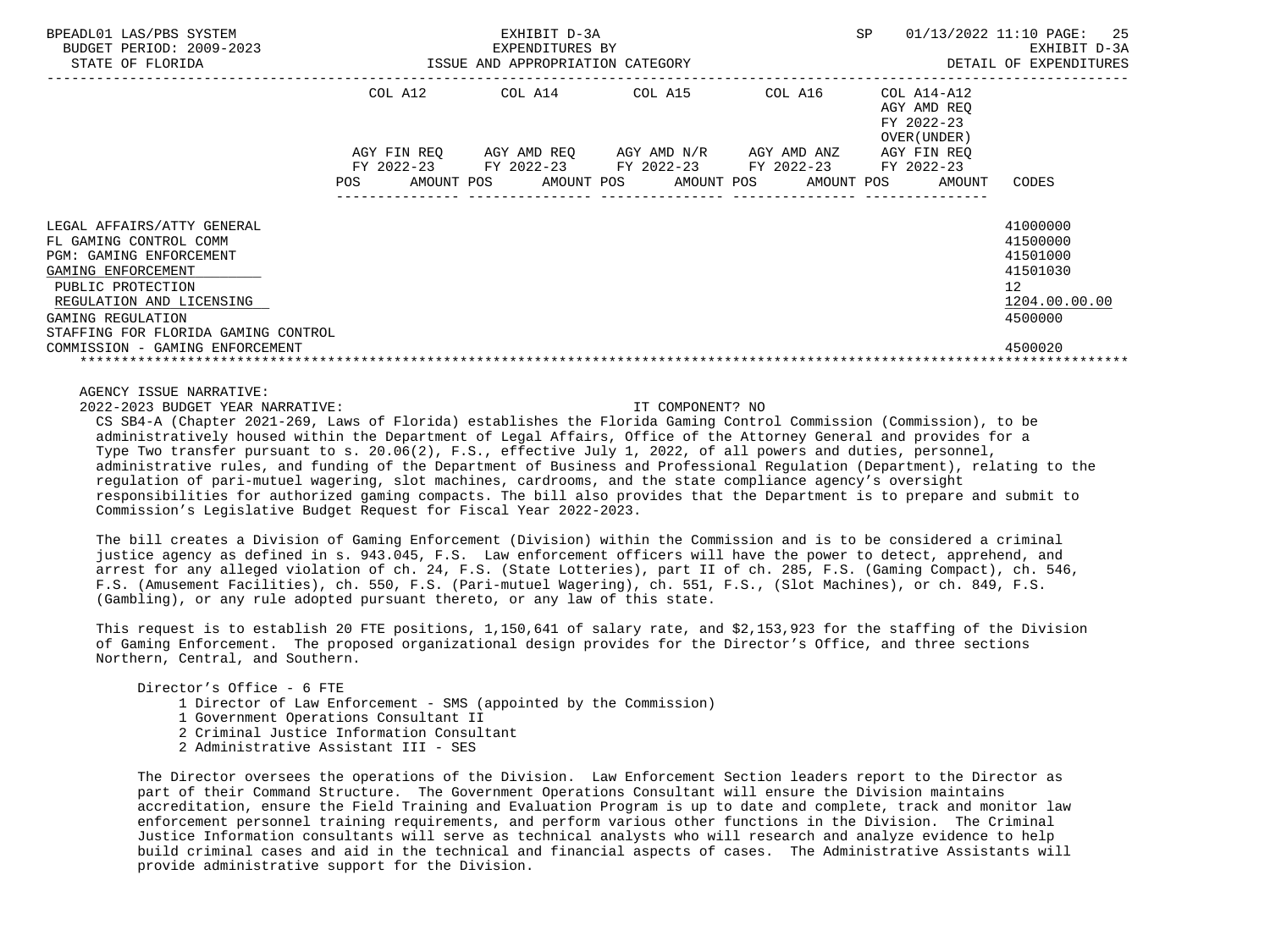| BPEADL01 LAS/PBS SYSTEM<br>BUDGET PERIOD: 2009-2023<br>ISSUE AND APPROPRIATION CATEGORY<br>STATE OF FLORIDA                                                                                                                                                  |     |  | EXHIBIT D-3A<br>EXPENDITURES BY |                                                                                                                                                                                                          |  | SP |                                                                   | 01/13/2022 11:10 PAGE: 26<br>EXHIBIT D-3A<br>DETAIL OF EXPENDITURES                       |
|--------------------------------------------------------------------------------------------------------------------------------------------------------------------------------------------------------------------------------------------------------------|-----|--|---------------------------------|----------------------------------------------------------------------------------------------------------------------------------------------------------------------------------------------------------|--|----|-------------------------------------------------------------------|-------------------------------------------------------------------------------------------|
|                                                                                                                                                                                                                                                              | POS |  |                                 | COL A12 COL A14 COL A15 COL A16 COL A14-A12<br>AGY FIN REQ AGY AMD REQ AGY AMD N/R AGY AMD ANZ AGY FIN REQ<br>FY 2022-23 FY 2022-23 FY 2022-23 FY 2022-23<br>AMOUNT POS AMOUNT POS AMOUNT POS AMOUNT POS |  |    | AGY AMD REO<br>FY 2022-23<br>OVER (UNDER)<br>FY 2022-23<br>AMOUNT | CODES                                                                                     |
| LEGAL AFFAIRS/ATTY GENERAL<br>FL GAMING CONTROL COMM<br><b>PGM: GAMING ENFORCEMENT</b><br>GAMING ENFORCEMENT<br>PUBLIC PROTECTION<br>REGULATION AND LICENSING<br>GAMING REGULATION<br>STAFFING FOR FLORIDA GAMING CONTROL<br>COMMISSION - GAMING ENFORCEMENT |     |  |                                 |                                                                                                                                                                                                          |  |    |                                                                   | 41000000<br>41500000<br>41501000<br>41501030<br>12<br>1204.00.00.00<br>4500000<br>4500020 |
| Northern Section - 4 FTE<br>1 Law Enforcement Section Leader - SES<br>3 Law Enforcement Investigator II                                                                                                                                                      |     |  |                                 |                                                                                                                                                                                                          |  |    |                                                                   |                                                                                           |
| Central Section - 5 FTE<br>1 Law Enforcement Section Leader - SES<br>4 Law Enforcement Investigator II                                                                                                                                                       |     |  |                                 |                                                                                                                                                                                                          |  |    |                                                                   |                                                                                           |
| Southern Section - FTE<br>1 Law Enforcement Section Leader - SES<br>4 Law Enforcement Investigator II                                                                                                                                                        |     |  |                                 |                                                                                                                                                                                                          |  |    |                                                                   |                                                                                           |

 Law Enforcement Section Leaders are supervisory positions to oversee and coordinate the assigned Law Enforcement Investigator II positions. This includes reviewing official actions taken by the Law Enforcement Investigators and ensure the actions comply with regulations and policies related to law enforcement duties. The Law Enforcement Investigator II positions duties include conducting investigations, making arrests, serving warrants, seizing property, working with prosecutors in preparation for trial and attend the requisite general law enforcement training courses and gaming specific training courses.

Division of Gaming Enforcement Summary 20 FTE

 Director's Office - 6 FTE Northern Section - 4 FTE Central Section - 5 FTE Southern Section - 5 FTE

 The requested positions and funding will provide the necessary foundation for the Division of Gaming Enforcement. It is anticipated that once the Division is operational, additional resources or other organizational and budgetary changes within existing resources may be identified to include in future budget requests.

 The Standard #3: Expenses and Human Resource Services Assessments Package was applied for each requested position with the addition of an extra monitor for each employee, portable digital assistants, and calculators for the Criminal Justice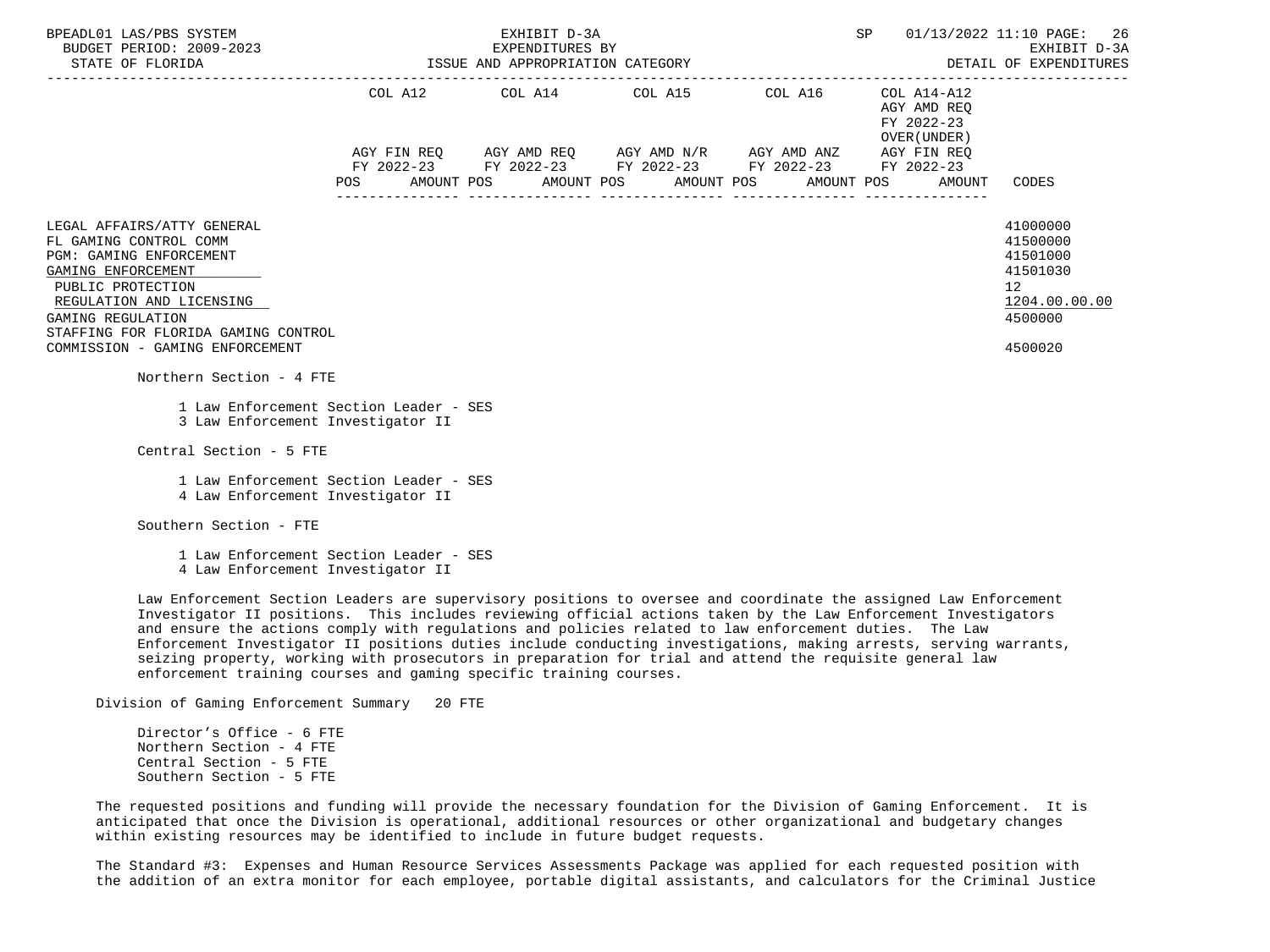| BPEADL01 LAS/PBS SYSTEM<br>BUDGET PERIOD: 2009-2023<br>STATE OF FLORIDA                                                                                                                                                                               | ISSUE AND APPROPRIATION CATEGORY | EXHIBIT D-3A<br>EXPENDITURES BY |                                                                                                |         | <b>SP</b>                                                                       | 01/13/2022 11:10 PAGE: 27<br>EXHIBIT D-3A<br>DETAIL OF EXPENDITURES                       |
|-------------------------------------------------------------------------------------------------------------------------------------------------------------------------------------------------------------------------------------------------------|----------------------------------|---------------------------------|------------------------------------------------------------------------------------------------|---------|---------------------------------------------------------------------------------|-------------------------------------------------------------------------------------------|
|                                                                                                                                                                                                                                                       |                                  |                                 | COL A12 COL A14 COL A15                                                                        | COL A16 | COL A14-A12<br>AGY AMD REQ<br>FY 2022-23<br>OVER (UNDER)                        |                                                                                           |
|                                                                                                                                                                                                                                                       | <b>POS</b>                       |                                 | AGY FIN REO AGY AMD REO AGY AMD N/R AGY AMD ANZ<br>FY 2022-23 FY 2022-23 FY 2022-23 FY 2022-23 |         | AGY FIN REO<br>FY 2022-23<br>AMOUNT POS AMOUNT POS AMOUNT POS AMOUNT POS AMOUNT | CODES                                                                                     |
| LEGAL AFFAIRS/ATTY GENERAL<br>FL GAMING CONTROL COMM<br>PGM: GAMING ENFORCEMENT<br>GAMING ENFORCEMENT<br>PUBLIC PROTECTION<br>REGULATION AND LICENSING<br>GAMING REGULATION<br>STAFFING FOR FLORIDA GAMING CONTROL<br>COMMISSION - GAMING ENFORCEMENT |                                  |                                 |                                                                                                |         |                                                                                 | 41000000<br>41500000<br>41501000<br>41501030<br>12<br>1204.00.00.00<br>4500000<br>4500020 |

Information Consultants.

 Also included in this request is \$100,000 in the Contracted Services appropriation category for Law Enforcement Testing and \$21,600 for Salary Incentive payments for law enforcement officers (15  $\omega$  \$120 a month x 12 months = \$21,600).

 Positions are being requested above the minimum in order to have sufficient funding to attract and retain employees to fill the requested positions. Additionally, the pay rates requested are comparable to other positions within the Division of Pari-Mutuel Wagering, and the Department of Business and Regulation.

Linkage to the Florida Strategic Plan for Economic Development:

5.2 Improve the efficiency and effectiveness of government agencies at all levels.

 Budget Summary: Florida Gaming Control Commission Gaming Enforcement Pari-Mutuel Wagering Trust Fund

 FTE: 20.00 Salary Rate: 1,150,641

|                              | Recurring   | Nonrecurring | Total       |
|------------------------------|-------------|--------------|-------------|
| Salaries and Benefits:       | \$1,796,077 |              | \$1,796,077 |
| Expenses:                    | \$134,215   | \$95,030     | \$229,245   |
| Contracted Services:         | \$100,000   |              | \$100,000   |
| Salary Incentive:            | \$21,600    |              | \$21,600    |
| Transfer to DMS/HR Services: | \$6,101     |              | \$6,101     |
| Total Budget:                | \$2,057,993 | \$95,030     | \$2,153,023 |

Amended 2022-23 Narrative after December 15, 2021

The Department of Business and Professional Regulation's amended request for Fiscal Year 2022-2023 includes a request for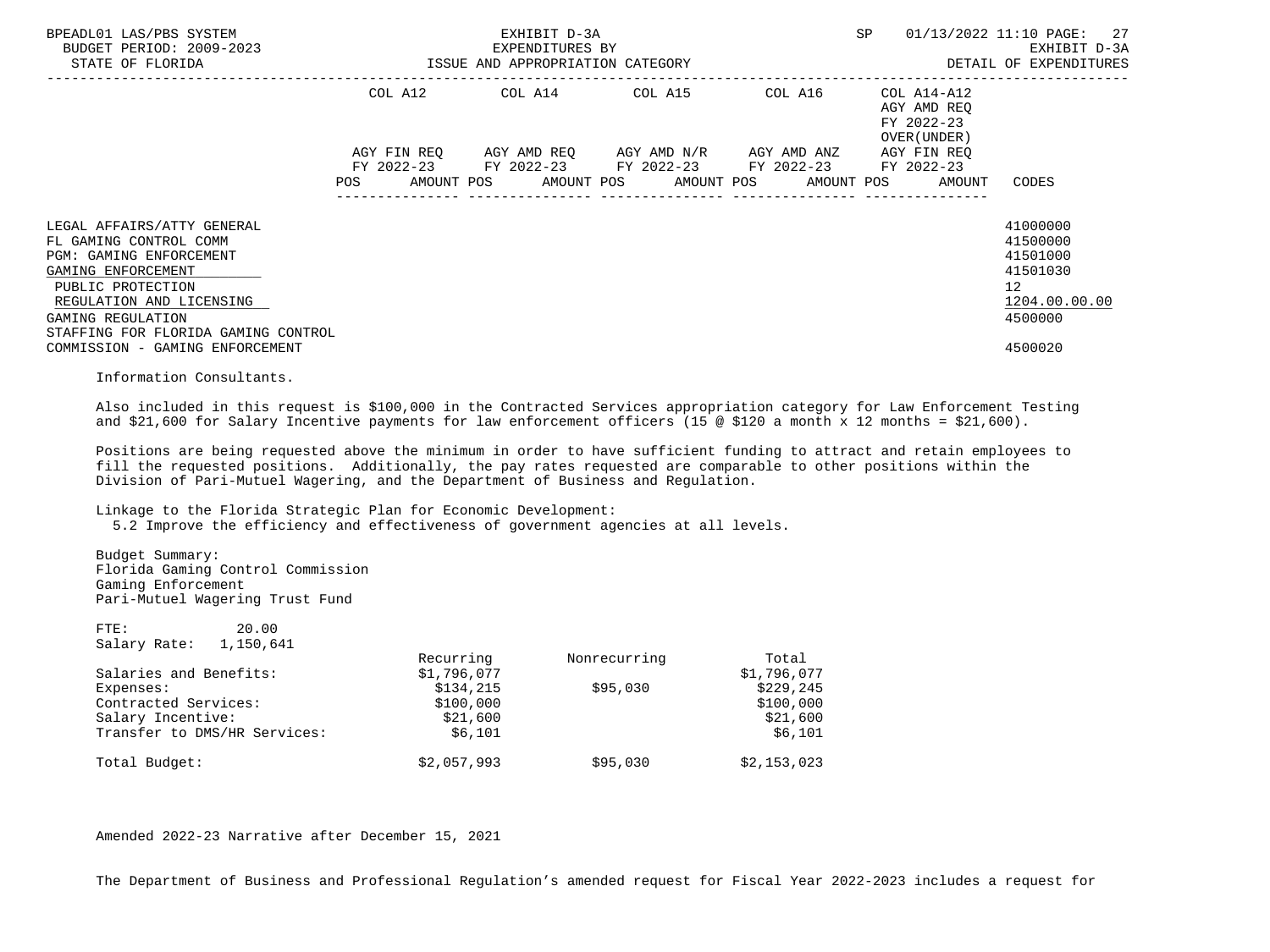| BPEADL01 LAS/PBS SYSTEM<br>BUDGET PERIOD: 2009-2023<br>STATE OF FLORIDA                                                                                                                                                                                      | EXHIBIT D-3A<br>EXPENDITURES BY | ISSUE AND APPROPRIATION CATEGORY                                                                                                                                          | SP                                         | 01/13/2022 11:10 PAGE: 28<br>EXHIBIT D-3A<br>DETAIL OF EXPENDITURES                       |
|--------------------------------------------------------------------------------------------------------------------------------------------------------------------------------------------------------------------------------------------------------------|---------------------------------|---------------------------------------------------------------------------------------------------------------------------------------------------------------------------|--------------------------------------------|-------------------------------------------------------------------------------------------|
|                                                                                                                                                                                                                                                              |                                 | COL A12 COL A14 COL A15 COL A16 COL A14-A12                                                                                                                               | AGY AMD REO<br>FY 2022-23<br>OVER (UNDER ) |                                                                                           |
|                                                                                                                                                                                                                                                              |                                 | AGY FIN REQ 6GY AMD REQ 6GY AMD N/R 6GY AMD ANZ<br>FY 2022-23 FY 2022-23 FY 2022-23 FY 2022-23 FY 2022-23<br>POS AMOUNT POS AMOUNT POS AMOUNT POS AMOUNT POS AMOUNT CODES | AGY FIN REO                                |                                                                                           |
| LEGAL AFFAIRS/ATTY GENERAL<br>FL GAMING CONTROL COMM<br><b>PGM: GAMING ENFORCEMENT</b><br>GAMING ENFORCEMENT<br>PUBLIC PROTECTION<br>REGULATION AND LICENSING<br>GAMING REGULATION<br>STAFFING FOR FLORIDA GAMING CONTROL<br>COMMISSION - GAMING ENFORCEMENT |                                 |                                                                                                                                                                           |                                            | 41000000<br>41500000<br>41501000<br>41501030<br>12<br>1204.00.00.00<br>4500000<br>4500020 |
| an additional 150,836 of Salary Rate and \$201,448 in recurring budget authority in the Salaries and Benefits                                                                                                                                                |                                 |                                                                                                                                                                           |                                            |                                                                                           |

 appropriation category to provide for increases to the original proposed salary rates for the sworn law enforcement officers in the Division of Gaming Enforcement.

Summary:

 Amended Budget Summary: Florida Gaming Control Commission Gaming Enforcement Pari-Mutuel Wagering Trust Fund

|                              | Recurring   | Nonrecurring | Total       |  |
|------------------------------|-------------|--------------|-------------|--|
| Salaries and Benefits:       | \$1,997,525 |              | \$1,997,525 |  |
| Expenses:                    | \$134,215   | \$95,030     | \$229,245   |  |
| Contracted Services:         | \$100,000   |              | \$100,000   |  |
| Salary Incentive:            | \$21,600    |              | \$21,600    |  |
| Transfer to DMS/HR Services: | \$6,101     |              | \$6,101     |  |
| Total Budget:                | \$2.259.441 | \$95,030     | \$2,354,471 |  |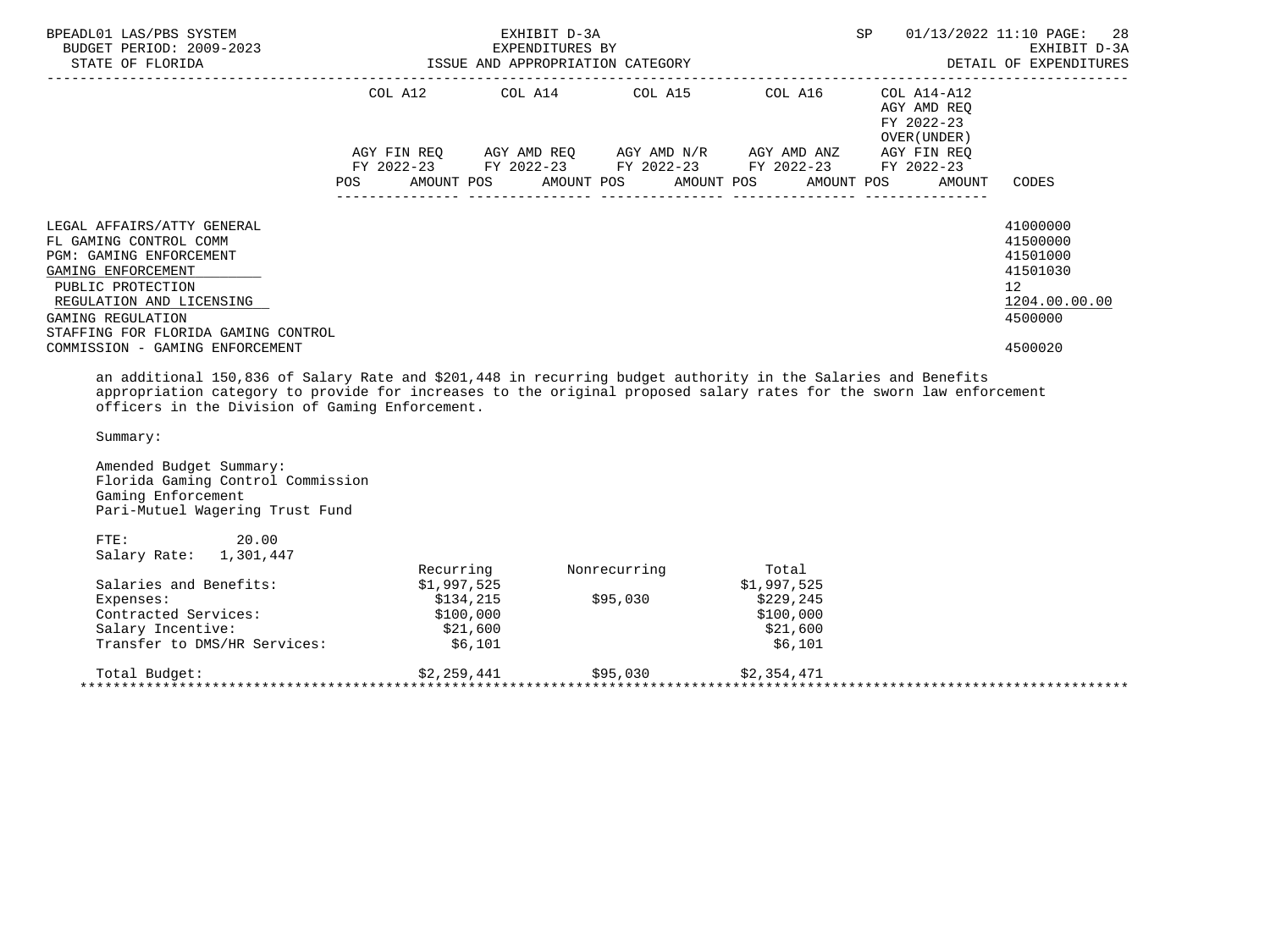| BPEADL01 LAS/PBS SYSTEM<br>BUDGET PERIOD: 2009-2023<br>STATE OF FLORIDA                                                                                                                                                                               |              | EXHIBIT D-3A<br>EXPENDITURES BY<br>ISSUE AND APPROPRIATION CATEGORY |                                                                                                                                                          |                  |                                                          |                    | SP 01/13/2022 11:10 PAGE:<br>-29<br>EXHIBIT D-3A<br>DETAIL OF EXPENDITURES                |
|-------------------------------------------------------------------------------------------------------------------------------------------------------------------------------------------------------------------------------------------------------|--------------|---------------------------------------------------------------------|----------------------------------------------------------------------------------------------------------------------------------------------------------|------------------|----------------------------------------------------------|--------------------|-------------------------------------------------------------------------------------------|
|                                                                                                                                                                                                                                                       |              |                                                                     | COL A12 COL A14 COL A15 COL A16<br>AGY FIN REQ AGY AMD REQ AGY AMD N/R AGY AMD ANZ AGY FIN REQ<br>FY 2022-23 FY 2022-23 FY 2022-23 FY 2022-23 FY 2022-23 |                  | COL A14-A12<br>AGY AMD REQ<br>FY 2022-23<br>OVER (UNDER) |                    |                                                                                           |
|                                                                                                                                                                                                                                                       | POS          | AMOUNT POS                                                          | AMOUNT POS                                                                                                                                               | AMOUNT POS       | AMOUNT POS                                               |                    | AMOUNT CODES                                                                              |
| LEGAL AFFAIRS/ATTY GENERAL<br>FL GAMING CONTROL COMM<br>PGM: GAMING ENFORCEMENT<br>GAMING ENFORCEMENT<br>PUBLIC PROTECTION<br>REGULATION AND LICENSING<br>GAMING REGULATION<br>STAFFING FOR FLORIDA GAMING CONTROL<br>COMMISSION - GAMING ENFORCEMENT |              |                                                                     |                                                                                                                                                          |                  |                                                          |                    | 41000000<br>41500000<br>41501000<br>41501030<br>12<br>1204.00.00.00<br>4500000<br>4500020 |
|                                                                                                                                                                                                                                                       |              |                                                                     |                                                                                                                                                          |                  |                                                          |                    |                                                                                           |
| POSITION DETAIL OF SALARIES AND BENEFITS:                                                                                                                                                                                                             | <b>FTE</b>   | BASE RATE                                                           | ADDITIVES BENEFITS                                                                                                                                       |                  | SUBTOTAL                                                 | $rac{1}{\sqrt{2}}$ | LAPSE LAPSED SALARIES<br>AND BENEFITS                                                     |
| A12 - AGY FIN REQ FY 2022-23<br>NEW POSITIONS                                                                                                                                                                                                         |              |                                                                     |                                                                                                                                                          |                  |                                                          |                    |                                                                                           |
| 2236 GOVERNMENT OPERATIONS CONSULTANT II<br>N1071 001                                                                                                                                                                                                 | 1.00         | 50,000                                                              |                                                                                                                                                          | 23,765           |                                                          |                    | 73,765 0.00 73,765                                                                        |
| 7772 CRIMINAL JUSTICE INFORMATION CONSULTANT                                                                                                                                                                                                          |              |                                                                     |                                                                                                                                                          |                  |                                                          |                    |                                                                                           |
| N1069 001                                                                                                                                                                                                                                             | 1.00         | 55,000                                                              |                                                                                                                                                          | 24,689           | 79,689                                                   | 0.00               | 79,689                                                                                    |
| N1070 001                                                                                                                                                                                                                                             | 1.00         | 55,000                                                              |                                                                                                                                                          | 24,689           | 79,689                                                   | 0.00               | 79,689                                                                                    |
| 8541 LAW ENFORCEMENT INVESTIGATOR II                                                                                                                                                                                                                  |              |                                                                     |                                                                                                                                                          |                  |                                                          |                    |                                                                                           |
| N1056 001                                                                                                                                                                                                                                             | 1.00         | 53,408                                                              |                                                                                                                                                          | 32,443           | 85,851                                                   | 0.00               | 85,851                                                                                    |
| N1057 001                                                                                                                                                                                                                                             | 1.00         | 53,408                                                              |                                                                                                                                                          | 32,443           | 85,851                                                   | 0.00               | 85,851                                                                                    |
| N1058 001                                                                                                                                                                                                                                             | 1.00         | 53,408                                                              |                                                                                                                                                          | 32,443           | 85,851                                                   | 0.00               | 85,851                                                                                    |
| N1059 001<br>N1060 001                                                                                                                                                                                                                                | 1.00<br>1.00 | 53,408<br>53,408                                                    |                                                                                                                                                          | 32,443           | 85,851                                                   | 0.00               | 85,851<br>85,851                                                                          |
| N1061 001                                                                                                                                                                                                                                             | 1.00         | 53,408                                                              |                                                                                                                                                          | 32,443<br>32,443 | 85,851<br>85,851                                         | 0.00<br>0.00       | 85,851                                                                                    |
| N1062 001                                                                                                                                                                                                                                             | 1.00         | 53,408                                                              |                                                                                                                                                          | 32,443           | 85,851                                                   | 0.00               | 85,851                                                                                    |
| N1063 001                                                                                                                                                                                                                                             | 1.00         | 53,408                                                              |                                                                                                                                                          | 32,443           | 85,851                                                   | 0.00               | 85,851                                                                                    |
| N1064 001                                                                                                                                                                                                                                             | 1.00         | 53,408                                                              |                                                                                                                                                          | 32,443           | 85,851                                                   | 0.00               | 85,851                                                                                    |
| N1065 001                                                                                                                                                                                                                                             | 1.00         | 53,408                                                              |                                                                                                                                                          | 32,443           | 85,851                                                   | 0.00               | 85,851                                                                                    |
| N1066 001                                                                                                                                                                                                                                             | 1.00         | 53,408                                                              |                                                                                                                                                          | 32,443           | 85,851                                                   | 0.00               | 85,851                                                                                    |
| 0714 ADMINISTRATIVE ASSISTANT III - SES                                                                                                                                                                                                               |              |                                                                     |                                                                                                                                                          |                  |                                                          |                    |                                                                                           |
| N1067 001                                                                                                                                                                                                                                             | 1.00         | 46,575                                                              |                                                                                                                                                          | 24,301           | 70,876                                                   | 0.00               | 70,876                                                                                    |
| N1068 001                                                                                                                                                                                                                                             | 1.00         | 46,575                                                              |                                                                                                                                                          | 24,301           | 70,876                                                   | 0.00               | 70,876                                                                                    |
| 9154 LAW ENFORCEMENT SECTION LEADER                                                                                                                                                                                                                   |              |                                                                     |                                                                                                                                                          |                  |                                                          |                    |                                                                                           |
| N1053 001                                                                                                                                                                                                                                             | 1.00         | 70,001                                                              |                                                                                                                                                          | 39,186           | 109,187                                                  | 0.00               | 109,187                                                                                   |
| N1054 001                                                                                                                                                                                                                                             | 1.00         | 70,001                                                              |                                                                                                                                                          | 39,186           | 109,187                                                  | 0.00               | 109,187                                                                                   |
| N1055 001                                                                                                                                                                                                                                             | 1.00         | 70,001                                                              |                                                                                                                                                          | 39,186           | 109,187                                                  | 0.00               | 109,187                                                                                   |
| 9838 DIRECTOR OF LAW ENFORCEMENT                                                                                                                                                                                                                      |              |                                                                     |                                                                                                                                                          |                  |                                                          |                    |                                                                                           |
| N1052 001                                                                                                                                                                                                                                             | 1.00         | 100,000                                                             |                                                                                                                                                          | 49,260           | 149,260                                                  | 0.00               | 149,260                                                                                   |
|                                                                                                                                                                                                                                                       |              |                                                                     |                                                                                                                                                          |                  |                                                          |                    |                                                                                           |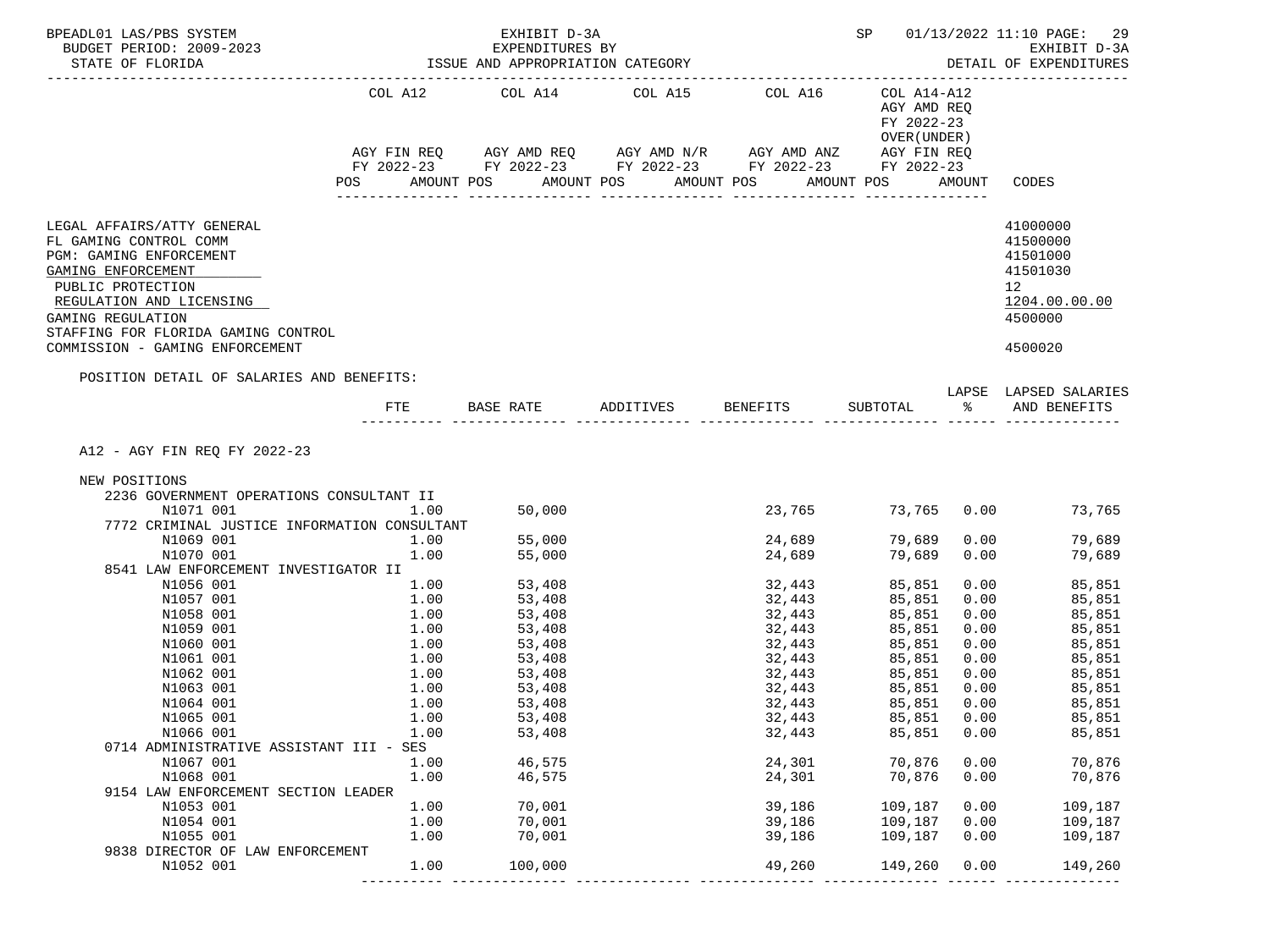| BPEADL01 LAS/PBS SYSTEM                                                                                                                                                                                                                               |              | EXHIBIT D-3A                                     |                                                                                                                                                                             |                             |                                                                                       |              | SP 01/13/2022 11:10 PAGE:<br>30                                                           |
|-------------------------------------------------------------------------------------------------------------------------------------------------------------------------------------------------------------------------------------------------------|--------------|--------------------------------------------------|-----------------------------------------------------------------------------------------------------------------------------------------------------------------------------|-----------------------------|---------------------------------------------------------------------------------------|--------------|-------------------------------------------------------------------------------------------|
| BUDGET PERIOD: 2009-2023                                                                                                                                                                                                                              |              | EXPENDITURES BY                                  |                                                                                                                                                                             |                             |                                                                                       |              | EXHIBIT D-3A                                                                              |
| STATE OF FLORIDA                                                                                                                                                                                                                                      |              | ISSUE AND APPROPRIATION CATEGORY                 |                                                                                                                                                                             |                             |                                                                                       |              | DETAIL OF EXPENDITURES                                                                    |
|                                                                                                                                                                                                                                                       | POS          | COL A12 COL A14<br>AMOUNT POS<br>_______________ | COL A15<br>AGY FIN REQ 6 AGY AMD REQ 6 AGY AMD N/R 66 AGY AMD ANZ<br>FY 2022-23 FY 2022-23 FY 2022-23 FY 2022-23 FY 2022-23<br>AMOUNT POS<br>AMOUNT POS<br>---------------- | COL A16<br>---------------- | COL A14-A12<br>AGY AMD REQ<br>FY 2022-23<br>OVER (UNDER)<br>AGY FIN REQ<br>AMOUNT POS | AMOUNT       | CODES                                                                                     |
| LEGAL AFFAIRS/ATTY GENERAL<br>FL GAMING CONTROL COMM<br>PGM: GAMING ENFORCEMENT<br>GAMING ENFORCEMENT<br>PUBLIC PROTECTION<br>REGULATION AND LICENSING<br>GAMING REGULATION<br>STAFFING FOR FLORIDA GAMING CONTROL<br>COMMISSION - GAMING ENFORCEMENT |              |                                                  |                                                                                                                                                                             |                             |                                                                                       |              | 41000000<br>41500000<br>41501000<br>41501030<br>12<br>1204.00.00.00<br>4500000<br>4500020 |
| POSITION DETAIL OF SALARIES AND BENEFITS:                                                                                                                                                                                                             |              |                                                  |                                                                                                                                                                             |                             |                                                                                       |              |                                                                                           |
|                                                                                                                                                                                                                                                       | <b>FTE</b>   | BASE RATE ADDITIVES                              |                                                                                                                                                                             | <b>BENEFITS</b>             | SUBTOTAL                                                                              | ာ အော        | LAPSE LAPSED SALARIES<br>AND BENEFITS                                                     |
|                                                                                                                                                                                                                                                       |              |                                                  |                                                                                                                                                                             |                             |                                                                                       |              |                                                                                           |
| A12 - AGY FIN REQ FY 2022-23                                                                                                                                                                                                                          |              |                                                  |                                                                                                                                                                             |                             |                                                                                       |              |                                                                                           |
| NEW POSITIONS                                                                                                                                                                                                                                         |              |                                                  |                                                                                                                                                                             |                             |                                                                                       |              |                                                                                           |
| TOTALS FOR ISSUE BY FUND<br>2520 PARI-MUTUEL WAGERING TF                                                                                                                                                                                              |              |                                                  |                                                                                                                                                                             |                             |                                                                                       |              | 1,796,077                                                                                 |
|                                                                                                                                                                                                                                                       |              | 20.00 1,150,641                                  |                                                                                                                                                                             |                             | 645,436 1,796,077                                                                     |              | 1,796,077                                                                                 |
|                                                                                                                                                                                                                                                       |              |                                                  |                                                                                                                                                                             |                             |                                                                                       |              | ==============                                                                            |
| A14 - AGY AMD REQ FY 2022-23<br>NEW POSITIONS                                                                                                                                                                                                         |              |                                                  |                                                                                                                                                                             |                             |                                                                                       |              |                                                                                           |
| 2236 GOVERNMENT OPERATIONS CONSULTANT II<br>N1071 001                                                                                                                                                                                                 | 1.00         | 50,000                                           |                                                                                                                                                                             |                             |                                                                                       |              | 23,765 73,765 0.00 73,765                                                                 |
| 7772 CRIMINAL JUSTICE INFORMATION CONSULTANT                                                                                                                                                                                                          |              |                                                  |                                                                                                                                                                             |                             |                                                                                       |              |                                                                                           |
| N1069 001<br>N1070 001<br>8541 LAW ENFORCEMENT INVESTIGATOR II                                                                                                                                                                                        | 1.00<br>1.00 | 55,000<br>55,000                                 |                                                                                                                                                                             | 24,689<br>24,689            | 79,689<br>79,689                                                                      | 0.00<br>0.00 | 79,689<br>79,689                                                                          |
| N1056 001                                                                                                                                                                                                                                             | 1.00         | 63,484                                           |                                                                                                                                                                             | 35,823                      | 99,307                                                                                | 0.00         | 99,307                                                                                    |
| N1057 001                                                                                                                                                                                                                                             | 1.00         | 63,484                                           |                                                                                                                                                                             | 35,823                      | 99,307                                                                                | 0.00         | 99,307                                                                                    |
| N1058 001                                                                                                                                                                                                                                             | 1.00         | 63,484                                           |                                                                                                                                                                             | 35,823                      | 99,307                                                                                | 0.00         | 99,307                                                                                    |
| N1059 001                                                                                                                                                                                                                                             | 1.00         | 63,484                                           |                                                                                                                                                                             | 35,823                      | 99,307                                                                                | 0.00         | 99,307                                                                                    |
| N1060 001                                                                                                                                                                                                                                             | 1.00         | 63,484                                           |                                                                                                                                                                             | 35,823                      | 99,307                                                                                | 0.00         | 99,307                                                                                    |
| N1061 001                                                                                                                                                                                                                                             | 1.00         | 63,484                                           |                                                                                                                                                                             | 35,823                      | 99,307                                                                                | 0.00         | 99,307                                                                                    |
| N1062 001                                                                                                                                                                                                                                             | 1.00         | 63,484                                           |                                                                                                                                                                             | 35,823                      | 99,307                                                                                | 0.00         | 99,307                                                                                    |
| N1063 001                                                                                                                                                                                                                                             | 1.00         | 63,484                                           |                                                                                                                                                                             | 35,823                      | 99,307                                                                                | 0.00         | 99,307                                                                                    |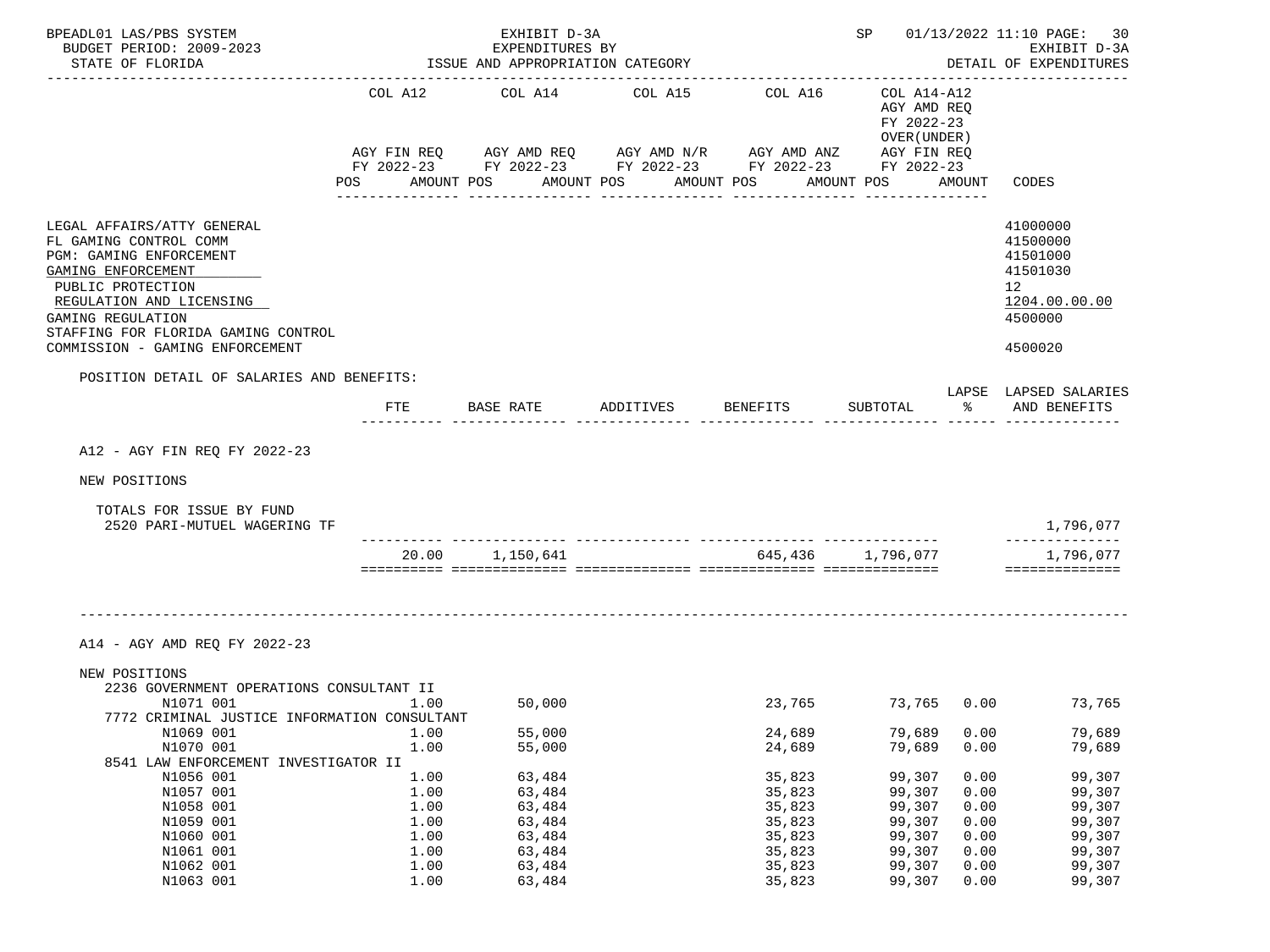| BPEADL01 LAS/PBS SYSTEM<br>BUDGET PERIOD: 2009-2023<br>STATE OF FLORIDA<br>------------------                                                                                                                                                                               |                                                                            | EXHIBIT D-3A<br>EXPENDITURES BY<br>ISSUE AND APPROPRIATION CATEGORY            |                                                                                                                       |                                                                    |                                                                                 |                              | SP 01/13/2022 11:10 PAGE: 31<br>EXHIBIT D-3A<br>DETAIL OF EXPENDITURES                                    |
|-----------------------------------------------------------------------------------------------------------------------------------------------------------------------------------------------------------------------------------------------------------------------------|----------------------------------------------------------------------------|--------------------------------------------------------------------------------|-----------------------------------------------------------------------------------------------------------------------|--------------------------------------------------------------------|---------------------------------------------------------------------------------|------------------------------|-----------------------------------------------------------------------------------------------------------|
|                                                                                                                                                                                                                                                                             | COL A12                                                                    | COL A14 COL A15                                                                |                                                                                                                       | COL A16                                                            | COL A14-A12<br>AGY AMD REQ<br>FY 2022-23<br>OVER (UNDER )                       |                              |                                                                                                           |
|                                                                                                                                                                                                                                                                             |                                                                            |                                                                                | AGY FIN REQ AGY AMD REQ AGY AMD N/R AGY AMD ANZ AGY FIN REQ<br>FY 2022-23 FY 2022-23 FY 2022-23 FY 2022-23 FY 2022-23 |                                                                    |                                                                                 |                              |                                                                                                           |
|                                                                                                                                                                                                                                                                             |                                                                            |                                                                                | POS AMOUNT POS AMOUNT POS AMOUNT POS AMOUNT POS AMOUNT CODES                                                          |                                                                    |                                                                                 |                              |                                                                                                           |
| LEGAL AFFAIRS/ATTY GENERAL<br>FL GAMING CONTROL COMM<br>PGM: GAMING ENFORCEMENT<br>GAMING ENFORCEMENT<br>PUBLIC PROTECTION<br>REGULATION AND LICENSING<br>GAMING REGULATION<br>STAFFING FOR FLORIDA GAMING CONTROL                                                          |                                                                            |                                                                                |                                                                                                                       |                                                                    |                                                                                 |                              | 41000000<br>41500000<br>41501000<br>41501030<br>12 <sup>12</sup><br>1204.00.00.00<br>4500000              |
| COMMISSION - GAMING ENFORCEMENT                                                                                                                                                                                                                                             |                                                                            |                                                                                |                                                                                                                       |                                                                    |                                                                                 |                              | 4500020                                                                                                   |
| POSITION DETAIL OF SALARIES AND BENEFITS:                                                                                                                                                                                                                                   |                                                                            |                                                                                |                                                                                                                       |                                                                    |                                                                                 |                              |                                                                                                           |
|                                                                                                                                                                                                                                                                             | FTE                                                                        | BASE RATE ADDITIVES                                                            |                                                                                                                       | <b>BENEFITS</b>                                                    | <b>SUBTOTAL</b>                                                                 | °≈                           | LAPSE LAPSED SALARIES<br>AND BENEFITS                                                                     |
| A14 - AGY AMD REO FY 2022-23<br>NEW POSITIONS<br>N1064 001<br>N1065 001<br>N1066 001<br>0714 ADMINISTRATIVE ASSISTANT III - SES<br>N1067 001<br>N1068 001<br>9154 LAW ENFORCEMENT SECTION LEADER<br>N1053 001<br>N1054 001<br>N1055 001<br>9838 DIRECTOR OF LAW ENFORCEMENT | 1.00<br>1.00<br>$1.00$ $46,575$<br>$1.00$ $46.575$<br>1.00<br>1.00<br>1.00 | 1.00 63.484<br>63,484<br>63,484<br>46,575<br>$1.00$ 80,001<br>80,001<br>80,001 |                                                                                                                       | 35,823<br>35,823<br>24,301<br>24,301<br>42,544<br>42,544<br>42,544 | 99,307<br>99,307<br>70,876<br>70,876<br>122,545 0.00<br>122,545<br>122,545 0.00 | 0.00<br>0.00<br>0.00<br>0.00 | 35,823 99,307 0.00 99,307<br>99,307<br>99,307<br>$0.00$ 70,876<br>70,876<br>122,545<br>122,545<br>122,545 |
| N1052 001                                                                                                                                                                                                                                                                   | 1.00                                                                       | 110,000                                                                        |                                                                                                                       | 52,618                                                             | 162,618   0.00                                                                  |                              | 162,618                                                                                                   |
| TOTALS FOR ISSUE BY FUND<br>2520 PARI-MUTUEL WAGERING TF                                                                                                                                                                                                                    |                                                                            |                                                                                |                                                                                                                       |                                                                    |                                                                                 |                              | 1,997,525<br>______________                                                                               |
|                                                                                                                                                                                                                                                                             |                                                                            | 20.00 1,301,477                                                                |                                                                                                                       |                                                                    | 696,048 1,997,525                                                               |                              | 1,997,525                                                                                                 |